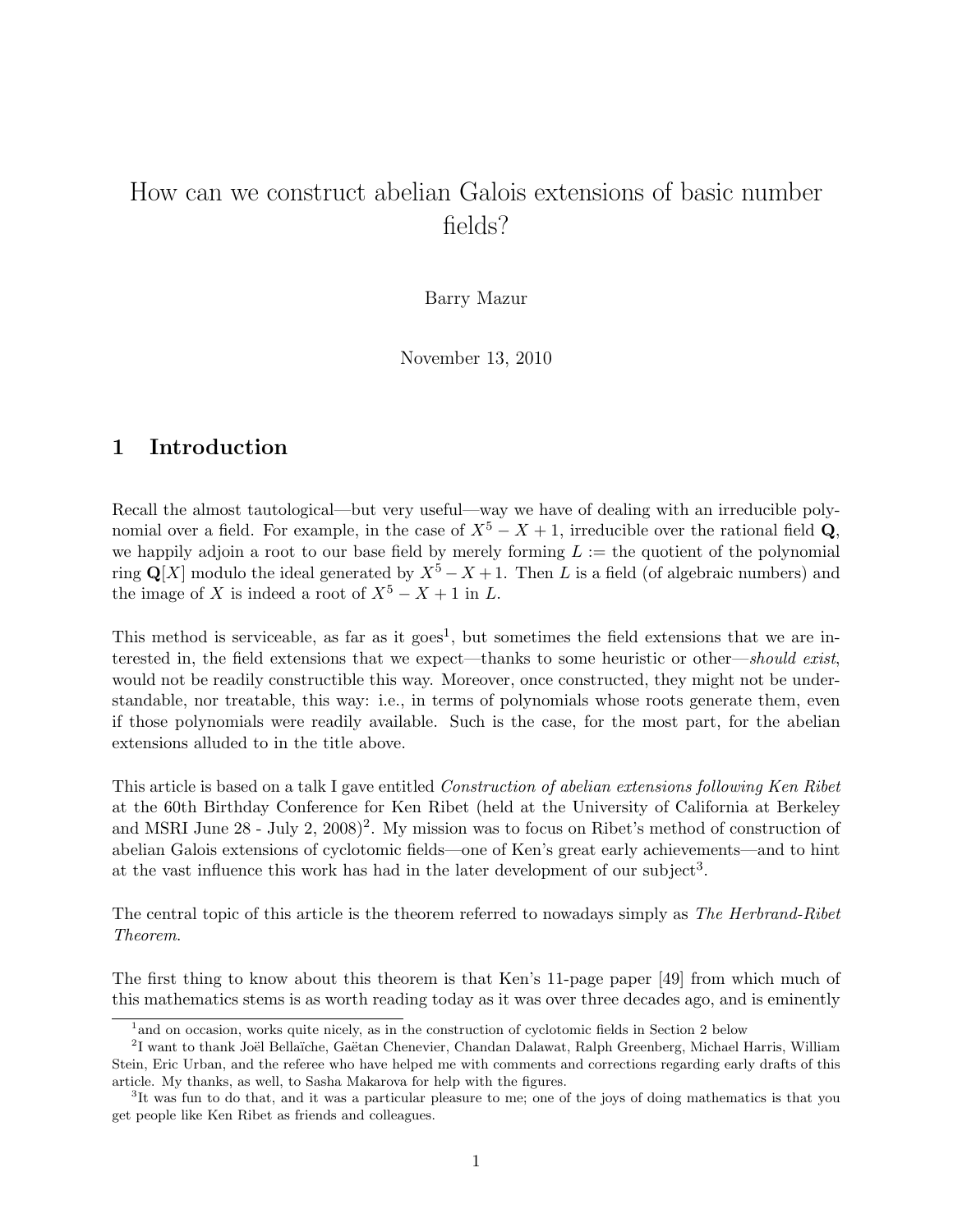readable. For this reason, one aim of this article is not to give a proof of the theorem (I don't) but rather to try to explain why the ideas behind the theorem have played such an inspirational role in the subject, and why they will continue to do so.

The second thing to know is that the Herbrand-Ribet Theorem for a prime number  $p$  concerns six slightly different facets of number theory, specifically as they are related to  $p$ , and weaves them together in a striking way.



This article is divided into four parts and two appendices.

Part I is a general introduction to the hexagon above and a discussion of how its vertices are linked together. We will do this by circumnavigating it three times:

• In the first round we merely give some preliminary hints about some of these facets of number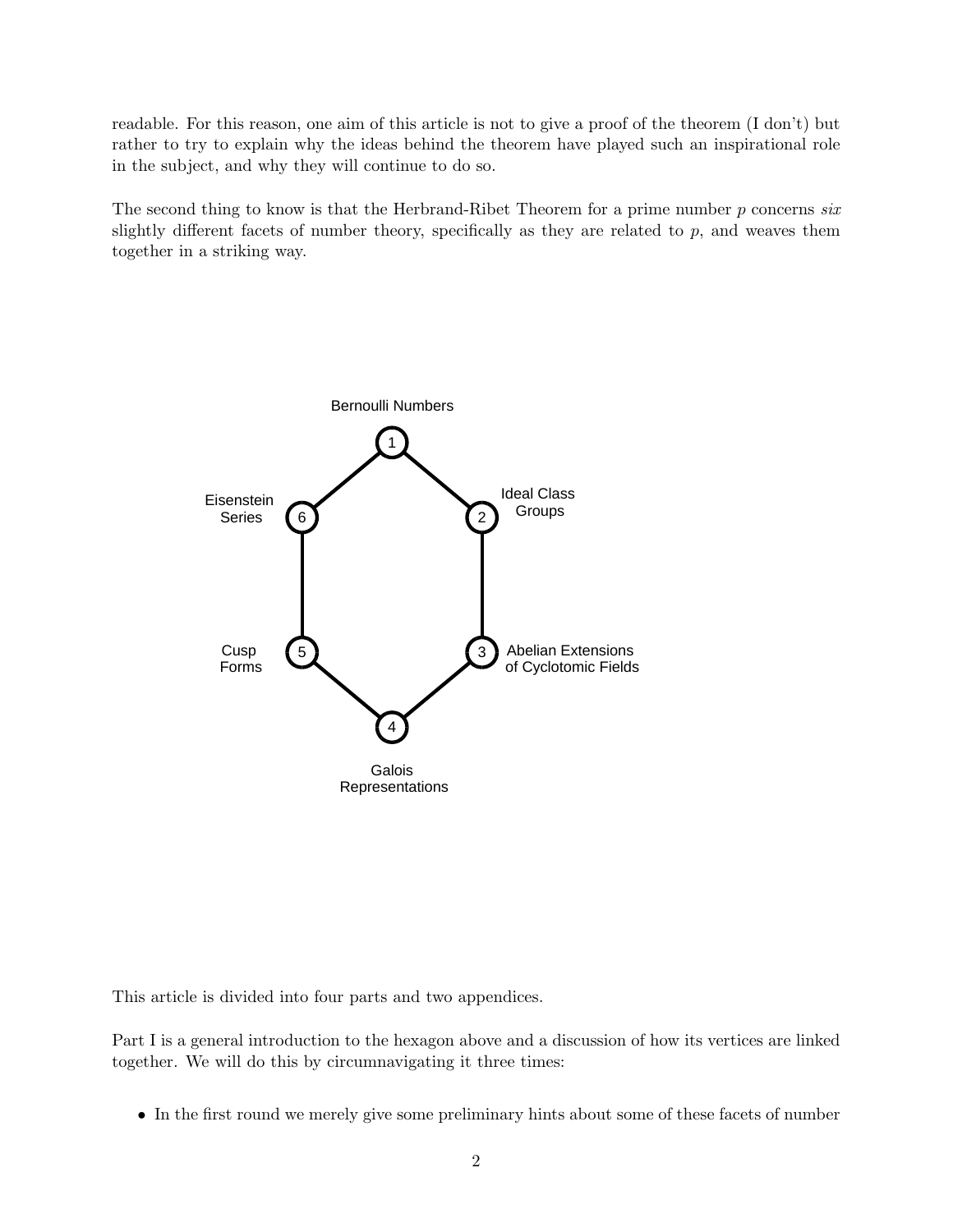theory and their connection to each other.

- The second circuit will be a more precise run-through using the prime  $p = 691$  as an example. Here we will be highlighting six specific objects (or specific computations) occurring in the parts of number theory that correspond to each of our vertices. The fact that these six phenomena are related and that the linked chain that they form provides us with a powerful way of understanding each of them—and indeed constructing some of them—offers yet more evidence if we ever needed it that mathematics is an indivisible whole.
- After some discussion of background material we do the third lap around the hexagon, to formulate the Herbrand-Ribet Theorem for the general prime number p.

I hope that people who wish to get the general flavor of the number theory involved in this hexagon will be able to do so whether or not they work through some of the more detailed issues discussed in the later parts of this article.

Part II discusses results that give us interesting Galois representations that are (a) managed efficiently by knowledge of Frobenius eigenvalues and (b) arise from Algebraic Geometry.

Part III takes up these ideas more explicitly and discusses some of the issues that relate to what I call Ribet's "wrench."

Part IV hints at how the 'Ribet philosophy,' taken broadly, is continuing to inspire current work in the area.

The appendices deal with some of the finer structure of the packages of modular forms related to these questions.

## Part I: About the Herbrand-Ribet Theorem

### 2 Cyclotomic Number Fields and their arithmetic

To launch into my topic, the "basic number fields" referred to in the title are the cyclotomic number fields. A cyclotomic number field is a field generated over the rational field Q by the adjunction of a primitive N-th root of unity, for some N. For example, we can view this field as the subfield of the field of complex numbers generated by  $e^{2\pi i/N}$ .

The "first two" of these cyclotomic number fields—i.e.  $\mathbf{Q}(e^{2\pi i/N})$  for  $N = 3, 4$ —are thoroughly familiar to many mathematicians: they are the quadratic number fields  $\mathbf{Q}(\sqrt{-3})$  and  $\mathbf{Q}(\sqrt{-1})$ sitting nicely in the complex plane and have the property that their rings of integers represent elegantly symmetric lattices in the complex plane: for  $N = 3$  one gets a hexagonal lattice; for  $N = 4$ , where the ring of integers in the cyclotomic field  $\mathbf{Q}(\sqrt{-1})$  is the *ring of gaussian integers*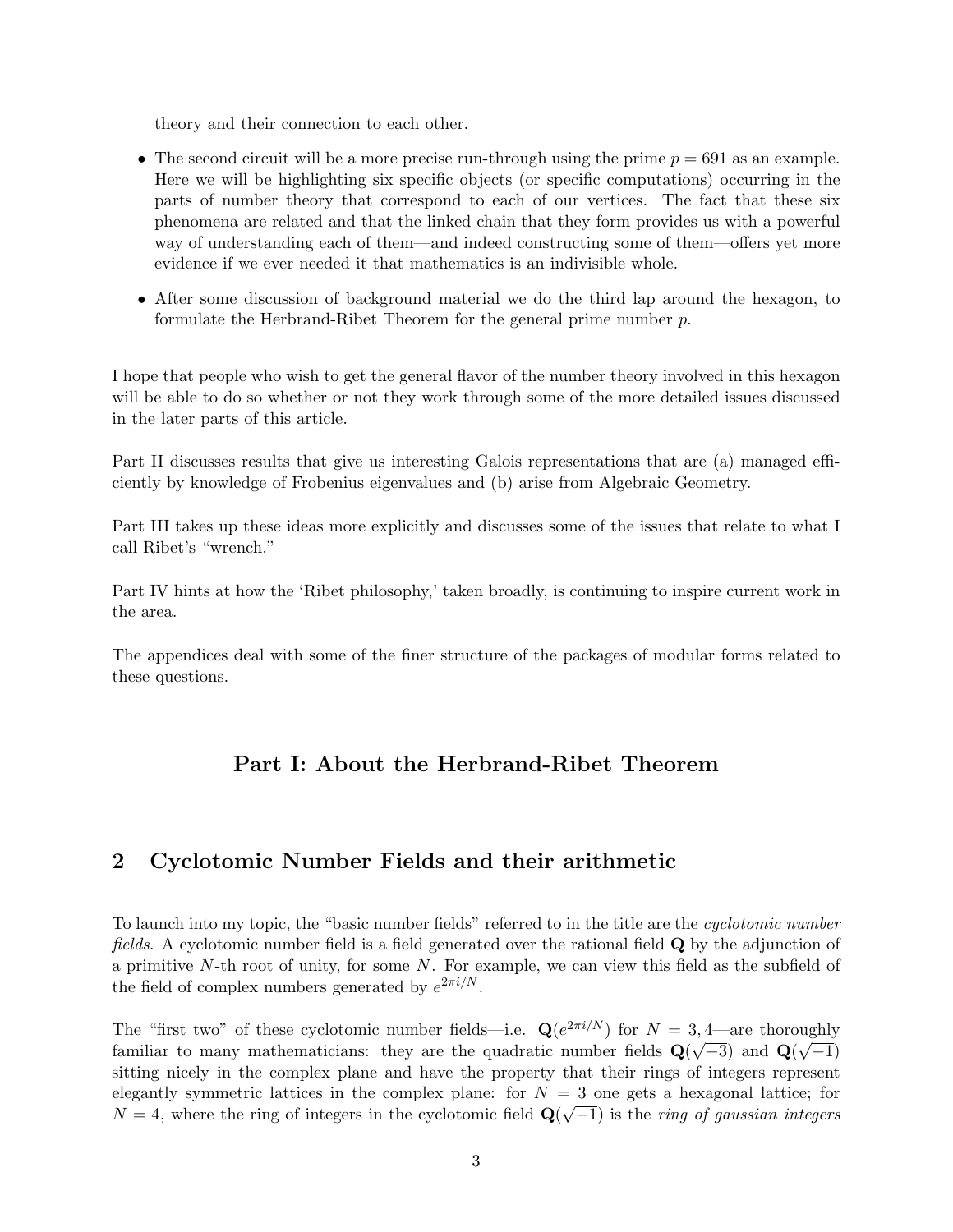${a + ib \mid a, b \in \mathbf{Z}}$ , the corresponding lattice is the square lattice. The "next" cyclotomic field in turn, i.e. for  $N = 5$  also has had a great role to play in our subject in that it is a quadratic extension of the (quadratic) number field generated over Q by the "golden mean;" it is the field relevant for the classical construction of the regular pentagon.

But perhaps I shouldn't be going—one by one—through the list of these cyclotomic number fields, for the totality of them have played a crucial role in the development of mathematics in general, and arithmetic in particular. Their importance was certainly recognized by Gauss, where the field extension  $\mathbf{Q}(e^{2\pi i/N})/\mathbf{Q}$  was seen to be related to the construction of the regular N-gon, and to be a key to the fuller understanding of all quadratic number fields. By the latter part of the nineteenth century, thanks to the work of Kummer, it was known that the fine arithmetic features of these fields gave powerful methods to view (systematically) abelian extensions of number fields as generated by radicals, and to approach Fermat's Last Theorem for regular<sup>4</sup> prime exponents. The modern arithmetic of cyclotomic fields per se is enriched by two fundamental theories, each with its own powerful viewpoints:

- 1. The earlier of the two theories is Class Field Theory as initially established by Takagi, Artin, and Chevalley  $(cf.[1], [12])$  which establishes a canonical identification between the Galois groups of abelian extensions of a number field  $K$  and certain quotient groups of groups of fractional ideals in K. For more about this, see Chapter VII of  $[12]$  (and Subsection 4.1) below).
- 2. The theory due to Iwasawa who surmised a certain profound connection between
	- the structure of the ideal class groups<sup>5</sup>—or equivalently via Class Field Theory—of abelian everywhere unramified extensions—of cyclotomic number fields, and
	- a p-adic interpolation of analytic number theory; more specifically, the p-adic version of Dirichlet L-functions as constructed by Kubota and Leopoldt<sup>6</sup>. For more on this see [74].

In view of all this, one can see why Serge Lang once referred to the arithmetic theory of cyclotomic fields as the "backbone of algebraic number theory."

### 3 Six facets of Number Theory

Here again are labels for the six topics:

<sup>4</sup> and some irregular

 $5$ —more specifically—for p a prime number, the p-primary components of the ideal class groups of cyclotomic fields obtained by the extraction of N-th roots of unity where  $N$  is a power of  $p$ .

<sup>&</sup>lt;sup>6</sup>The seeds for such a program occurs already in the latter part of the 19th century in the work of E. Kummer, and the foundations for this program occurs in the work of Hensel.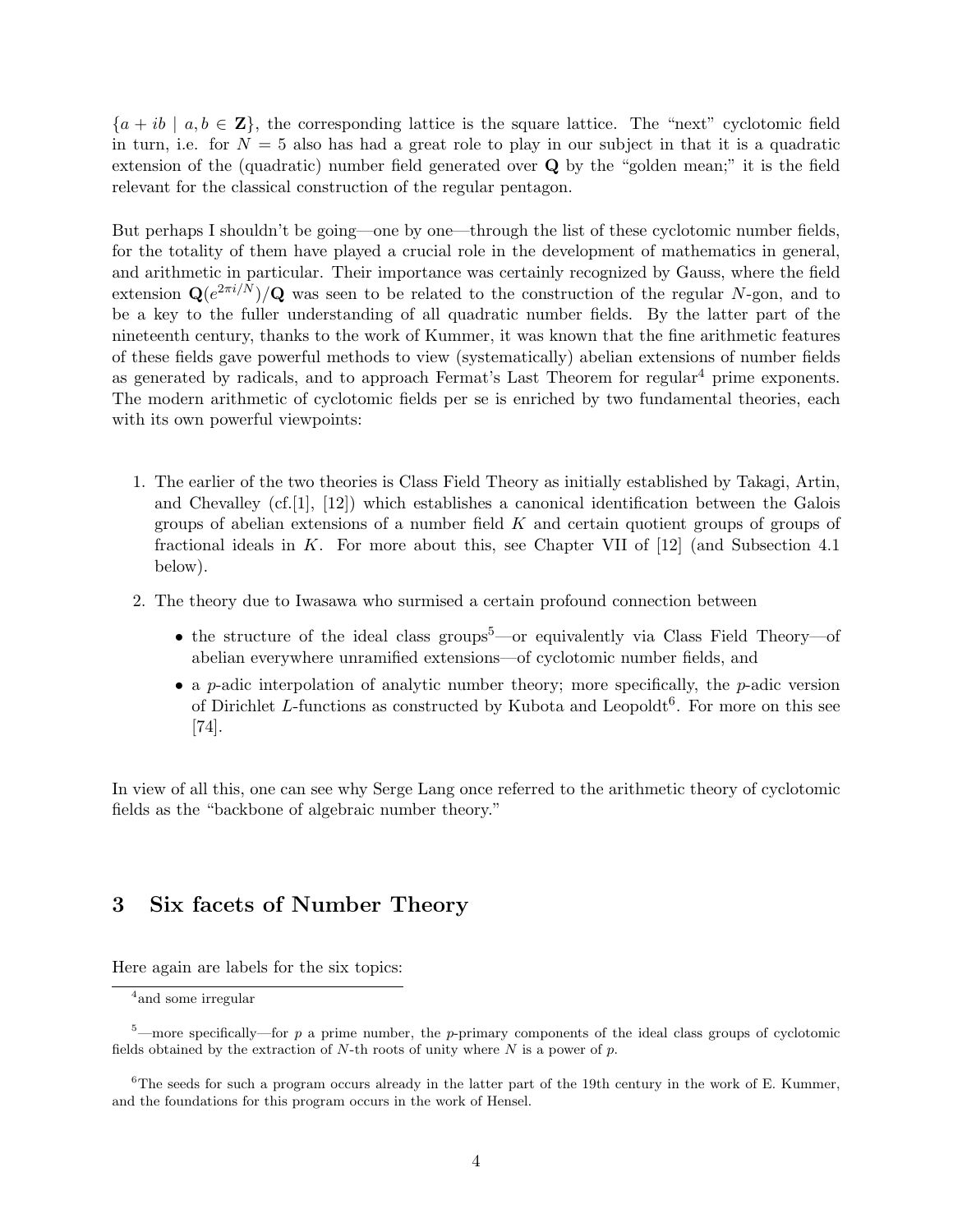

and here is a cartoon of how they get connected to each other:



In a sentence, Ken Ribet managed to pass from

- properties of Bernoulli numbers to
- note a consequence about Eisenstein series which
- allows him to construct certain cuspidal modular forms related to these Eisenstein series, and in turn to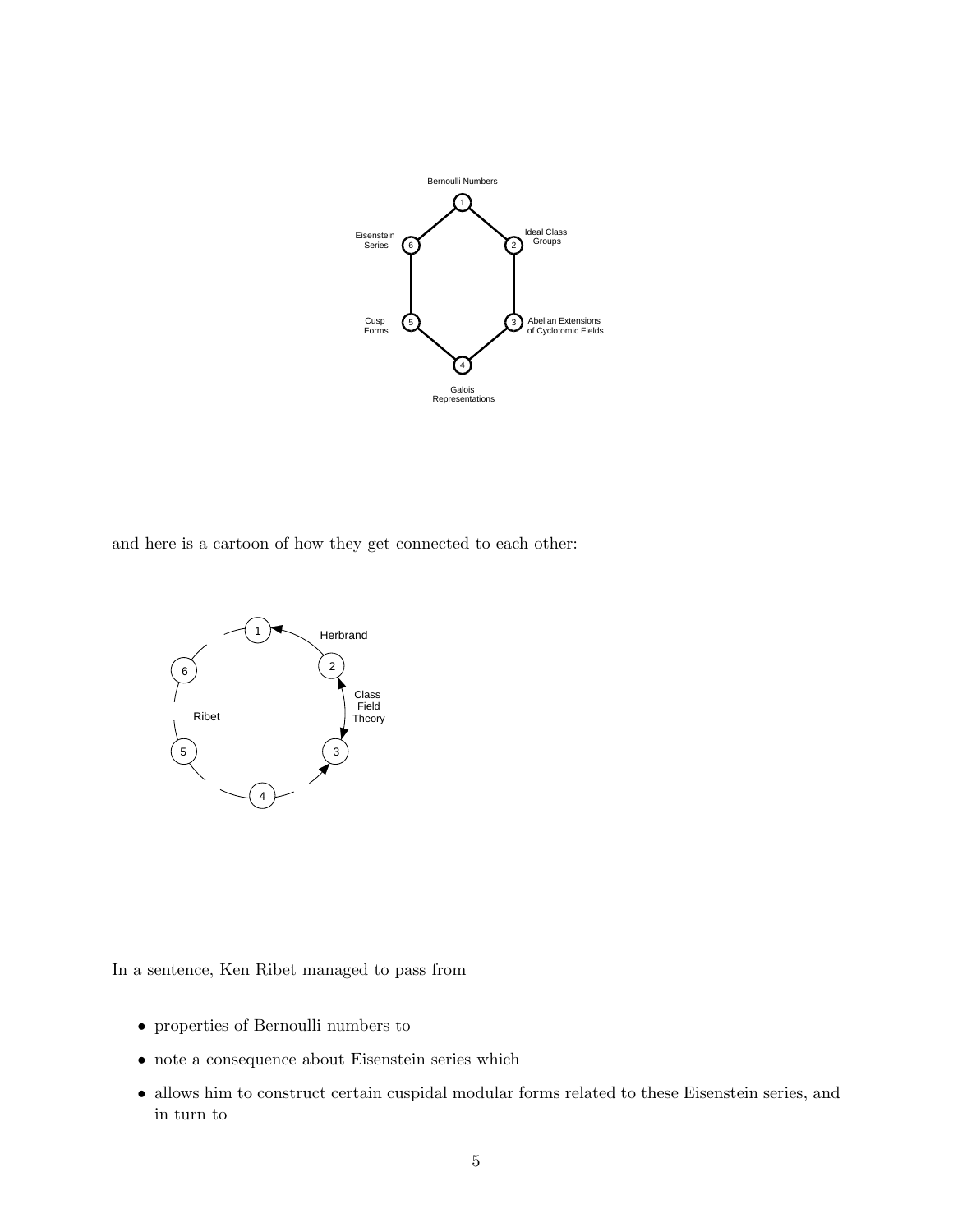- construct, using these cuspforms, a certain homomorphism of the automorphism group of  $\mathbf{Q}$ , the field of algebraic numbers, to the group of upper triangular matrices in  $GL_2(\mathbf{F}_p)$  so that he may then
- form the number field  $L \subset \mathbf{Q}$  consisting of all the algebraic numbers fixed by the subgroup of automorphisms comprising the kernel of this homomorphism,
- this L being the abelian extension of the cyclotomic field that was *desired to be* constructed and whose properties were to be verified,

thereby completing the circuit of the second figure.

## 4 A few words about some of the stations and how they are connected to each other

#### 4.1 Abelian extensions of number fields and ideal class groups

That there is a connection between these two arithmetic objects is seen already in Gauss's Disquisitiones Arithmeticae. It has subsequently been a theme threading through work of Dirichlet, Dedekind, Kummer, Hilbert, leading to the more complete contemporary versions of Class Field Theory  $([12], [1])$ .

For  $K$  a number field, Class Field Theory offers us a construction of the category of abelian Galois extensions of  $K$  in relatively concrete terms<sup>7</sup>. An important special case of this is the isomorphism that Class Field Theory provides, between  $Gal(H/K)$ , the Galois group of the maximal abelian everywhere unramified Galois extension H of K, and the ideal class group,  $Cl(K)$ , of K. A consequence of this isomorphism for us is that the problem of constructing quotient groups of the ideal class group of K with certain properties translates to constructing abelian unramified extensions of  $K$  with the corresponding properties. That is, it provides us with a link between stations  $2 \mid$  and  $|3|$ .

$$
G_K^{\rm ab} := G_K/G_K'.
$$

<sup>&</sup>lt;sup>7</sup>Class Field Theory provides us with an isomorphism between the abelianization of  $G_K$  and the profinite completion of the (group of connected components of the) idele class group of K. It is no accident, though, that abelian Galois extensions are more amenable to detailed study than more general Galois extensions, and this is not only because abelian groups are easier to study than more general groups. Just as, in algebraic topology one must specify a base point to explicitly define the fundamental group of a connected space, but one needn't do this to define its homology group, so too—with a field K one must specify a separable algebraic closure,  $K^{\text{sep}}$ , of K to explicitly define the full Galois group  $G_K := \text{Gal}(K^{\text{sep}}/K)$ . Without such a specification,  $G_K$  is only defined "up to conjugation" (which is why it is particularly fitting to study the structure of  $G_K$  via its linear representations—which are themselves only defined up to conjugation). But one has no need to specify a separable algebraic closure of K to define the abelianization of  $G_K$ ,

<sup>(</sup>here  $G'_{K}$  is the closed normal subgroup generated by commutators) whose quotients by closed subgroups of finite index provide us with the Galois groups of all finite abelian extensions of K. One can even "name" particular elements in  $G_K^{\text{ab}}$  merely by giving appropriate data taken from the base field K.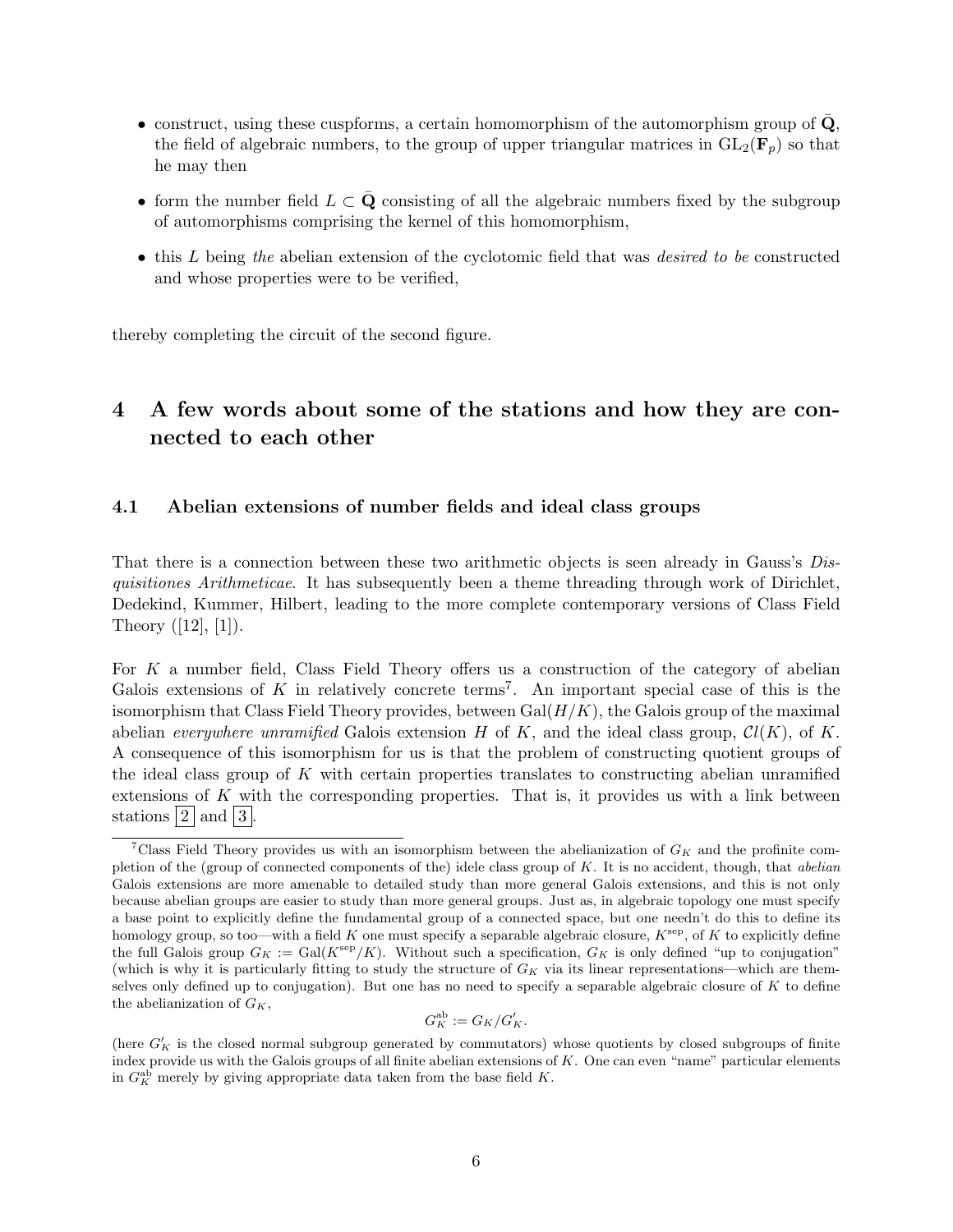### 4.2 "Constructing" Galois extensions and Galois representations

Let us review the standard way of studying the cyclotomic field L obtained by adjoining a primitive N-th root of unity to the rational field. This number field can be thought of as the splitting field of the polynomial  $X^N - 1$  over Q. If  $\mu_N$  denotes the group (under multiplication) of all N-th roots of unity in this splitting field we have that  $\mu_N$  is a cyclic group of order N, and it is the set of all roots of  $X^N - 1$ . More precisely,

$$
X^N - 1 = \prod_{\zeta \in \mu_N} (X - \zeta).
$$

If  $G := \text{Gal}(L/\mathbf{Q})$  denotes the Galois group of L over  $\mathbf{Q}$ , then G preserves the set of roots of  $X^N - 1$ , and thus can be thought of as a subgroup of the group of permutations of the set  $\mu_N$ . Even better, since the action of  $G$  commutes with multiplication,  $G$  acts as a group of automorphisms of the cyclic group  $\mu_N$ . So we get a natural imbedding

$$
\operatorname{Gal}(L/\mathbf{Q}) \ \hookrightarrow \ \operatorname{Aut}_{\rm gp}(\mu_N) \ = \ (\mathbf{Z}/N\mathbf{Z})^* = \operatorname{GL}_1(\mathbf{Z}/N\mathbf{Z}).
$$

Note that the middle equality is given by the canonical isomorphism<sup>8</sup> of  $(\mathbf{Z}/N\mathbf{Z})^*$ —the group of units in the ring  $\mathbb{Z}/N\mathbb{Z}$ —with the group of automorphisms of the cyclic group  $\mu_N$ . Thanks to a theorem of Gauss the first inclusion is an isomorphism, giving us one of the most venerable surjective Galois representations in the history of the subject:

$$
\omega_N : \mathrm{Gal}(L/\mathbf{Q}) \ \stackrel{\simeq}{\longrightarrow} \ \mathrm{GL}_1(\mathbf{Z}/N\mathbf{Z}),
$$

a faithful degree one representation of  $Gal(L/Q)$  over the ring  $\mathbf{Z}/N\mathbf{Z}$ .

It is standard, nowadays, to construct Galois extensions over a field K by finding natural continuous actions of  $G_K := \text{Gal}(K^{\text{sep}}/K)$  on vector spaces or on modules over rings—these coming to us usually as cohomology modules. Here  $K^{\text{sep}}$  is a separable (algebraic) closure of K.

For example, if a module  $H$ , free of rank d over a finite ring  $R$ , is endowed with a continuous R-linear  $G_K$ -action we would then get a representation

$$
\rho: G_K \to \mathrm{Aut}_R(H) \simeq \mathrm{GL}_d(R).
$$

Call these things *Galois representations* (two such representations being viewed as *equivalent* if they can be brought, one to another, by conjugation with an element of  $GL_d(R)$ ). Since we have assumed that our ring R is finite, the image of  $\rho$  is finite, and therefore there is a unique finite-degree Galois extension  $L/K$  with  $L \subset K^{\text{sep}}$  such that  $\rho$  factors through the injective homomorphism

$$
G_K \to \text{Gal}(L/K) \hookrightarrow \text{GL}_d(R).
$$

It is in this sense that our Galois representation  $\rho$  has "constructed"  $L/K$  (together with a faithful degree d representation of  $Gal(L/K)$  over the ring R).

When we get to station  $\boxed{4}$  of the above diagram, we'll be touching on such constructions again; in particular, in Section 9 below.

<sup>&</sup>lt;sup>8</sup>Associate to  $\alpha \in (\mathbf{Z}/N\mathbf{Z})^*$  the automorphism  $\zeta \mapsto \zeta^{\alpha}$  for  $\zeta \in \mu_N$ .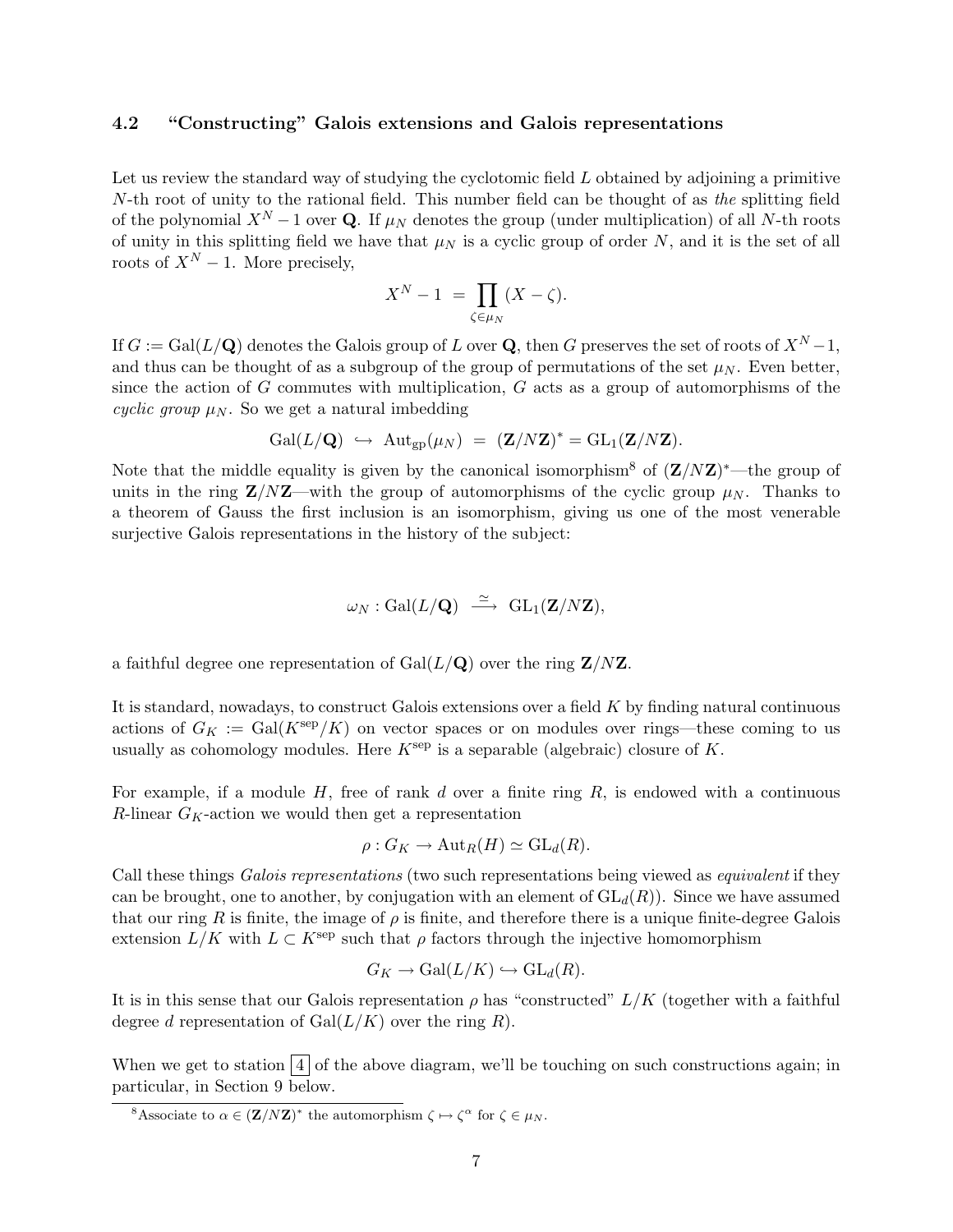#### 4.3 Abelian extensions and two-dimensional Galois representations

Our desired abelian extension L (as in station  $3 \mid$  in the diagram above) will in fact be cyclic of degree p over the cyclotomic number field  $\mathbf{Q}(e^{2\pi i/p})$ , but decidedly non-abelian over **Q**, the field of rational numbers. Although it might seem odd at first glance, it is natural to construct these extensions by first constructing a non-abelian (two-dimensional) indecomposable representation of  $G_{\mathbf{Q}}$ , the Galois group of an algebraic closure of  $\mathbf{Q}$ , into  $GL_2(\mathbf{F}_p)$ . One then gets the required extension field as the field cut out by this degree two representation over  $\mathbf{F}_p$ , in the manner discussed in Subsection 4.2 above. This type of argument will be giving us a link between stations  $|3|$  and  $|4|$ .

### 4.4 Modular forms and the two-dimensional Galois representations that are associated to them

 $Cuspforms<sup>9</sup>$  come into play, for they are a very convenient source of *irreducible* continuous twodimensional  $G_{\mathbf{Q}}$  representations over the field of p-adic numbers,  $\mathbf{Q}_p$ , and over finite degree extensions of  $\mathbf{Q}_p$ , for any prime p. For some introductory discussion about this see Sections 7 and 8 below. For a slightly more descriptive discussion of the passage from cuspforms to Galois representations via Deligne's Theorem see Section 9.

By suitably reducing these  $G_{\mathbf{Q}}$  representations to characteristic p, one gets a supply of continuous two-dimensional  $G_{\mathbf{Q}}$  representations over finite fields k of characteristic p; for  $p > 2$  all the representations so obtained have the further property that the complex conjugation involution does not act as a scalar. The conjecture of Serre ([59]), recently proved by Khare and Wintenberger ([36], [33], [35]) asserts that *every irreducible* continuous two-dimensional  $G_{\mathbf{Q}}$  representation over a finite field in which complex conjugation involution does not act as a scalar comes, in this manner, from a cuspform<sup>10</sup>.

#### 4.5 The Ribet wrench: first encounter

Ribet's goal is to find certain reducible-but-indecomposable two-dimensional Galois representations over finite fields, say over  $\mathbf{F}_p$ . By choosing a suitable basis of the two-dimensional  $\mathbf{F}_p$ -vector space, such a representation can be given by a homomorphism

$$
G_{\mathbf{Q}} \to \text{Upper triangular matrices } \subset \text{GL}_2(\mathbf{F}_p),
$$

$$
g \mapsto \left( \begin{array}{cc} \chi_1(g) & b(g) \\ 0 & \chi_2(g) \end{array} \right)
$$

 $9$ More specifically, in this article we will only be interested in eigenforms for the Hecke operators. For a fine introduction to this material and its connection to L-functions and modular curves, see Rohrlich's [52]. For an introduction to the subject that focuses on computation, see [67].

 $^{10}$ For an introductory survey of Serre's Conjecture and related material, see [51].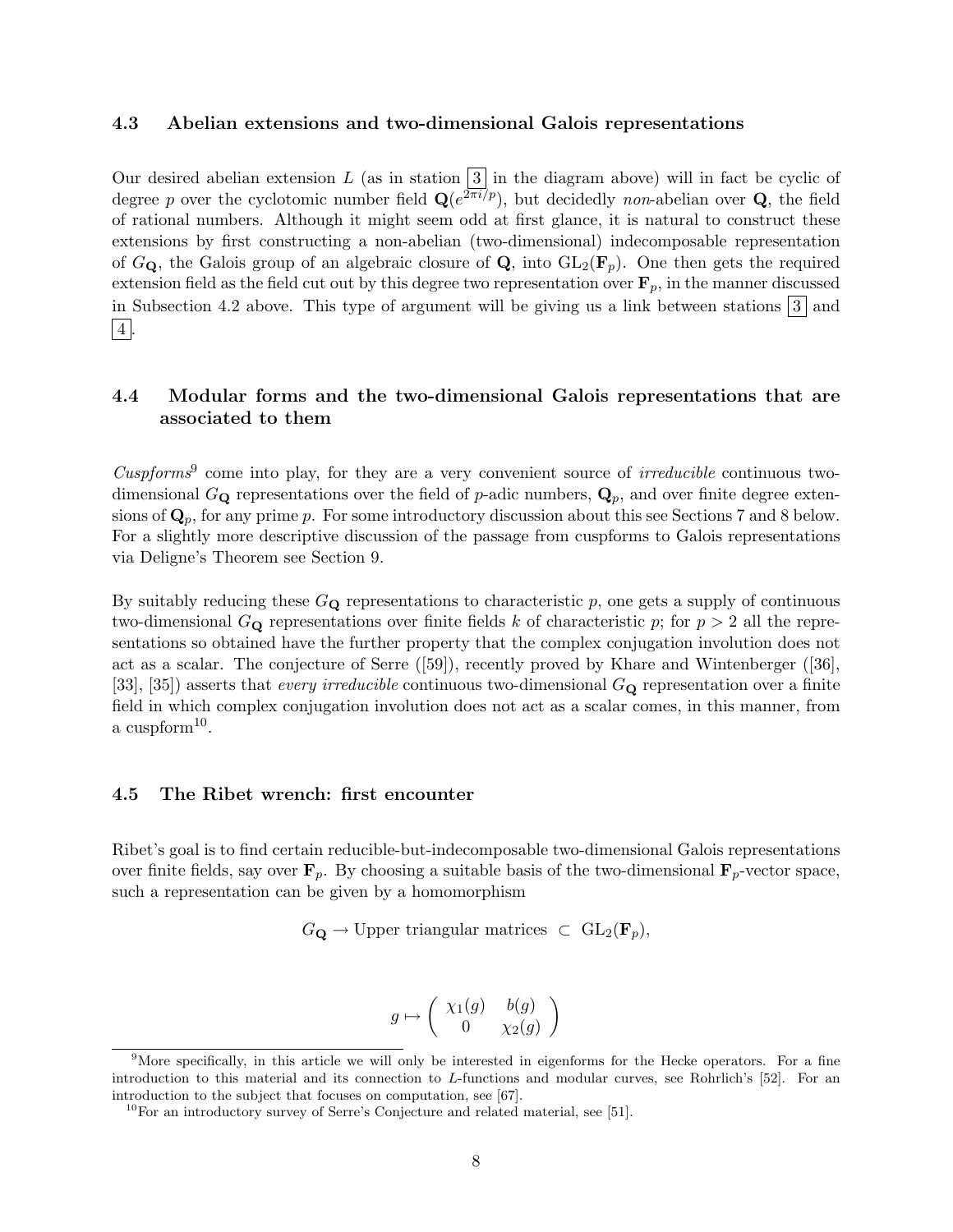where  $\chi_1$  and  $\chi_2$  are characters of the Galois group with values in  $\mathbf{F}_p^*$ . More succinctly we evoke such a representation by the following matrix picture:

$$
\left(\begin{array}{cc} \chi_1 & * \\ 0 & \chi_2 \end{array}\right).
$$

The intersection of the kernels of these two characters defines–in the usual manner of Galois theory an abelian field extension  $M$  of the rational field  $\bf Q$ ; that is,  $M$  is the smallest subfield of the algebraic closure Q such that the restriction of those characters to the subgroup Gal $(Q/M) \subset Gal(Q/Q)$  is trivial. Thus  $M$  is the smallest field extension for which the above representation, when restricted to  $Gal(\mathbf{Q}/M)$ , has the shape:

$$
\left(\begin{array}{cc} 1 & * \\ 0 & 1 \end{array}\right).
$$

In the theory we are presenting, the field M is usually the p-cyclotomic field  $\mathbf{Q}(e^{2\pi i/p})$ .

If the representation restricted to  $Gal(\bar{\bf Q}/{\bf Q}(e^{2\pi i/p}))$  is nontrivial then the image of  $Gal(\bar{\bf Q}/{\bf Q}(e^{2\pi i/p}))$ in  $GL_2(\mathbf{F}_p)$  is isomorphic to the group of unipotent upper triangular matrices displayed above, and hence is a cyclic group of order p cutting out a cyclic Galois extension  $N/\mathbf{Q}(e^{2\pi i/p})$ . So if we have an explicit understanding of the initial two-dimensional representation of  $G_{\mathbf{Q}}$  we have, in similar explicit terms, "constructed" the cyclic degree  $p$  extension  $N$  of the  $p$ -cyclotomic field.

Ribet achieves this aim by

• initially finding an irreducible two-dimensional Galois representation over a field of characteristic 0, say over the field  $\mathbf{Q}_p$  of p-adic numbers; that is, a continuous homomorphism

$$
\rho: G_{\mathbf{Q}} \to \mathrm{Aut}_{{\mathbf{Q}}_p}(V) \approx \mathrm{GL}_2({\mathbf{Q}}_p)
$$

where V is a two-dimensional  $\mathbf{Q}_p$ -vector space, and the action of  $G_{\mathbf{Q}}$  preserves no line.

• He then appropriately reduces this Galois representation modulo  $p$ . To do this, though, he must choose a  $\mathbf{Z}_p$ -lattice  $\Omega \subset V$  that is stabilized by the action of  $G_{\mathbf{Q}}$  (such a lattice always exists) and then pass to the action of  $G_{\mathbf{Q}}$  on  $V := \Omega/p\Omega$ .

In this manner you get a representation mod  $p$ , which we will call the *residual representation* obtained from the lattice  $Ω$ :

$$
\bar{\rho}: G_{\mathbf{Q}} \to \mathrm{Aut}_{\mathbf{F}_p}(\bar{V}) \approx \mathrm{GL}_2(\mathbf{F}_p).
$$

A priori, the equivalence class of the representation  $\bar{\rho}$  depends on the choice of lattice  $\Omega$ . Now, there are many such lattices  $\Omega$  that are stabilized by the  $G_{\mathbf{Q}}$ -action so we need to discuss how many inequivalent representations  $\bar{\rho}$  might be obtained by varying the choice of  $\Omega$ . For a start, multiplying any such lattice by a nonzero scalar provides another stable lattice, but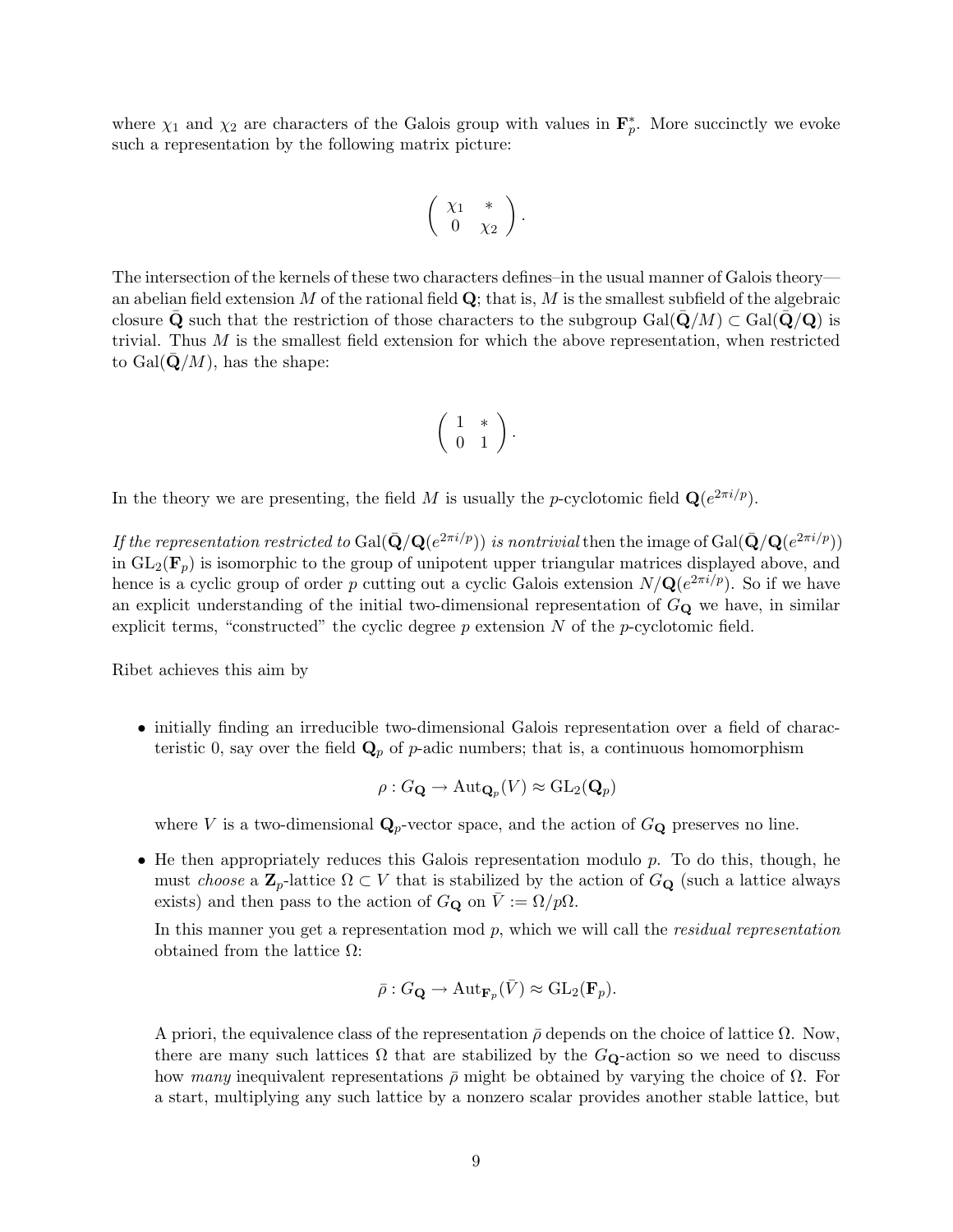it is evident that the corresponding residual representations of lattices that differ by scalar change are isomorphic.

There are, however, situations where the residual representation may change (a bit) depending upon the lattice  $\Omega$  that is chosen. What is *independent* of the lattice chosen is the *semi*simplification of the residual representation  $\bar{\rho}$ . In particular, if the residual representation associated to one lattice stabilized by the action of  $G_{\mathbf{Q}}$  is reducible, then it is so for all such lattices, and the two one-dimensional representations—i.e., characters—into which the two dimensional residual representation decomposes are independent of the lattice chosen. But the two-dimensional reducible residual representation  $\bar{\rho}$  itself may indeed depend upon the lattice.

• The key to Ribet's construction is to start with representations  $\rho$  that are irreducible, and yet have residual representations that are reducible; that is, in the terminology of the discussion above, the residual representations have matrix pictures looking like:

$$
\left(\begin{array}{cc} \chi_1 & * \\ 0 & \chi_2 \end{array}\right)
$$

and where, again as in the discussion above, one has constructed a cyclic p-extension if the corresponding residual representation, when restricted to  $Gal(Q/M)$ , that has the shape:

$$
\left(\begin{array}{cc} 1 & * \\ 0 & 1 \end{array}\right)
$$

is nontrivial.

- In the above situation one can *always* change the lattice  $\Omega$  suitably<sup>11</sup> to guarantee that the above representation is nontrivial.
- The *irreducibility* of his initial representation is crucial to his method. In its later manifestations this type of strategy can be framed as follows: you are looking for a "somewhat degenerate object" (e.g., a reducible representation) and you hope to get it as a "degenerate" member of, say, a one-parameter family of nondegenerate objects (e.g., irreducible representations). We will be calling such reducible representations that are obtained as limits of irreducible ones liminal.

This manner of reasoning is how one will be passing from station  $\boxed{4}$  to station  $\boxed{3}$ .

### 4.6 Herbrand's Theorem; regular primes, properly irregular primes, and *im*properly irregular primes

A consequence of the Herbrand Theorem is that if an odd prime number p does not divide (the numerators of) any of the Bernoulli numbers  $B_{2k}$  for  $2k = 2, 4, \ldots, p-3$  then p does not divide the class number of the cyclotomic field  $\mathbf{Q}(e^{2\pi i/p})$ . The bare bones of the argument for this is the

 $11$ I envision it as a kind of "wrenching action."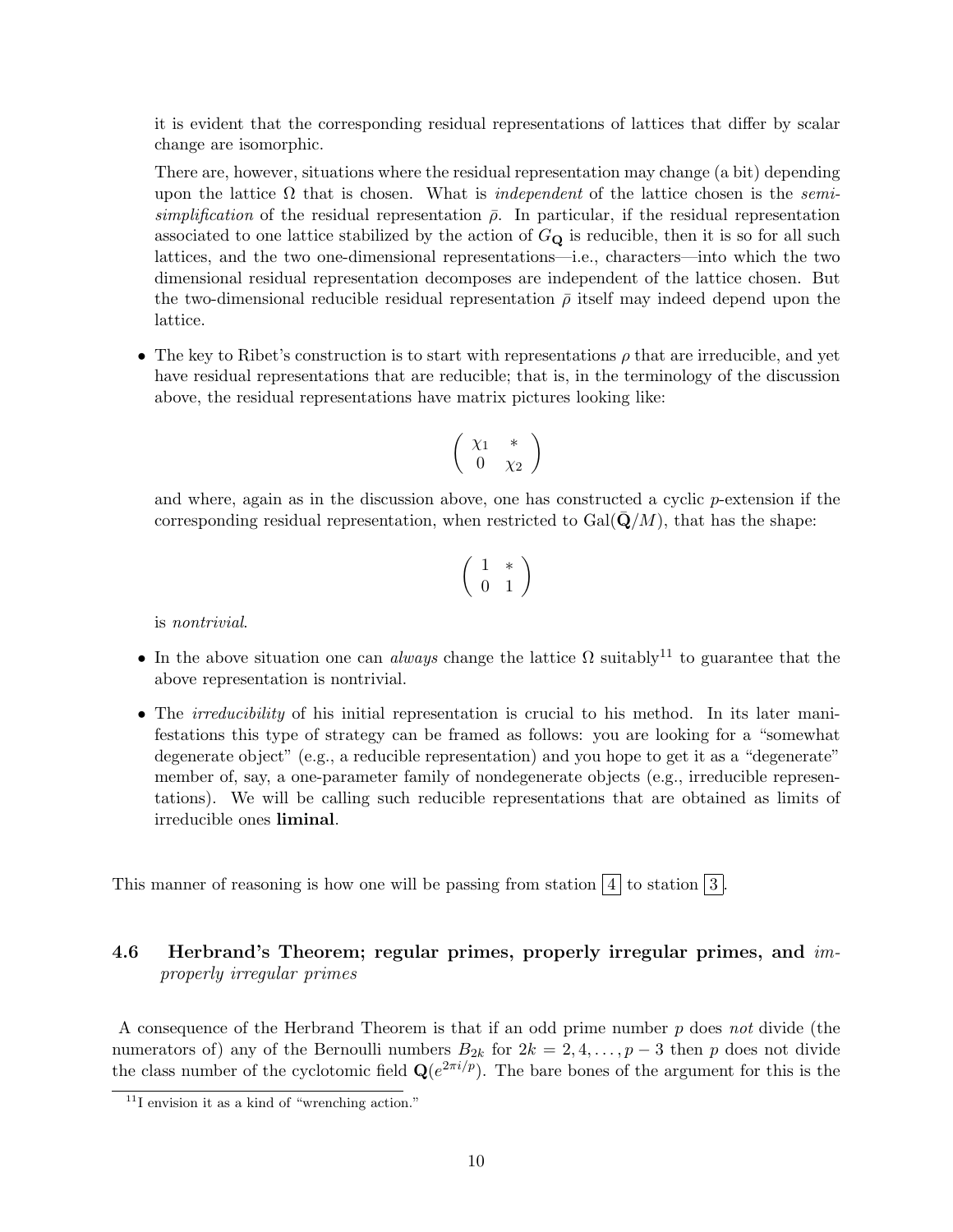following: first one constructs a specific element  $\theta$  in the integral group ring of the Galois group  $Gal(\mathbf{Q}(e^{2\pi i/p})/\mathbf{Q})$  that annihilates the p-primary component of the ideal class group of  $\mathbf{Q}(e^{2\pi i/p})$ and then one shows that under the hypotheses above, this element  $\theta$  is a unit in the integral group ring. See Chapter 6 of Larry Washington's Introduction to cyclotomic fields [74].

A prime number p that does not divide the class number of the cyclotomic field  $\mathbf{Q}(e^{2\pi i/p})$  is called a regular prime. It is known that there are infinitely many irregular primes. But even now, after much thought has been devoted to this area of mathematics, it is unknown whether or not there are infinitely many regular primes. For the story of conjectures regarding this (and conjectural ideas about the related statistics) see [74]. If a prime  $p$  is irregular, but does not divide the class number of the maximal totally real subfield,  $\mathbf{Q}(e^{2\pi i/p} + e^{-2\pi i/p})$ , of  $\mathbf{Q}(e^{2\pi i/p})$ , then p is called properly irregular. A conjecture of Vandiver ([73]; see also Section 10.3 in [74]) is that all irregular primes are properly irregular. Vandiver's conjecture has the advantage of being verified for  $p < 163,000,000$  ([10]; also compare with computations for  $p < 12,000,000$  [9]) and has strong consequences, so even if there exist improperly irregular primes, proper irregularity is a useful condition to bear in mind. What is of interest, specifically for our story, is that the existence of the Galois extensions constructed by Ribet was already known to be true for any properly irregular prime p. For such properly irregular primes, the sought-for extensions can be generated over  $\mathbf{Q}(e^{2\pi i/p})$  by adjoining p-th roots of appropriate cyclotomic units<sup>12</sup>. But even for these primes, the "construction-method" we are describing illuminates the landscape: it reveals a deep connection between seemingly disparate mathematical objects.

### 5 Rounding the circuit with the prime 691

Here is a taste of the "six facets" discussed above, as they manifest themselves for the prime 691. Since 691 is properly irregular, as mentioned above, the bald existence of a Galois extension with the properties that Ribet's theorem guarantees is not at issue: the desired Galois extension has been known to exist for quite a long time. Even more to the point—as we shall get to, later—for this very example, Serre had suggested exactly where to find the desired Galois extension, and unpublished work of Greenberg and Monsky did indeed find it, and in essentially the same context that we will be reviewing, all this happening before Ribet's work.

Here, rather, we will have our sights on Ribet's general method of construction for all (irregular) primes p, but we concentrate on this well-studied  $p = 691$ . We will make the circuit and for each of the six vertices of our hexagon we will be signaling an explicit piece of number theory—a computation—related to that vertex. These six phenomena are—as we indicated in the introduction—essentially linked together.

#### |1| Divisibility of the numerator of Bernoulli numbers modulo  $p$ .

 $12$ See footnote 16 below. For a discussion (by Joe Buhler and and David Harvey) of the likeliness of anyone being able to find (in our lifetime) an example of an improperly irregular prime—even if Vandiver's Conjecture is false—see Appendix II below.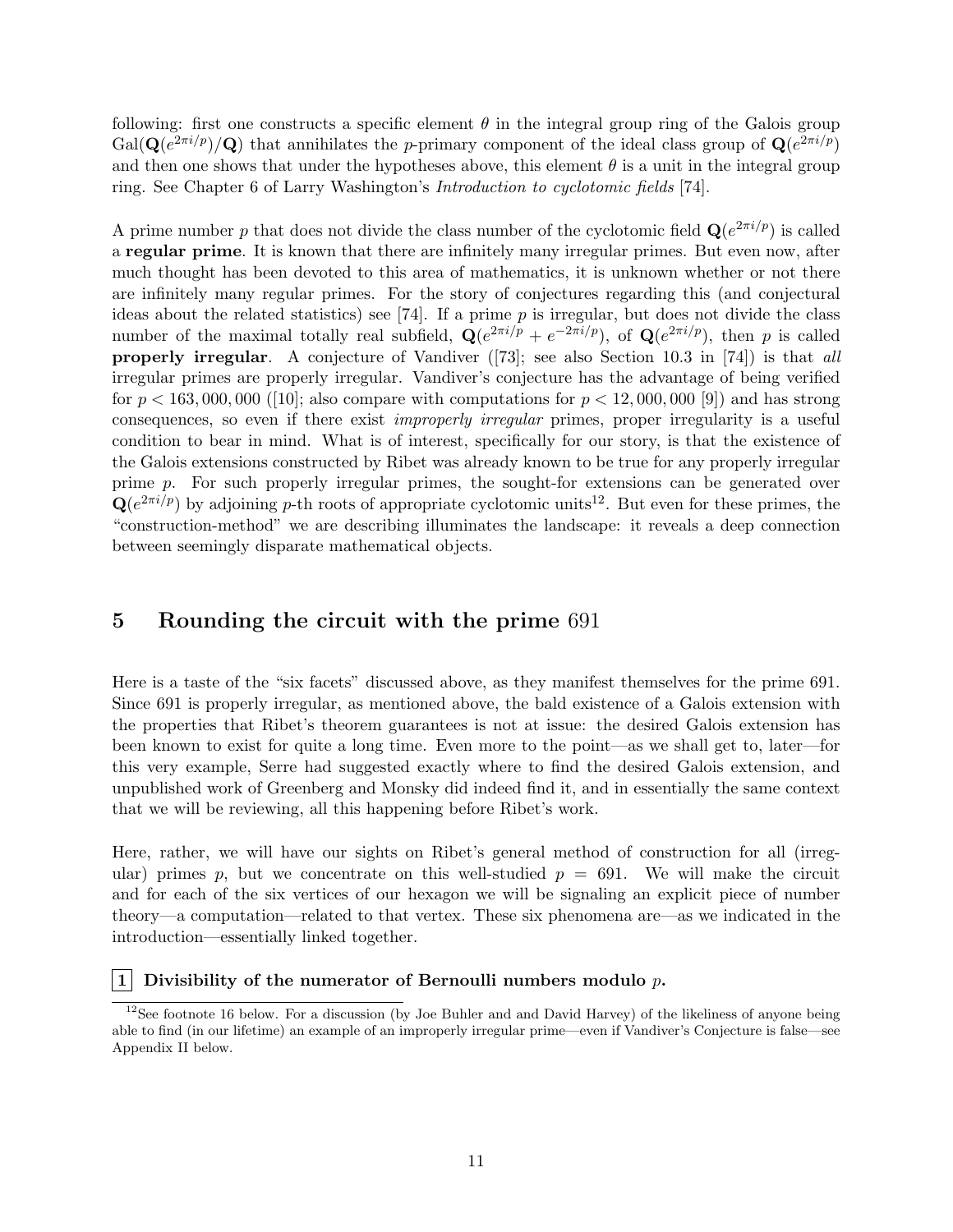Let  $B_k$  be the k-th Bernoulli number as in Jacob Bernoulli's Ars Conjectandi<sup>13</sup>: For odd integers  $k > 1$ ,  $B_k$  vanishes. For even integers 2k the Bernoulli number  $B_{2k}$  is the coefficient of  $x^{2k}/2k!$  in the power series expansion

$$
\frac{x}{e^x - 1} = 1 - \frac{x}{2} + \sum_{k=1}^{\infty} (-1)^{k+1} B_{2k} \frac{x^{2k}}{2k!}.
$$

We moderns have (as Bernoulli himself also had) easy methods for its computation, and here is a list of the first few  $\frac{B_{2k}}{4k}$ .

 $B_2/4 = +1/24$  $B_4/8 = -1/240$  $B_6/12 = +1/504$  $B_8/16 = -1/480$  $B_{10}/20 = +1/264$ 

which might lead us to make a rash conjecture about the numerator of these numbers, if not for the next case:

$$
B_{12}/24 = -691/65520.
$$

The prime  $p = 691$ , then, divides the numerator of  $B_{12}/24$ . Hold that thought!

### $2^{\mid}$  The ideal class group taken modulo  $p$  of the cyclotomic field  $\mathbf{Q}(e^{2\pi i/p}).$

For a number field  $K$  the set of nonzero ideals in its ring of integers, viewed with the multiplicative structure that it naturally has (multiplication of ideals)—but taken modulo the equivalence relation generated by requiring that any principal ideal is trivial—forms a finite abelian group, called the ideal class group of K.

Keep to  $p = 691$  but in the body of this discussion we will revert to denoting 691 simply by the letter p. Take K to be the cyclotomic field  $\mathbf{Q}(e^{2\pi i/p})$ . The automorphism group of this field—that is, the Galois group  $Gal(\mathbf{Q}(e^{2\pi i/p})/\mathbf{Q})$ —is canonically isomorphic to  $\mathbf{F}_p^*$ , the multiplicative group of the prime field of characteristic  $p$ . Denote this canonical isomorphism by:

$$
\iota: \mathrm{Gal}(\mathbf{Q}(e^{2\pi i/p})/\mathbf{Q}) \longrightarrow \mathbf{F}_p^*.
$$

Form X := the ideal class group of K modulo  $p(= 691)$ . The finite abelian group X has a natural action of Gal( $\mathbf{Q}(e^{2\pi i/p})/\mathbf{Q}$ ) which we denote  $(\alpha, x) \mapsto \alpha(x)$  for  $\alpha \in \text{Gal}(\mathbf{Q}(e^{2\pi i/p})/\mathbf{Q}) = \mathbf{F}_p^*$  and  $x \in X$ .

<sup>&</sup>lt;sup>13</sup>An English translation of this extraordinary work has recently been published [7] with extensive introductory material.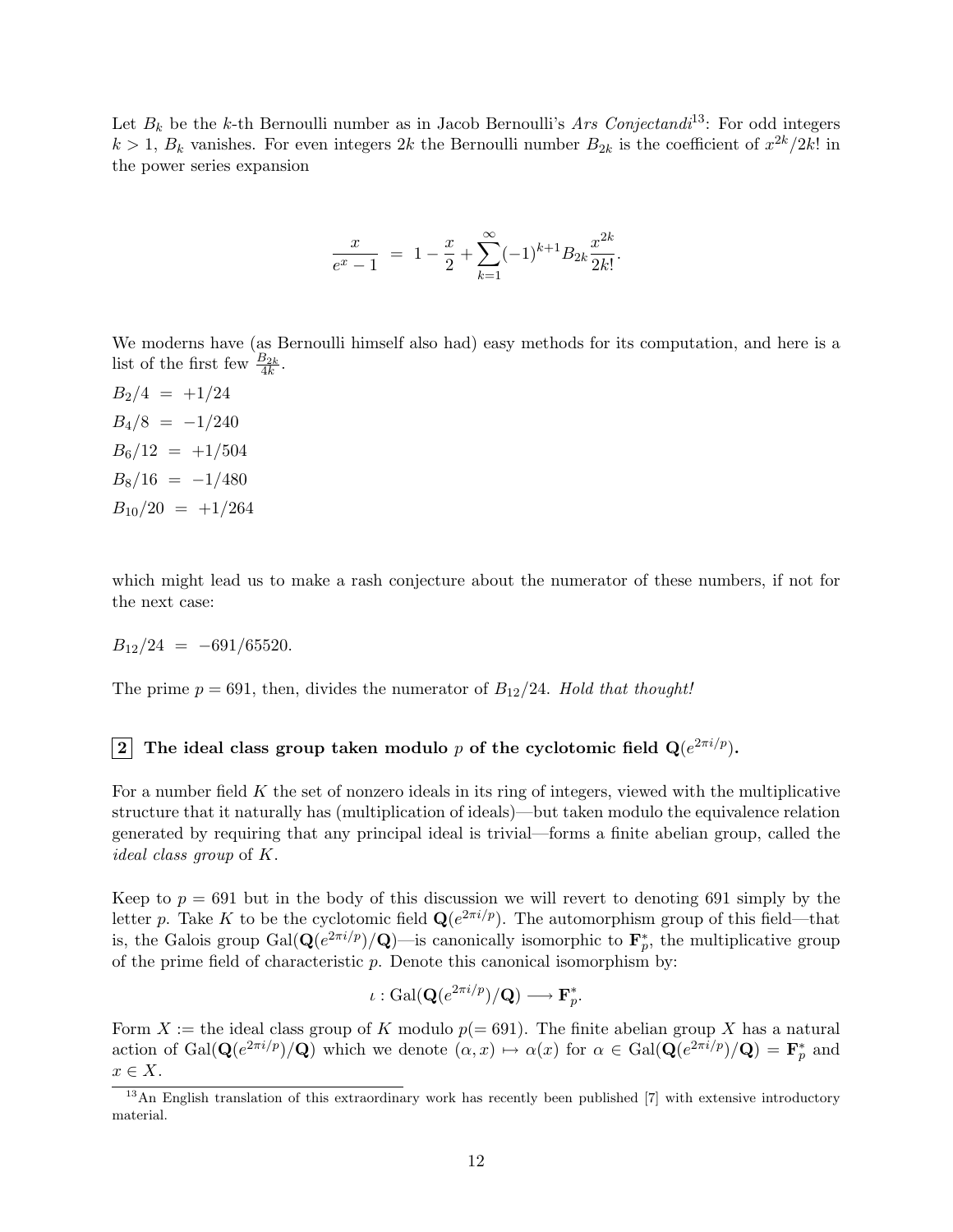What is the abelian group X (which is convenient to think of as an  $\mathbf{F}_p$ -vector space) and what is this action?

The answer is that X is nontrivial<sup>14</sup>. Hold that thought!

In passing, we might note that the nontriviality of  $X$  already signals that the *elementary strategy* for proving Fermat's Last Theorem—the method used for the prime exponent 3 by Euler<sup>15</sup>—will not work for the exponent 691.

The group X viewed as vector space over  $\mathbf{F}_p$  is, in fact, of dimension two, and has a basis  $\{x, y\}$  of eigenvectors for the action of

$$
\mathrm{Gal}\big(\mathbf{Q}(e^{2\pi i/p})/\mathbf{Q}\big) \ \stackrel{\iota}{\longrightarrow} \ \mathbf{F}_p^*
$$

such that for  $\alpha \in \text{Gal}(\mathbf{Q}(e^{2\pi i/p})/\mathbf{Q})$  we have the formulas

$$
\alpha(x) = \iota(\alpha)^{691-12} \cdot x = \iota(\alpha)^{-11} \cdot x \n\alpha(y) = \iota(\alpha)^{691-200} \cdot y = \iota(\alpha)^{-199} \cdot y
$$

Though both of these "lines" in the two-dimensional  $\mathbf{F}_p$  vector space X are interesting, the discussion about each of them is somewhat similar, so for specificity we sometimes concentrate, below, a bit more on the line  $x \cdot \mathbf{F}_p$  in X admitting an action by  $Gal(\mathbf{Q}(e^{2\pi i/p}/\mathbf{Q}))$  via the character  $\iota^{-11}$ .

### $\bf 3$  Abelian unramified extensions of degree  $691$  over the cyclotomic field  $K= {\bf Q}(e^{2\pi i/691})$

There are field extensions  $L/K$  that are (cyclic) of degree 691, that are everywhere unramified and that have the further property that  $L/\mathbf{Q}$  is Galois<sup>16</sup> and furthermore—there are precisely two such field extensions  $L/K$ ; call them  $L^{\{12\}}$  and  $L^{\{200\}}$ . These two extensions are distinguished

 $14A$  natural impulse, then, is to seek a construction of specific nonprincipal ideals whose p-th powers are principal. This is—in effect—elegantly done for us, somehow, by "Herbrand-Ribet" both in our particular case  $(p = 691)$  and (the analogous task is done) in the general case of irregular primes p.

<sup>&</sup>lt;sup>15</sup>Ernst Kummer already understood the deep arithmetic consequences that follows from knowledge of the vanishing of the ideal class group modulo p of the cyclotomic number field  $\mathbf{Q}(e^{2\pi i/p})$ . (If this happens, then "enough" of the fundamental theorem of arithmetic holds in the ring of integers of  $\mathbf{Q}(e^{2\pi i/p})$  to allow one to prove Fermat's Last Theorem for the equation  $x^p + y^p = z^p$ .

<sup>&</sup>lt;sup>16</sup>Kummer knew that for p a prime number and for any field F of characteristic different from p that contained a primitive p-th root of unity, the cyclic field extensions of F of degree p are obtained by extracting p-th roots of elements of F; moreover, these cyclic field extensions are in one:one correspondence with the  $\mathbf{F}_p$ -lines in the  $\mathbf{F}_p$ vector space  $F^*/(F^*)^p$  (although he would express this knowledge via completely different vocabulary). So—for example—there are infinitely many cyclic extensions of degree 691 over the cyclotomic field  $K = \mathbf{Q}(e^{2\pi i/691})$ . One way, then, of pinpointing the everywhere unramified cyclic extensions of degree 691—there being exactly two such extensions that are Galois over Q—would be to exhibit elements  $v_1, v_2$  in  $K^* = \mathbf{Q}(e^{2\pi i/691})^*$  such that the field extensions obtained by extracting a 691-th root of these elements are the ones you want. This can be done in the case  $p = 691$ . It can be done more generally for properly irregular primes p; moreover, in the properly irregular case the elements whose p-th roots generate the sought-for everywhere unramfied extensions can be taken to be cyclotomic units. For a discussion of the basic theory behind all this, see [74] and specifically read about cyclotomic units in Section 1 in Chapter 8 (especially Theorem 8.2); and read about the so-called Reflection Theorems and their consequences for Vandiver's conjecture in 10.2, 10.3 of loc. cit. For a one-page recollection of this theory, see http://mathoverflow.net/questions/37880/kummer-generator-for-the-ribet-extension/37951#37951. As we shall see, however, the method we are discussing—which works for the full class of irregular primes, whether they be properly irregular or not—does not exhibit these extensions in that way.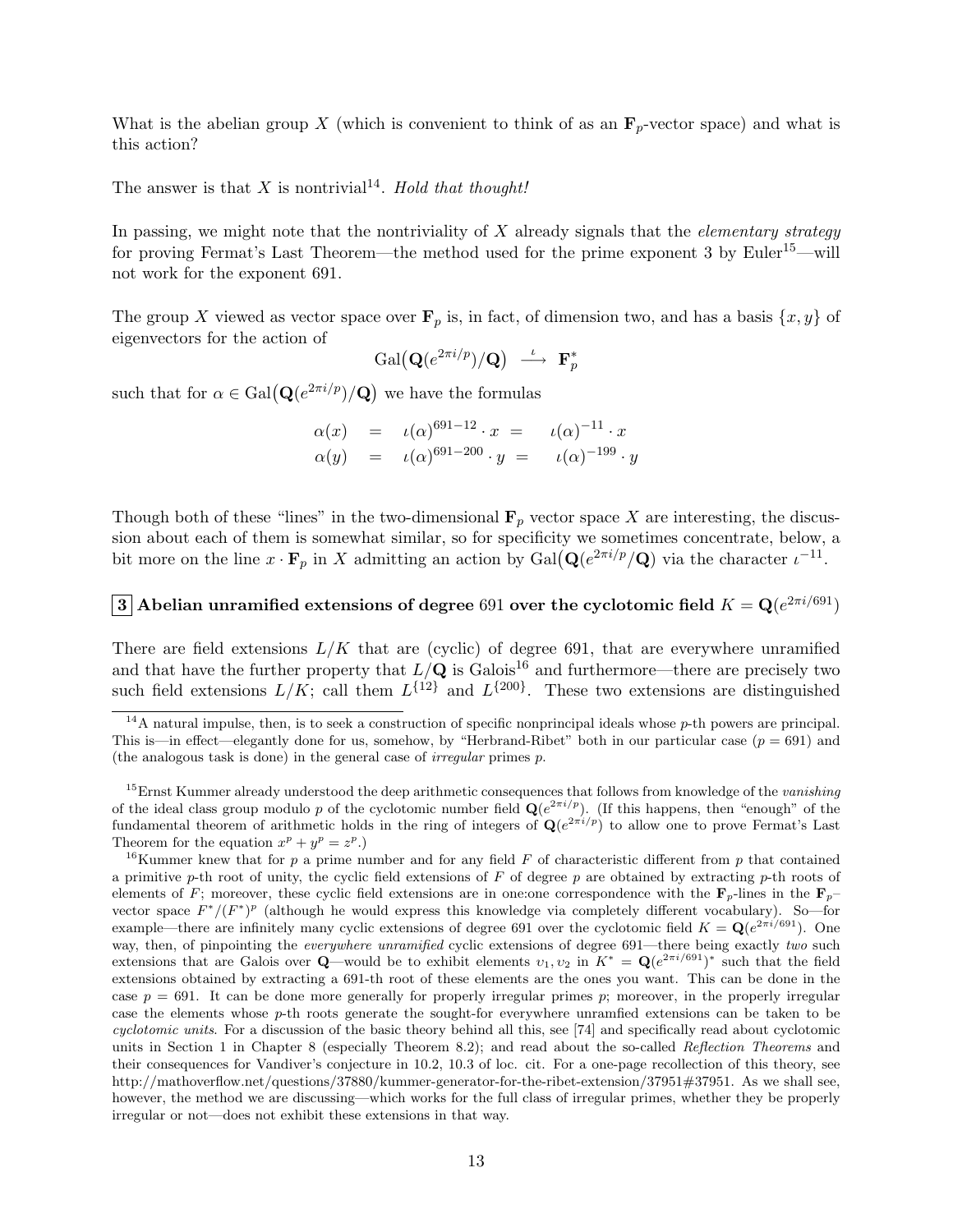by the nature of the action by *conjugation*; that is, by the conjugation-action of any lifting  $\tilde{\alpha}$  of  $\alpha \in \text{Gal}(K/\mathbf{Q})$  to  $\text{Gal}(L/\mathbf{Q})$  on elements  $\gamma \in \text{Gal}(L/K) \subset \text{Gal}(L/\mathbf{Q})$ . This conjugation-action is given for  $L = L^{\{12\}}$  by the formula:

$$
\tilde{\alpha}\gamma\tilde{\alpha}^{-1} = \iota(\alpha)^{691-12} \cdot \gamma = \iota(\alpha)^{-11} \cdot \gamma,
$$

and for  $L = L^{200}$  it is given by:

$$
\tilde{\alpha}\gamma\tilde{\alpha}^{-1} = \iota(\alpha)^{691-200} \cdot \gamma = \iota(\alpha)^{-199} \cdot \gamma.
$$

### $\boxed{4}$  Galois representations into  $GL_2(\mathbf{F}_{691})$

For each of these two extensions  $L/\mathbf{Q}$  (i.e.,  $L = L^{\{12\}}$  or  $L^{\{200\}}$ ) the equations above allow us to view  $Gal(L/\mathbf{Q})$  as a semi-direct product

$$
Gal(L/\mathbf{Q}) = Gal(L/K) \rtimes Gal(K/\mathbf{Q}).
$$

From each of these extensions  $L/Q$  we will now describe corresponding two-dimensional representations of the Galois group of the rational field Q, and—as we shall see—these "Galois representations" deserve our attention.

For example, take  $L := L^{\{12\}}$ . Let  $\psi : \text{Gal}(L/K) \simeq \mathbf{F}_p^+$  be a choice of isomorphism. Then form the representation

$$
\bar{\rho}: \mathrm{Gal}(L/\mathbf{Q}) \ \longrightarrow \ \mathrm{GL}_2(\mathbf{F}_p)
$$

by sending  $\gamma \cdot \alpha$  to

$$
\left(\begin{array}{cc} 1 & \psi(\gamma) \\ 0 & \iota(\alpha)^{11} \end{array}\right)
$$

The displayed equations above show that this is indeed a homomorphism. Working similarly with  $L^{\{200\}}$  in this way, we get two Galois representations for our two choices of L; call them  $\rho^{\{12\}}$  and  $\rho^{\{200\}}$  respectively. The equivalence class<sup>17</sup> of each of these representations  $\bar{\rho}$  is independent of our choices.

Remember these representations!

### $\vert 5 \vert$  The cuspform  $\Delta$  of level 1 and weight 12.

I'm referring to that very intensely studied infinite product

$$
\Delta(q) = q \prod_{n=1}^{\infty} (1 - q^n)^{24} = 0 + \sum_{n=1}^{\infty} \tau(n) q^n
$$

<sup>&</sup>lt;sup>17</sup>As previously mentioned, for any commutative ring with unit, R, and any group G, two homomorphisms  $h_1, h_2$ :  $G \to GL<sub>N</sub>(R)$  are said to define **equivalent representations** if there is an element  $\gamma \in GL<sub>N</sub>(R)$  such that  $h_2$  is the composition of  $h_1$  with the automorphism of  $GL_N(R)$  given by conjugation by  $\gamma$ .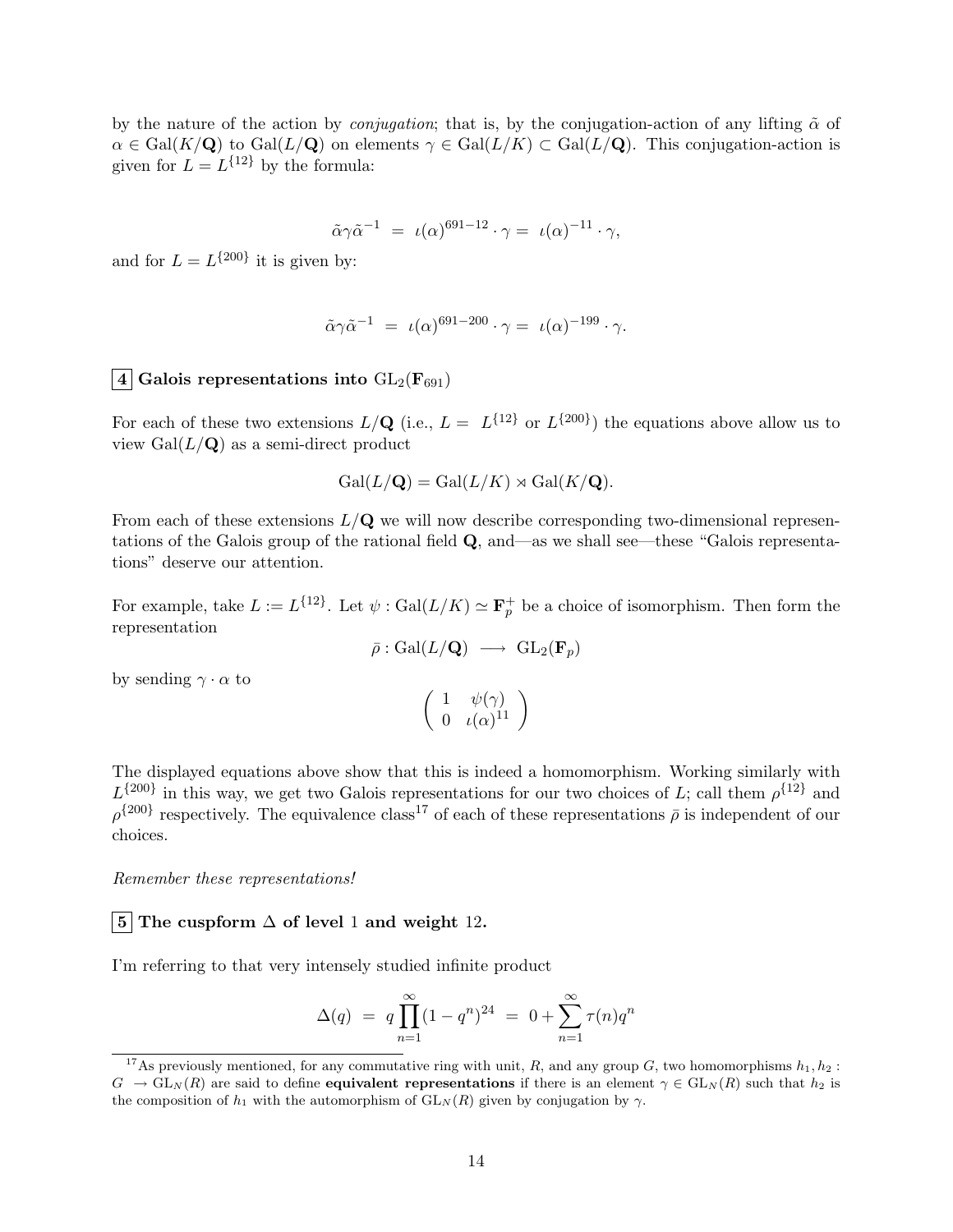which can be directly thought of as it is presented here, namely, a power series in the variable q; or: putting  $q = e^{2\pi i z}$  we may view it as an analytic function of the variable z in the upper halfplane, where it is shown to satisfy the symmetry  $\Delta(-1/z) = z^{12}\Delta(z)$  (i.e.,  $\Delta$  is a modular form of level 1 and weight 12). Its Fourier series coefficients,  $\tau(n)$  (for  $n = 1, 2, \ldots$ ) have been brilliantly analyzed by generations of mathematicians—including Ramanujan. Simple recurrence relations (first described by Mordell) allow you to "retrieve" the Ramanujan "tau"-function  $n \mapsto \tau(n)$  from the values  $\ell \mapsto \tau(\ell)$  for all prime numbers  $\ell$ .

A congruence due to Ramanujan  $([47])^{18}$  gives us that

$$
\tau(n) \equiv \sum_{0 < d \mid n} d^{11} \mod 691
$$

for every positive integer  $n$ . In particular,

$$
\tau(\ell) \equiv 1 + \ell^{11} \mod 691
$$

for every prime number  $\ell$ .

#### Remember this!

There is also a unique cuspform—call it  $\Delta^{200}$ —of level 1 and weight 200 with Fourier coefficients  $n \mapsto \tau^{\{200\}}(n) \in \mathbf{Q}_{691}$  that enjoys a similar congruence<sup>19</sup>:

$$
\tau^{\{200\}}(n) \equiv \sum_{0 < d \; | \; n} d^{199} \mod 691
$$

for every positive integer  $n$ . In particular,

$$
\tau^{\{200\}}(\ell) \ \equiv \ 1 \ + \ \ell^{199} \mod 691
$$

for every prime number  $\ell$ .

#### 6 The Eisenstein series  $E_{12}$  of level 1 and weight 12, modulo  $p = 691$ .

The Fourier expansion of this modular form is given by

$$
E_{12}(q) = -B_{12}/24 + \sum_{n=1}^{\infty} \left( \sum_{0 < d \mid n} d^{11} \right) q^n.
$$

<sup>&</sup>lt;sup>18</sup>For a list of similar congruences that the Fourier coefficients of  $\Delta$  satisfy modulo powers of the primes 2, 3, 5, 7 and modulo 23 (which, along with 691 comprise the set of "exceptional primes" for  $\Delta$ ), see [68].

<sup>&</sup>lt;sup>19</sup>I'm thankful to William Stein for computing this: he tells me that the Fourier coefficients  $\{\tau^{\{200\}}(n)\}_n$  generate a field of degree 16 over Q and the primes dividing 691 in this field have degrees 1, 1, 2, 2, and 10; completion at one of those primes of degree 1 gives us the cuspform  $\Delta^{\{200\}}$  with Fourier coefficients in  $Q_{691}$  enjoying the congruences we are describing.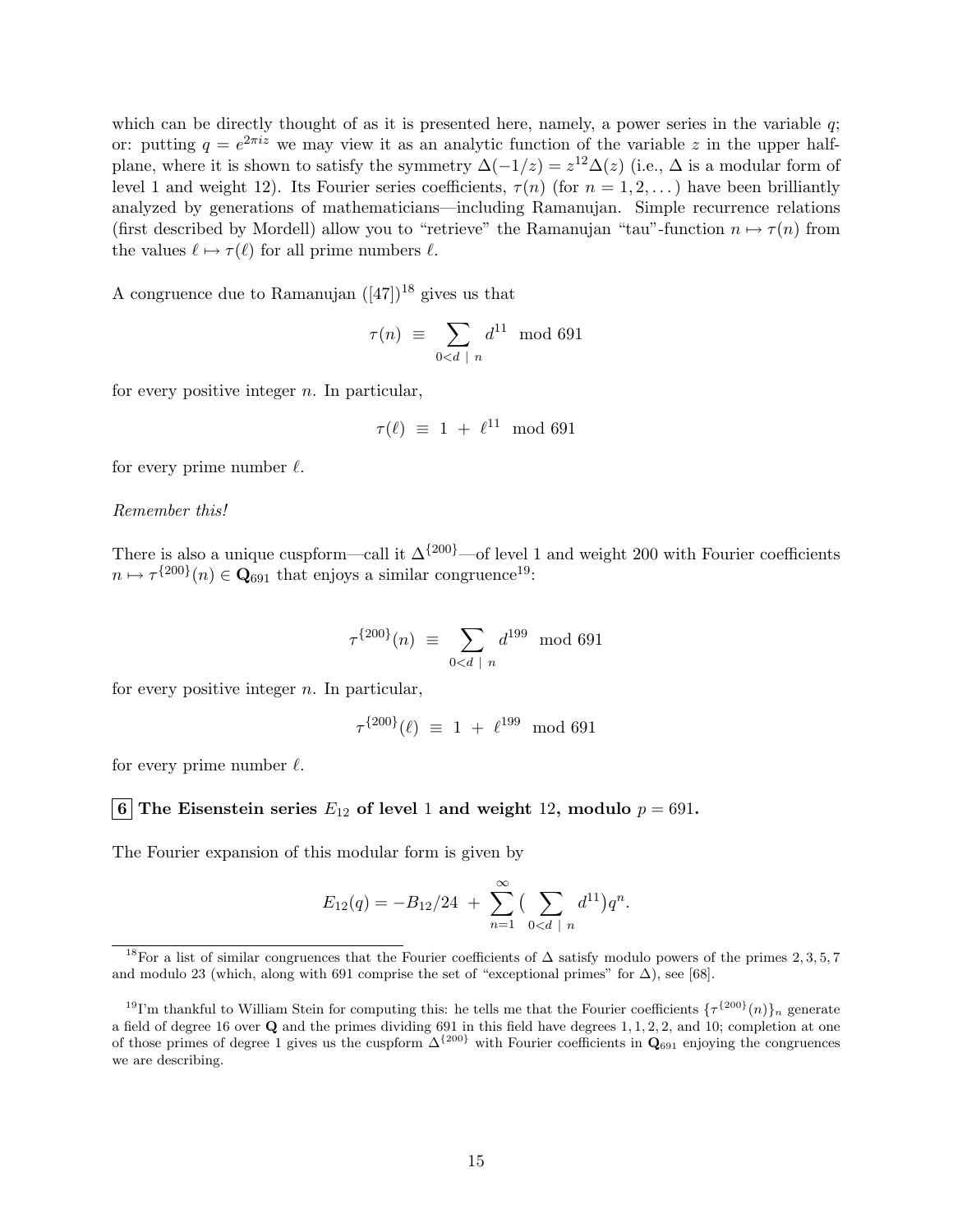As we've mentioned in  $\boxed{1}$ , (i.e., we are coming full circle)  $B_{12}/24 = -691/65520$ . So  $B_{12}/24 \equiv 0$ modulo 691 and therefore our Eisenstein series has zero as its constant term modulo 691. Since, as we've mentioned in  $\vert 5 \vert$ ,

$$
\tau(n) \equiv \sum_{0 < d \mid n} d^{11} \mod 691
$$

we get that the Eisenstein series  $E_{12}$  has exactly the same Fourier expansion, modulo 691, as  $\Delta$ .

Similarly, the Eisenstein series  $E_{200}$  of level 1 and weight 200 given by

$$
E_{200}(q) = -B_{200}/400 + \sum_{n=1}^{\infty} \left(\sum_{0 < d \mid n} d^{199}\right) q^n
$$

has the property that the numerator of  $-B_{200}/400$ , its constant term<sup>20</sup>, is divisible by the prime 691. So, again, the Fourier series of the Eisenstein series  $E_{200}$  taken modulo 691 has zero as constant  $term<sup>21</sup>$ .

The Herbrand-Ribet Theorem assures us that these six arithmetic events are not mere coincidences, and that there are implications of a very similar sort going all the way around the hexagon for any prime number p.

## 6 Rounding the circuit again: a statement of the Herbrand-Ribet Theorem

Theorem 1. (Herbrand-Ribet) Let p be a prime number and 2k an even integer greater than 2 and less than  $p-1$ . These are equivalent:

 $\boxed{1}$  The numerator of the "Bernoulli number"  $\frac{B_{2k}}{4k}$  is divisible by p. In Kummer's terminology, this is what is meant by p being an irregular prime number  $22$ .

**6** The constant term in the Fourier expansion of the Eisenstein series  $E_{2k}$  of weight 2k and level 1 is congruent to zero modulo p. (Colloquially we can say: the Fourier expansion of  $E_{2k}$  "looks" cuspidal modulo p.")

<sup>&</sup>lt;sup>20</sup>which, if you're curious, is:  $389 \cdot 691 \cdot 5370056528687$  times this 204-digit prime number: 3452690329392158031464109281736967404068448156842396721012992064214519445919256941544565276067662360108 ∼ 74972724155570842527652727868776362959519620872735612200601036506871681124610986596878180738901486527

 $^{21}$ In fact,  $E_{200}$  has exactly the same Fourier expansion, modulo 691, as a certain cuspform of weight 200—that we called  $\Delta^{\{200\}}$ —has. This is meant in the sense that the Fourier coefficients of  $\Delta^{\{200\}}$  lie in the ring of integers of a number field that has a degree one prime ideal whose residue field is  $\mathbf{F}_{691}$ ; when reduced modulo this prime ideal one has  $\Delta^{\{200\}} \equiv E_{200}$ .

 $^{22}$ therefore—as someone mentioned after my lecture—in contrast to what happens in elementary geometry, our hexagon is only of special interest when it is *irregular*...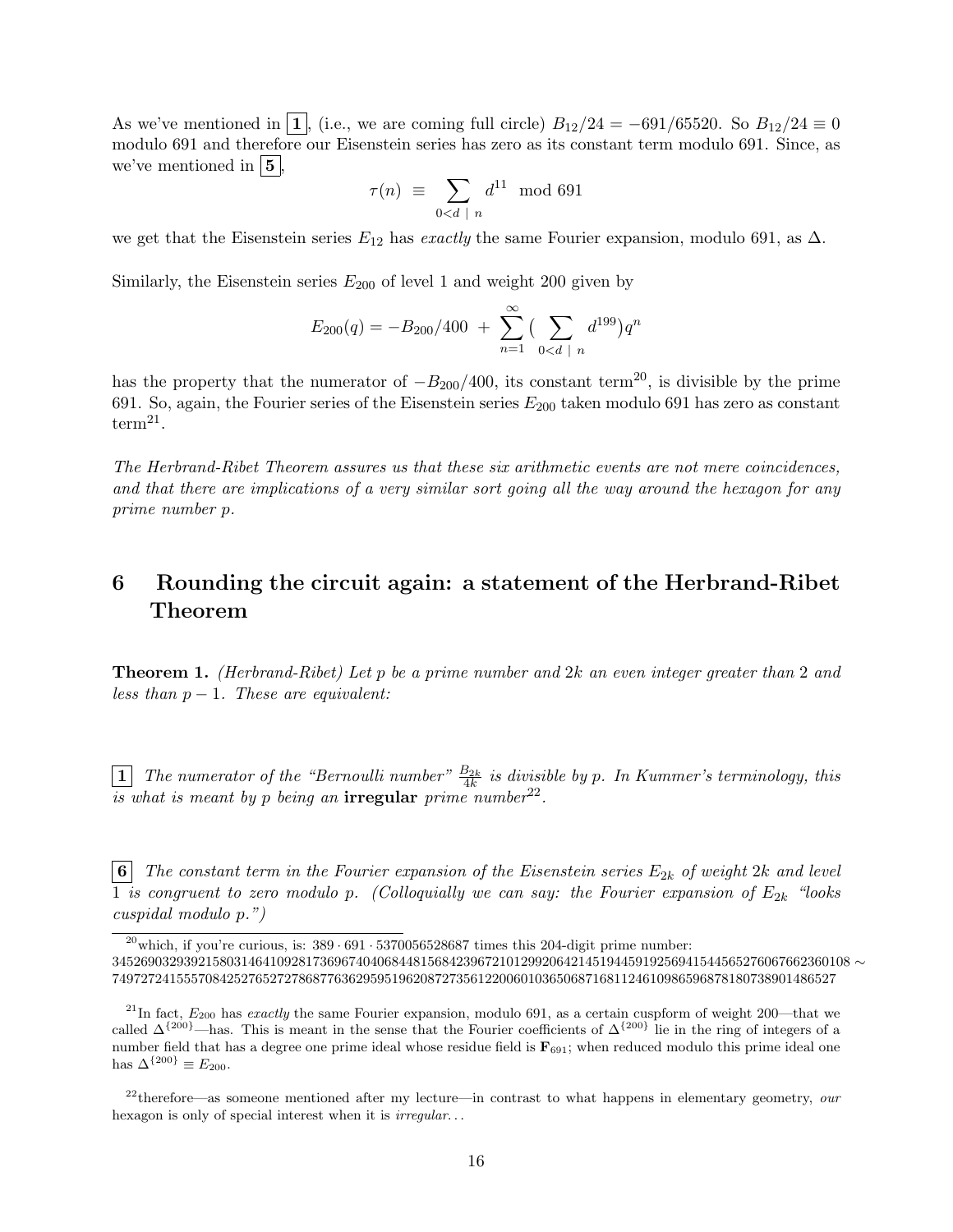5 For some—or, equivalently, for every—integer  $2 \leq w < \infty$  there exist the following objects:

- a number field  $F_w \subset \overline{\mathbf{Q}}$ . Let  $\mathcal{O}_w \subset F_w$  denote the ring of integers in  $F_w$ .
- A prime ideal  $P_w \subset \mathcal{O}_w$  such that  $\mathcal{O}_w/P_w = \mathbf{F}_p$ .
- A power series

$$
\Phi_w ~=~ 0+q+\sum_{n=2}^{\infty}t_w(n)q^n
$$

with coefficients  $t_w(n) \in \mathcal{O}_w$ , such that

- $-$  when viewed as a power series in  $q=e^{2\pi i z}$  with coefficients in  ${\bf C}$  via any imbedding  $F_w \hookrightarrow$ C this power series is the Fourier series of a cuspidal eigenform (alias: "newform") on  $\Gamma_1(p)$  of weight w;
- when reduced modulo the prime ideal  $P_w$  and viewed as a power series with coefficients in the prime field  $\mathbf{F}_p$  we have, for each integer  $n \geq 0$ , the congruence:

$$
t_w(n) \equiv \sum_{0 < d \mid n} d^{2k-1}.
$$

In more colloquial vocabulary, the Fourier expansion of  $\Phi_w$  is congruent to the Fourier expansion of  $E_{2k}$  modulo p.

 $|4|$  There exist the following objects:

- a number field  $F \subset \overline{Q}$ . Let  $\mathcal{O} \subset F$  denote the ring of integers in F.
- A prime ideal  $P \subset \mathcal{O}$  such that  $\mathcal{O}/P = \mathbf{F}_p$ . Let  $\mathcal{O}_P \subset F_P$  be the completion of  $\mathcal{O} \subset F$  at P. Let  $\pi_P \in \mathcal{O}_P$  denote a uniformizer of the discrete valuation ring  $\mathcal{O}_P$ .
- An abelian variety A defined over  $Q$  with the following properties:
	- The ring of integers  $\mathcal O$  acts as a ring of endomorphisms of A over Q.
	- − Letting  $A[P^{\nu}] \subset A(\bar{\bf Q})$  denote the intersection of the kernels of all the endomorphisms of A that lie in the ideal  $P^{\nu}$  and noting that  $\pi_P$  :  $A[P^{\nu+1}] \rightarrow A[P^{\nu}]$  is a surjective homomorphism, consider the projective system

$$
\cdots \to A[P^{\nu+1}] \to A[P^{\nu}] \to \cdots A[P].
$$

The projective limit  $T_P(A) := \lim_{\nu} A[P^{\nu}]$  has a natural  $\mathcal{O}_P[G_{\mathbf{Q}}]$ -action. Form the F<sub>P</sub>vector space  $V := V_P(A) = T_P(A) \otimes_{\mathcal{O}_P} F_P$ . This  $F_P$  vector space is of dimension two.

– There is an  $\mathcal{O}_P$ -lattice<sup>23</sup>  $\Omega \subset V$  stable under the action of  $G_Q$  for which the representation

$$
G_{\mathbf{Q}} \longrightarrow \mathrm{Aut}(\Omega/\pi_P\Omega) \cong \mathrm{GL}_2(\mathbf{F}_p)
$$

$$
\Omega\otimes_{\mathcal{O}_P} F_P\to V
$$

is an isomorphism.

<sup>&</sup>lt;sup>23</sup>A finitely generated  $\mathcal{O}_P$ -submodule  $\Omega \subset V$  is called an  $\mathcal{O}_P$ -lattice if the natural  $\mathcal{O}_P$ -homomorphism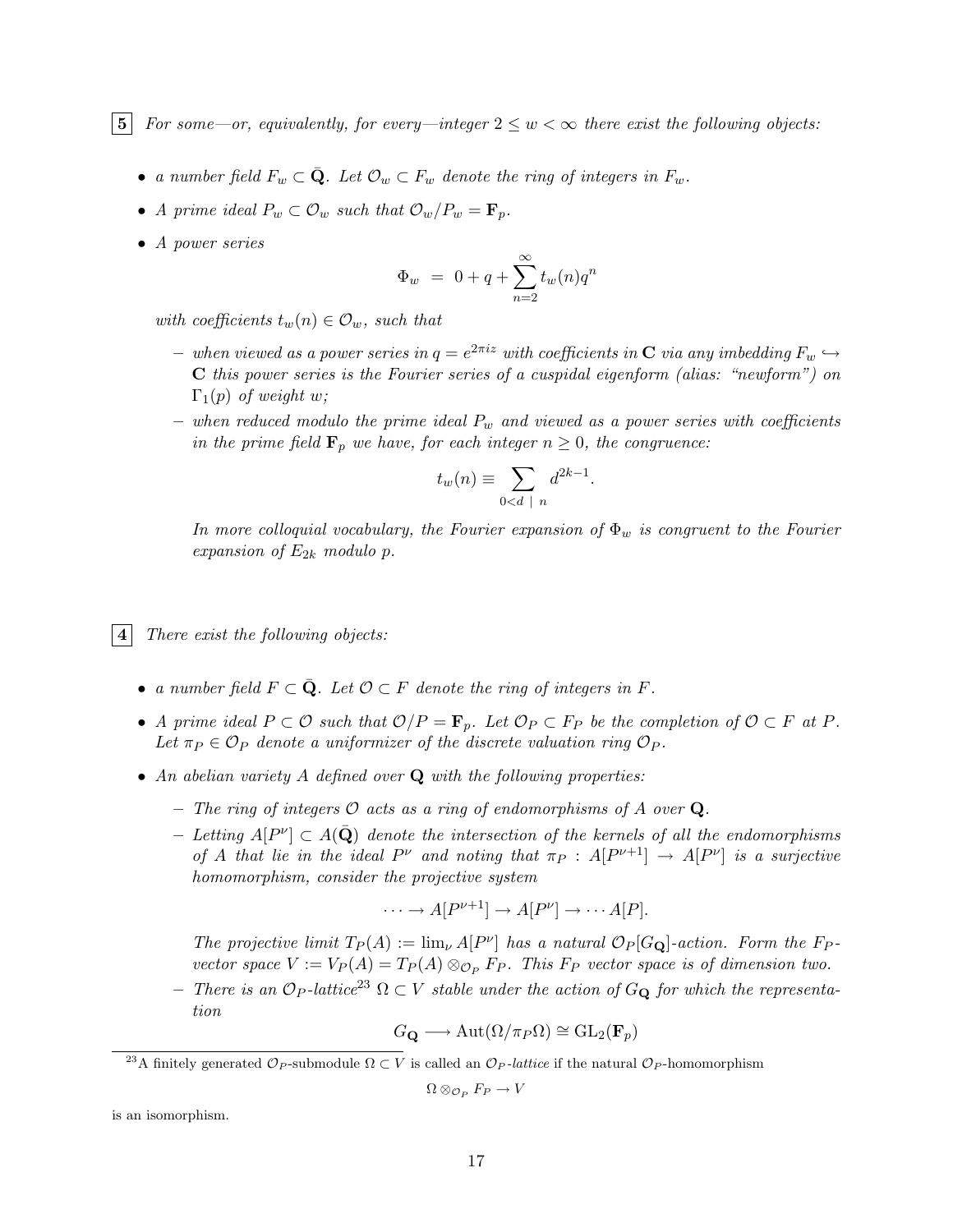is indecomposable but reducible and whose semisimplification consists of two characters

$$
\mathbf{1}, \omega_p^{2k-1}: G_{\mathbf{Q}} \longrightarrow \mathrm{GL}_1(\mathbf{F}_p) = \mathbf{F}_p^*
$$

where 1 is the trivial character and  $\omega_p$  is the basic "p-cyclotomic" character introduced in Subsection 4.2 above.

- A has good reduction at all primes different from p.
- A achieves good reduction at all primes when the base field is extended to the maximal real subfield  $\mathbf{Q}(e^{2\pi i/p}+e^{-2\pi i/p})$  in the p-cyclotomic field.

**3** Let K be the cyclotomic field  $K = \mathbf{Q}(e^{2\pi i/p})$ . There is a field extension  $L/K$  that is cyclic of degree p, that is everywhere unramified, and that has the further property that  $L/Q$  is Galois, and furthermore the action by conjugation of any lifting  $\tilde{\alpha}$  of  $\alpha \in \text{Gal}(K/\mathbf{Q})$  to  $\text{Gal}(L/\mathbf{Q})$  on any element  $y \in \text{Gal}(L/K) \subset \text{Gal}(L/\mathbf{Q})$  is given by the formula:

$$
\tilde{\alpha}y\tilde{\alpha}^{-1} = \iota(\alpha)^{p-2k} \cdot y = \iota(\alpha)^{1-2k} \cdot y.
$$

**2** There is a cyclic subgroup X of order p in the ideal class group of  $K = \mathbf{Q}(e^{2\pi i/p})$  stabilized  $\overline{by}$  the action of the Galois group  $\iota$ : Gal $(\mathbf{Q}(e^{2\pi i/p})/\mathbf{Q}) \simeq \mathbf{F}_p^*$  and such that the action of  $\alpha \in$  $Gal(\mathbf{Q}(e^{2\pi i/p})/\mathbf{Q})$  on X is given by the formula:

$$
\alpha(x) = \iota(\alpha)^{p-2k} \cdot x = \iota(\alpha)^{2k-1} \cdot x.
$$

We end part I of this article by accompanying these statements in their counterclockwise route with some brief discussion; a few of these points will be expanded upon in slightly more detail in the later sections.

•  $\boxed{1} \Rightarrow \boxed{6}$ .

This is just because  $\frac{B_{2k}}{4k}$  is the constant term of the Fourier expansion of  $E_{2k}$ .

 $\bullet$  6  $\Rightarrow$  5.

Here one depends upon the algebraic-geometric interpretation of modular forms—as sections of bundles over algebraic curves. The question of *lifting* a mod  $p$  form to characteristic zero is then dealt with by standard exact sequences, very much helped by the fact that we are over algebraic curves. (The analogous procedure when one deals with higher rank automorphic forms is not so smooth-going.) Once one lifts, standard methods allow one to obtain a lift that is an eigenform; i.e., is "eigen" for all the Hecke operators that one needs.

A curious point is that we have our choice of infinitely many different newforms  $f$  (at least one for each weight). Ken chose to work with cuspidal newforms of weight two. In the next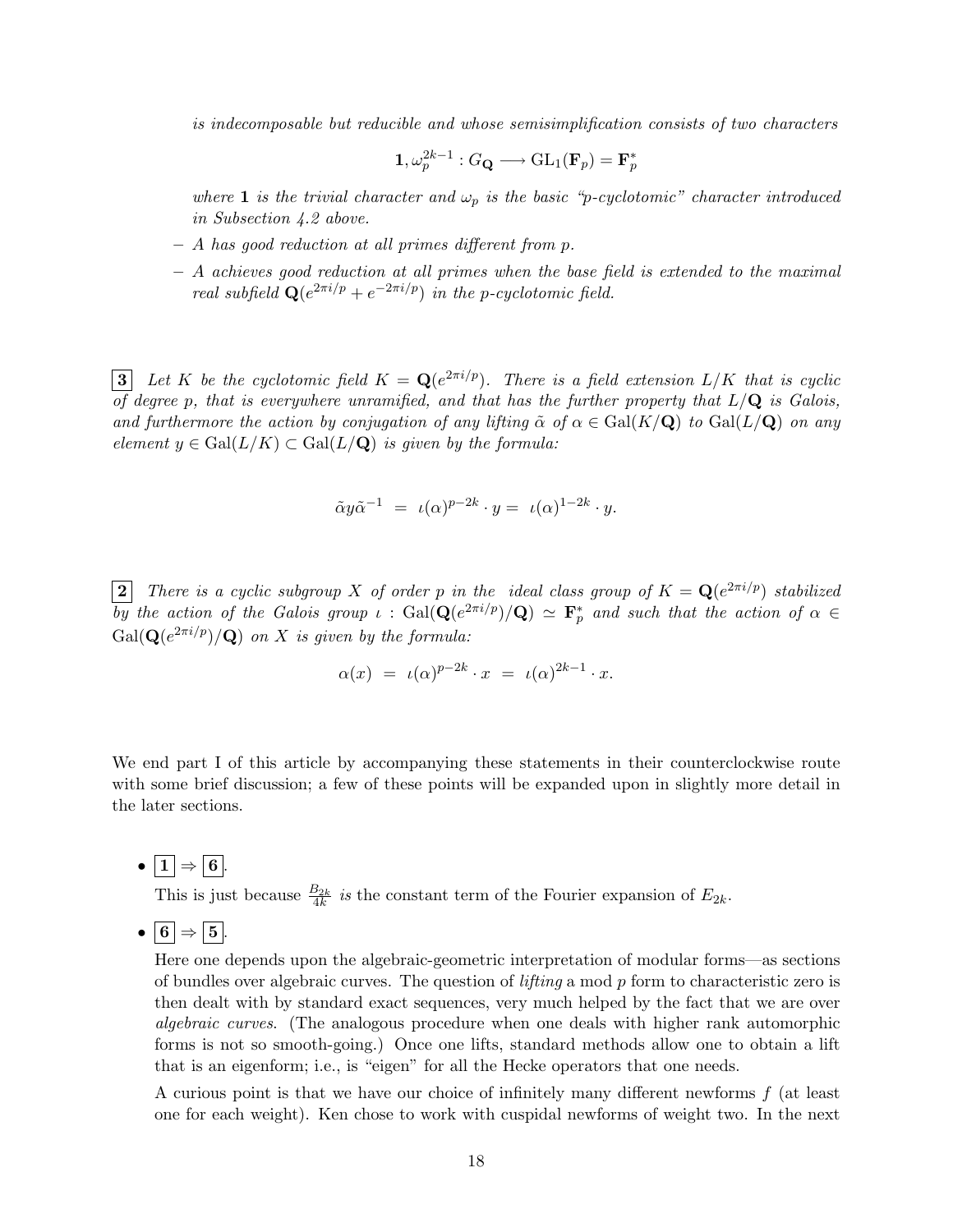step we will be making use of Galois representations associated to these cuspidal eigenforms, and in the case of weight two, these representations are somewhat concretely obtained as representations occurring in the natural action of Galois on the p-power torsion points of abelian varieties.

In particular, in our discussion of  $p = 691$ , we chose to single out  $\Delta$ , the eigenform of weight twelve (that we will also call  $\Phi_{12}$  in Section 13 below) but Ken worked with weight two—and in that specific instance he would be visualizing the Galois representation obtained by the natural Galois action on the 691-power torsion points of the abelian variety of dimension 2508 that we called A, attached to the eigenform we will be calling  $\Phi_2$  in Section 13.

# •  $\boxed{5} \Rightarrow \boxed{4}$ .

Let  $f = \sum_{n=1}^{\infty} a_n(f)q^n$  be a cuspidal newform of level p (i.e., on  $\Gamma_1(p)$ ) of weight > 1. The theorem of Deligne (see Section 9 below) provides us with degree two Galois representations as discussed previously in the context of  $\Delta$ . In particular—if we view the Fourier coefficients of f as lying in some finite discrete valuation ring extension D of  $\mathbb{Z}_p$  (this generally requires making a choice) then Deligne will give us a representation  $\rho_D : G_{\mathbf{Q}} \to GL_2(D)$  which is

- irreducible as a representation over the field of fractions of  $D$ , and
- which has the property that the trace of Frobenius at  $\ell$  (for primes  $\ell \neq p$ ) is equal to  $a_{\ell}(f).$

For f ranging through the package of eigenforms given to us by  $\boxed{5}$ 

- if D is the discrete valuation ring extension of  $\mathbb{Z}_p$  generated by the Fourier coefficients of f, the residue field of D is  $\mathbf{F}_p$ ,
- the Fourier expansion of  $f$  modulo the maximal ideal of  $D$  is congruent to the Fourier expansion of  $E_{2k}$  modulo p making
- the Galois representation  $\bar{\rho}_D$  (i.e.,  $\rho_D$  viewed over  $\mathbf{F}_p$ ) is *reducible*; with, in fact,
- $-$  its semisimplification  $\bar{ρ}_D^{ss}$  equal to the trivial character **1** plus  $ω^{2k-1}$  where  $ω$  is the cyclotomic character modulo  $p$ , i.e.,  $\omega$  is the composition:

$$
G_{\mathbf{Q}} \to \text{Gal}(\mathbf{Q}(e^{2\pi i/p})/\mathbf{Q}) \overset{\iota}{\simeq} \mathbf{F}_p^*.
$$

The collection of eigenforms f given to us by  $\vert 5 \vert$  have further properties making them quite a coherent package; all this will play a role in the later parts of this article. For example, the  $p$ -th Fourier coefficient,  $a_p(f)$ , (which is also the eigenvalue of  $U_p$  the Atkin-Lehner automorphism acting on f) is congruent to 1 modulo the maximal ideal of  $D$ , which implies that f is what is called p-ordinary which has strong implications regarding the restriction of the associated Galois representation to an inertia group at  $p$  (cf. Definition 1 in Section 20). Also, there is some uniformity in the nature of the discrete valuation ring  $D$ , in that one can take—once and for all f's in the package—D to be a fixed finite flat extension of  $\mathbf{Z}_p$ .

If we choose, as Ken did, to work with one of the eigenforms  $f$  as above of weight two then f cuts out in a standard manner a simple abelian subvariety  $A = A_f \subset J_1(p)$ —unique up to **Q**-isogeny—having all the properties<sup>24</sup> described in  $\boxed{4}$ 

<sup>&</sup>lt;sup>24</sup>Consider, in the appropriate Hecke algebra, the ideal  $I_f$  of elements annihilating the modular form f; then  $A_f$  is an abelian variety that is Q-isogenous to the quotient abelian variety  $J_1(p)/I_f \cdot J_1(p)$ . This construction goes back to Shimura.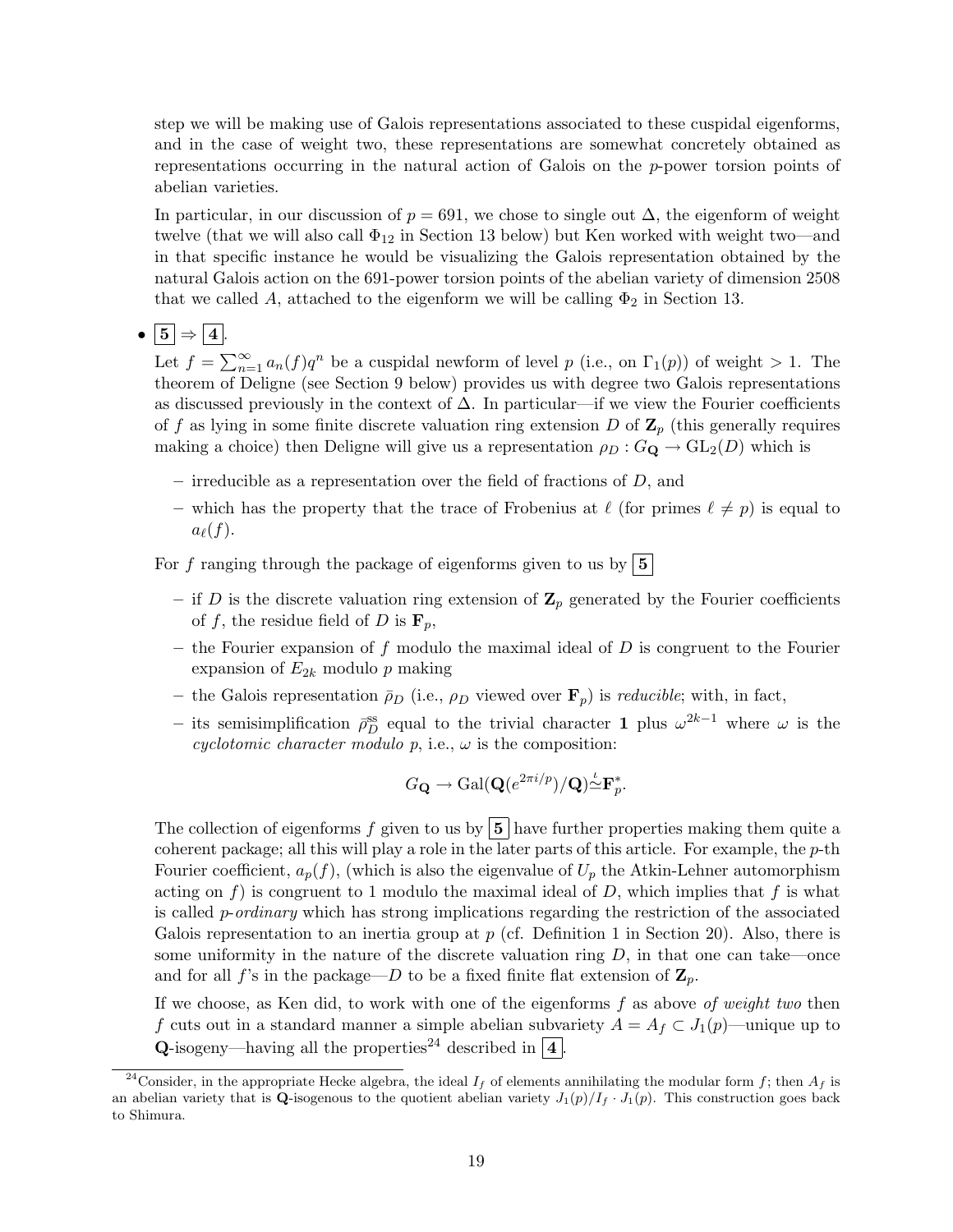# •  $\boxed{4} \Rightarrow \boxed{3}$ .

So far, this seems like a very unpromising picture, for we have no idea whether the representation  $\bar{\rho}_D$  is nothing more than the sum  $\mathbf{1} \oplus \omega^{2k-1}$ , which would be a nice-enough fact, but would not give us what we want; namely a nontrivial abelian Galois extension of the p-cyclotomic field (and, in fact, we even want more: we want it to be everywhere unramified and acted upon by Galois in a very particular way).

It is at this point that the Ribet wrench comes to help us. Ken uses it to show that since the representation over  $F$ , the field of fractions of  $D$ , is *irreducible* he can *change* the  $D$ -lattice of the underlying F-vector space of the representation  $\rho_D \otimes F$  to obtain a new  $G_Q$ -stable D-lattice such that the corresponding  $\mathbf{F}_p$ -representation obtained by reduction modulo the maximal ideal is indecomposable and in fact—in this situation—one can do this in two ways: either so as to have the trivial representation 1 as  $sub$ -representation of the corresponding indecomposable residual representation or as quotient. Ken goes with quotient and uses the algebraic geometry of the abelian variety  $A$  to guarantee that he has constructed precisely the type of abelian extension that is required by  $3$ . We call this the **preferred indecomposable** residual representation. We shall be going into a few details about this last point in Section 18 below.

•  $\boxed{3} \Rightarrow \boxed{2}$ .

This leg of the journey is guaranteed by Class Field Theory as discussed briefly in Subsection 4.1 above.

 $\bullet$   $\boxed{2} \Rightarrow \boxed{1}$ .

This is Herbrand's theorem (proved before World War  $II$ )<sup>25</sup>.

I hope that my article has, up to this point, conveyed to readers of general background the flavor of some ideas behind this type of explicit construction of abelian extensions. The remaining sections of this article will go a bit further into some of the techniques required for–and connected to—the proof, and also current related work.

 $25$ [26]; See also [46].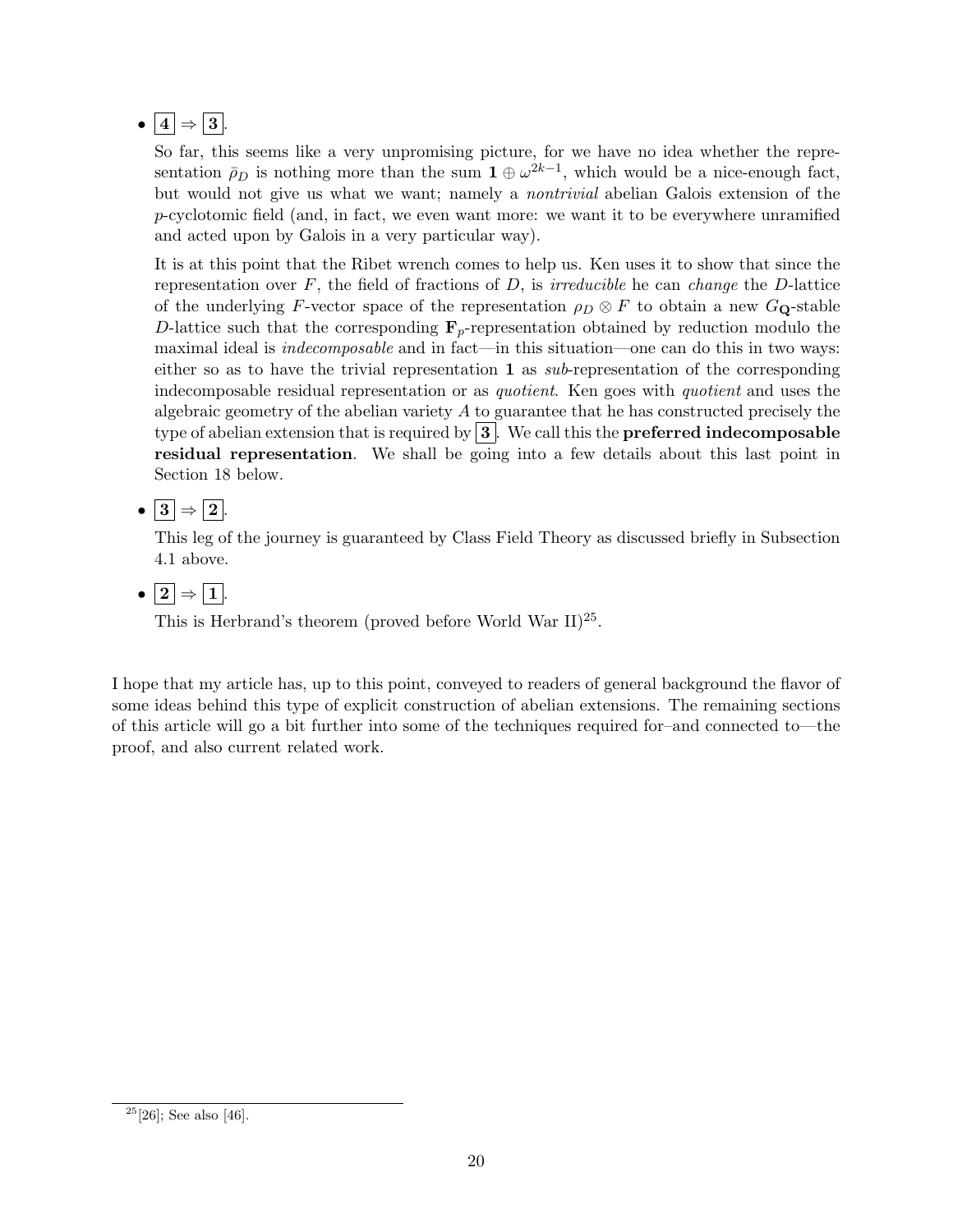### Part II: Galois representations coming from Algebraic Geometry

## 7 Galois extensions of number fields, prime splitting phenomena, and Frobenius conjugacy classes

Let  $L/K$  be a finite Galois extension of number fields, and put  $G = \text{Gal}(L/K)$ . The action of the group G on L stabilizes the ring of integers  $\mathcal{O}_L$  in L and fixes the subring  $\mathcal{O}_K = \mathcal{O}_L \cap K$  of integers in K. Of major arithmetic interest is the manner in which primes  $P$  of  $K$  (i.e., nonzero prime ideals of  $\mathcal{O}_K$ ) split (or not) in L. A historically important case of this general problem is answered by the theorem ascribed to Fermat that says that a prime number is expressible as a sum of two squares (i.e., splits into a product of two primes in the field of gaussian numbers) if and only if it is not congruent to  $-1$  mod 4. In general, the splitting of P in the field L is given by the prime factorization of the  $\mathcal{O}_L$ -ideal  $P \cdot \mathcal{O}_L$ . Such a factorization will look like:

$$
P \cdot \mathcal{O}_L = Q_1^e \cdot Q_2^e \cdot \cdots \cdot Q_m^e
$$

where the  $Q_i$  are mutually distinct primes of L and  $e \geq 1$ .

One usually refers to the primes  $Q_i$  that occur in this formula as the "primes  $Q$  of L lying above P."

For any prime P of K the action of the Galois group G on  $\mathcal{O}_L$  induces a *transitive* action on the set of primes of L lying above P. For any of these  $Q$ 's,  $G_Q \subset G$  denotes the isotropy subgroup<sup>26</sup> at Q of the action —i.e.,  $G_Q := \{g \in G \mid g \cdot Q = Q\}$ . Fixing, then, a prime Q lying above P we may identify the set of all primes of L lying above P with the left coset space  $G/G_Q$  in the evident way. The isotropy subgroup  $G_Q$  stabilizes both  $\mathcal{O}_L$  and  $Q \subset \mathcal{O}_L$  and therefore one induces a natural action of  $G_Q$  on the finite ("residue field at  $Q$ ")  $\kappa_Q := \mathcal{O}_L/Q$ .

The prime P is said to be **ramified** in  $L/K$  if  $e > 1$ ; there are only finitely many primes P ramified in  $L/K$  (these being the primes dividing the discriminant  $Disc(L/K)$  which is a nonzero ideal of  $\mathcal{O}_K$ ). If, for any nonzero ideal  $I \in \mathcal{O}_K$  we denote by NI its norm (meaning the cardinality of the set  $\mathcal{O}_K/I$  then a sufficient condition for P to be unramified is that the integer NP not divide  $NDisc(L/K)$ .

In the case where P is unramified in  $L/K$  the isotropy group  $G_Q$  for any Q lying above P has a strikingly precise structure:

The isotropy group  $G_Q$  is cyclic with a canonical generator (called the **Frobenius** element at  $Q$ )

$$
Frob_Q \in G_Q \subset G
$$

determined uniquely by the property that the natural action of  $Frob<sub>Q</sub>$  on the residue

 $^{26}$ also called the decomposition group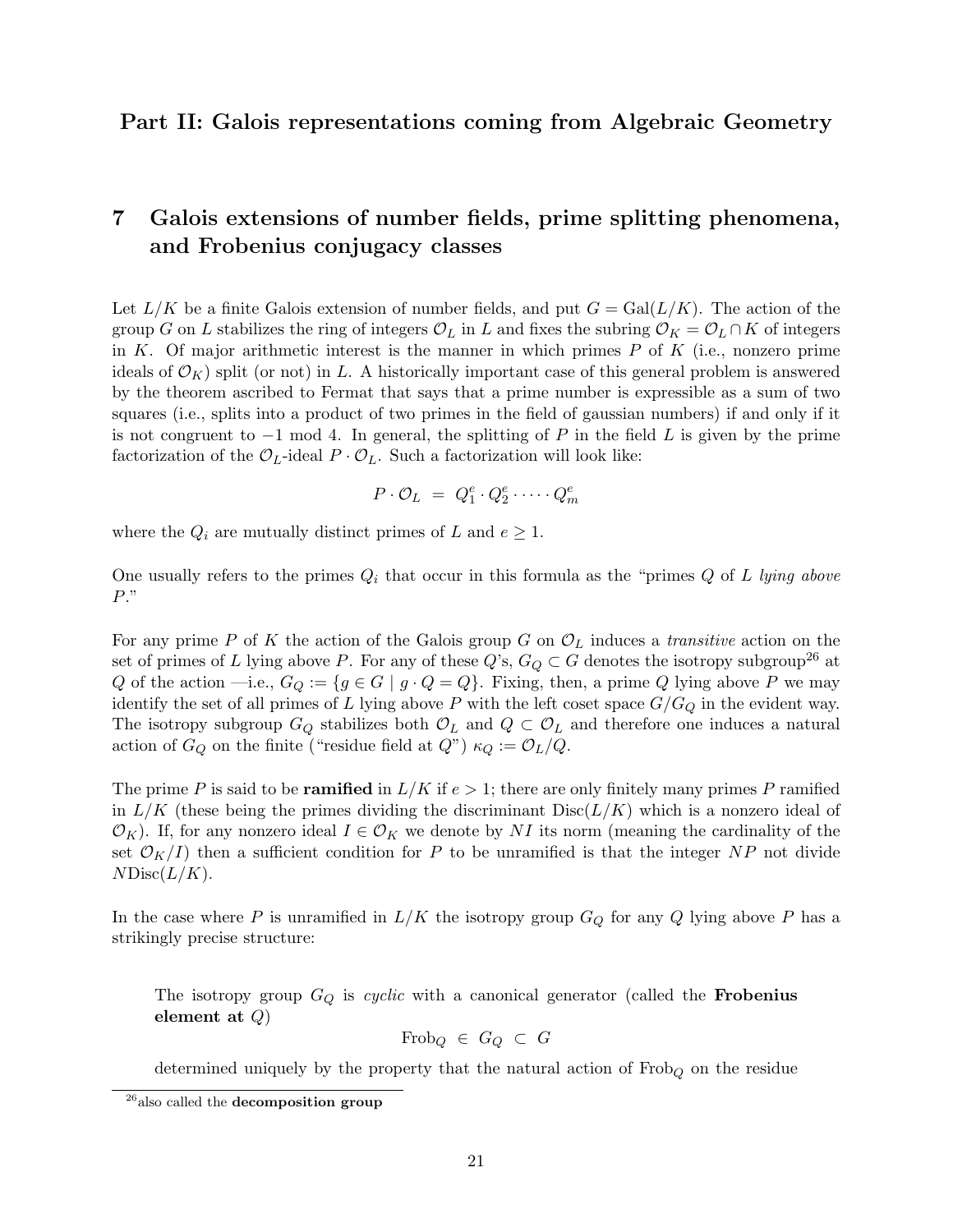field at  $Q, \mathcal{O}_L/Q$ , consists in raising every element to the NP-th power; equivalently:

$$
\operatorname{Frob}_Q(x) \equiv x^{NP} \mod Q \quad \text{for } x \in \mathcal{O}_L.
$$

The set of elements  $Frob_Q \in G$  where Q ranges through all primes of L lying above P consists in a single conjugacy class of G—determined by P—and we will refer to this conjugacy class  $c_P$  =  $c_P(L/K) \subset \text{Gal}(L/K)$  as the Frobenius conjugacy class (relative to the Galois extension  $L/K$ ) attached to the (unramified) prime P of K. This assignment is nicely functorial for nested Galois extensions of K; i.e., if  $K \subset L \subset M$  are fields with  $M/K$  and  $L/K$  Galois, we have—for all primes P of K unramified in  $M/K$ —that  $c_P (L/K)$  is the image of  $c_P (M/K)$  under the natural surjection  $Gal(M/K) \to Gal(L/K)$ .

The Galois group  $G = \text{Gal}(L/K)$  of a Galois extension  $L/K$  of number fields comes—then—with an impressive amount of extra structure. There are many ways of bottling this extra structure but here is a way that I find helpful.

By a **Cebotarev Group** over a number field K I will mean a finite group G together with a function  $P \mapsto c_P$  defined on almost all (i.e. all but a finite number of) primes P over K that associates to P a conjugacy class  $c_P$  in G, and that has the property that for any conjugacy class  $c \subset G$ , there are infinitely many P with  $c_P = c$  and more precisely:

$$
\lim_{X \to \infty} \frac{|\{P \mid c_P = c \text{ and } NP < X\}|}{|\{P \mid NP < X\}|} = \frac{|c|}{|G|}
$$

where the absolute value sign around the symbol for a set means its cardinality.

Let us say that two Cebotarev groups over K,  $\{G; P \mapsto c_P\}$  and  $\{G'; P \mapsto c'_P\}$ , are isomorphic if there is an isomorphism  $G \simeq G'$  which sends  $c_P$  to  $c_P'$  for all but finitely many primes P for which both  $c_P$  and  $c'_P$  are defined.

We can formulate a version of the *Theorem of Cebotarev* as follows:

**Theorem 2.** Let  $L/K$  be a Galois extension of number fields with  $G = \text{Gal}(L/K)$ . The rule that assigns to each prime P of K that is unramified in  $L/K$  the Frobenius conjugacy class  $c_P =$  $c_P(L/K)$  defines a Cebotarev group  $\{G; P \mapsto c_P\}$ . The isomorphism class of this Cebotarev group over K determines  $L/K$  up to isomorphism.

The first sentence of the theorem is the classical Cebotarev Theorem<sup>27</sup>. The second assertion is seen as follows. Let  $\bar{K}/K$  be an algebraic closure of K.

**Lemma 1.** Let  $L, L' \subset \overline{K}$  be subfields each of which is a finite Galois extension field of K and suppose that there is an isomorphism  $\psi$ : Gal $(L/K) \simeq$  Gal $(L'/K)$  such that if P runs through almost all primes of K which are unramified in  $L/K$  and in  $L'/K$  the isomorphism  $\psi$  sends the Frobenius conjugacy class relative to the Galois extension  $L/K$ ,  $c_P \subset G = \text{Gal}(L/K)$ , to the Frobenius conjugacy class relative to the Galois extension  $L'/K$ ,  $c'_{P} \subset G' = \text{Gal}(L'/K)$ . Then  $L'=L.$ 

 $27$  For a proof of the theorem cf. Thm. 10 Ch. VIII, Section 4 of [39]; also see Section 2.7 of [53] which casts the theorem in the context of global fields. For Cebotarev's original article see [13]; and to get a sense of his generosity of spirit see the extraordinary tale beginning on page 131 in [25].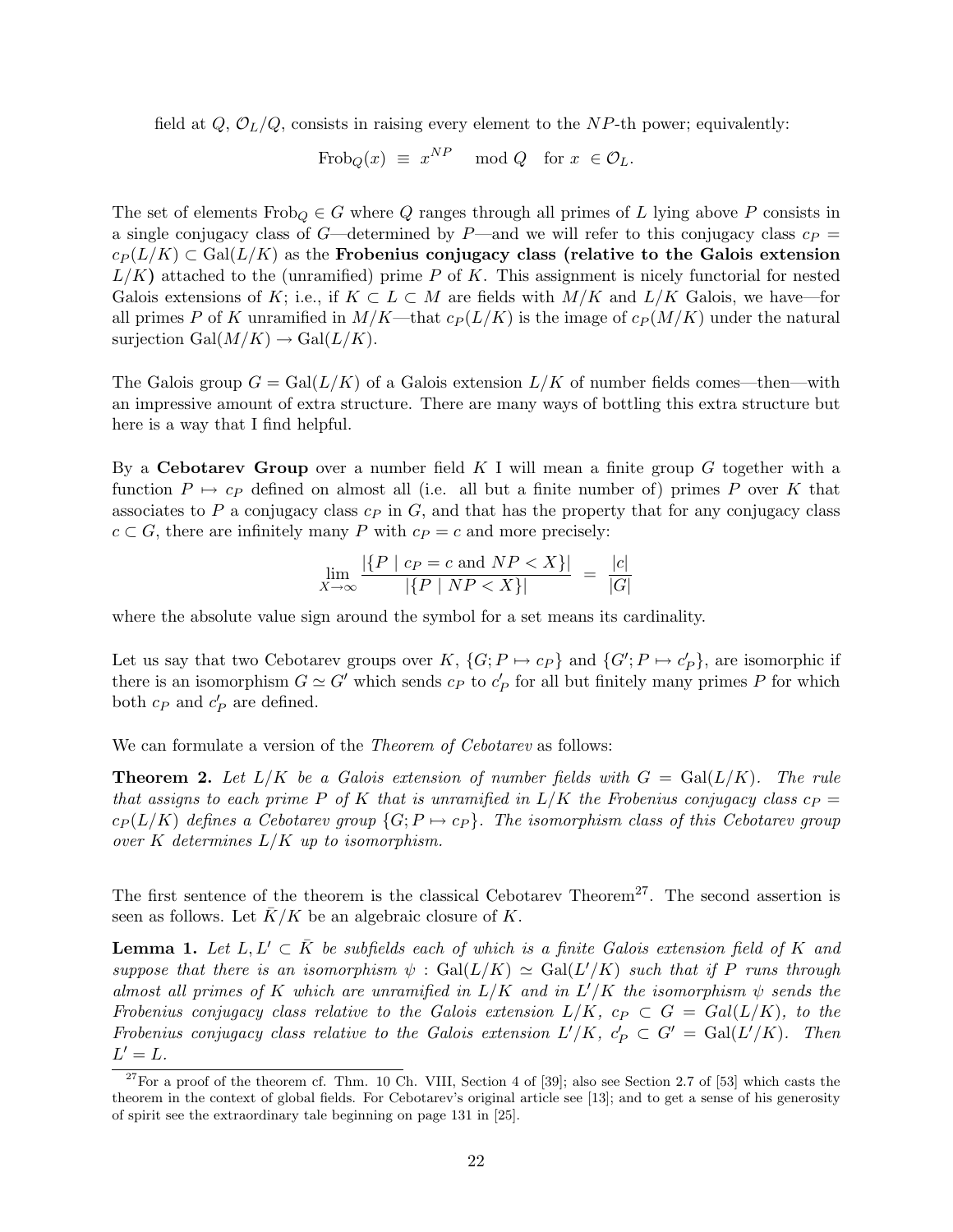**Proof:** Let  $M = L \cdot L' \subset \overline{K}$  be the compositum. Consider the injection

$$
\operatorname{Gal}(M/K) \hookrightarrow G \times G'
$$

defined as the product of the natural surjections onto each factor.

Suppose that the natural surjection Gal $(M/K) \to G$  is not an isomorphism.

Let  $\mathcal{C}^{M/K} \subset \text{Gal}(M/K)$  denote the conjugacy class in Gal $(M/K)$  containing some nontrivial element of  $N := \text{ker} \{ \text{Gal}(M/K) \to G \}.$  The natural projection  $N \to G'$  is injective since  $Gal(M/K) \hookrightarrow G \times G'$  is injective. Let  $C' \subset G'$  be the conjugacy class of  $G'$  that is the image of  $\mathcal{C}^{M/K}$  under the natural surjection Gal $(M/K) \to G'$ , noting that  $\mathcal{C}'$  is not the (conjugacy class of the) identity in G'. In contrast, if C denotes the image of  $\mathcal{C}^{M/K}$  under the natural surjection  $Gal(M/K) \to G$ , then  $\mathcal{C} = \{1\}$  is the conjugacy class of the identity in G.

Let  $P$  be a prime of  $K$  so that

- 1. The conjugacy class  $\mathcal{C}^{M/K} \subset \text{Gal}(M/K)$  is the conjugacy class of Frobenius elements for the prime  $P$  relative to the extension  $M/K$  and
- 2. the conjugacy classes  $c_P \subset G$  and  $c'_P \subset G'$  are both defined (i.e., by the Cebotarev group structures of each of these groups).

This is possible since by the Cebotarev Theorem for  $M/K$  every conjugacy class of Gal $(M/K)$  is the Frobenius conjugacy class of infinitely many primes of K.

By the functoriality of Frobenius conjugacy classes mentioned above, we have that  $C = c_p$  is the conjugacy class of Frobenius elements for the prime  $P$  relative to the extension  $L/K$ . Similarly,  $\mathcal{C}' = c_P'$  is the conjugacy class of Frobenius elements for the prime P relative to the extension L'/K. By the hypotheses of our lemma, we would then have that  $\psi(\mathcal{C}) = \mathcal{C}'$ . But C is the identity conjugacy class in G and C' is not the identity class in G'. Since  $\psi$  is an isomorphism of groups, we have a contradiction.

It follows that N is the trivial group, and therefore the natural projection Gal $(M/K) \to G$  is an isomorphism, establishing our lemma.  $\Box$ 

It is traditional to study the structure packaged in the Cebotarev group associated to an extension  $L/K$  by considering linear representations of the underlying Galois group—i.e., choosing a Galois representation over K that is split by  $L/K$ —and using the vocabulary and techniques of analytic number theory<sup>28</sup>.

Here is a brief hint of how one passes to analytic number theoretic methods. Fix  $\{G; P \to c_P\}$ , a Cebotarev group over a number field K. Consider an (irreducible) complex representation  $\eta: G \to$  $GL_n(\mathbf{C})$ . For a prime number P for which  $c_p$  is defined, let

$$
\mathcal{L}_{\eta,P}(T) := \det \left( 1 - T \cdot M_P \right) \in \mathbf{C}[T]
$$

<sup>&</sup>lt;sup>28</sup>In fact, it is by such a route that the Cebotarev Theorem quoted above is proved.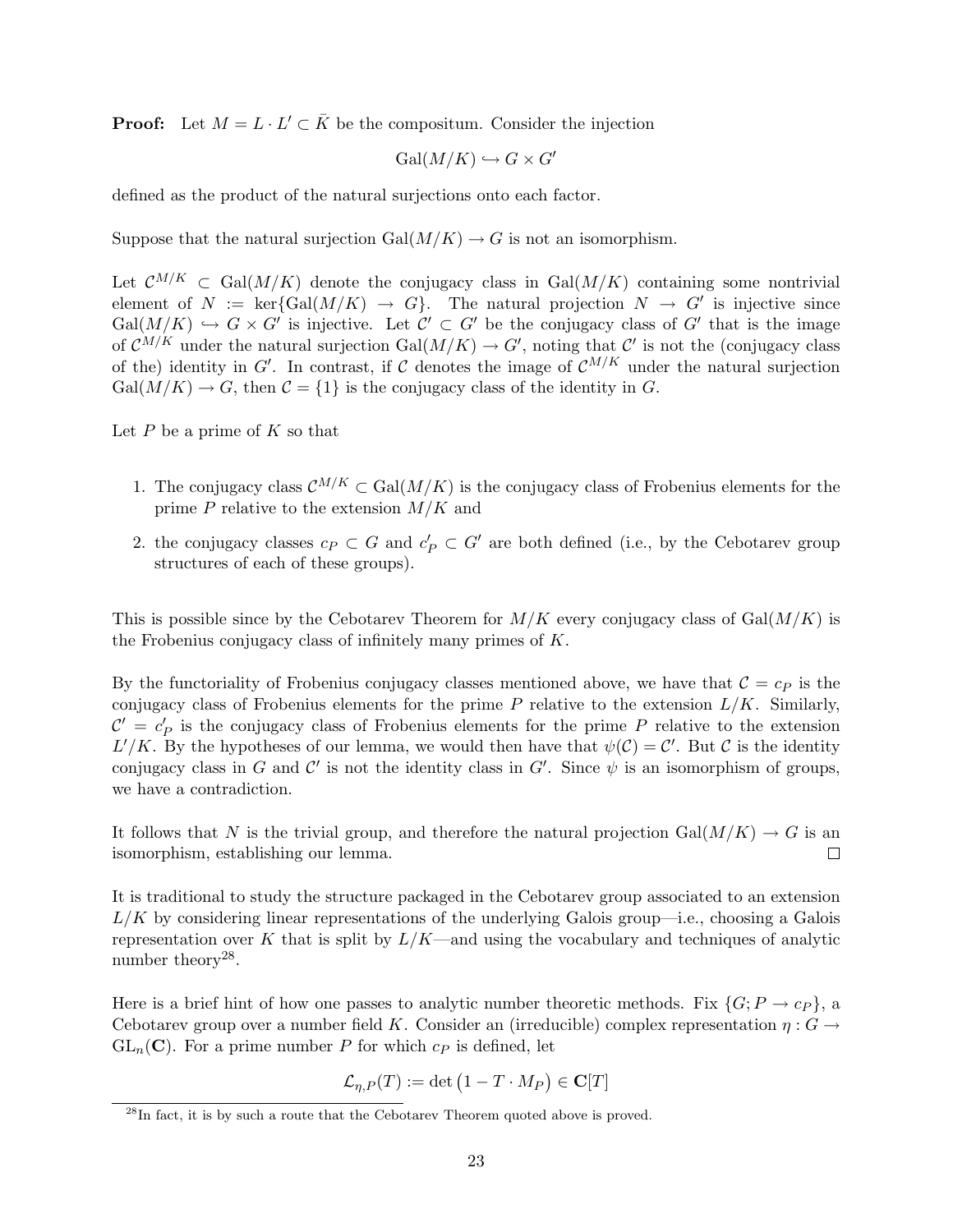be the characteristic polynomial of the  $n \times n$  matrix  $1 - T \cdot M_P \in Mat_{n \times n}(\mathbf{C}[T])$  where  $M_P \in \mathrm{GL}_n(\mathbf{C})$ is any element of  $\eta(c_P) \subset \text{GL}_n(\mathbb{C})$ . Thus,

$$
\mathcal{L}_{\eta,P}(T) \equiv 1 - \text{Trace}(\eta(c_P)) \cdot T
$$
 modulo higher powers of T.

Since  $\eta$  is a complex representation of a finite group, and since the Cebotarev theorem guarantees that every conjugacy class of G is  $c_P$  for (infinitely many) primes P, the representation  $\eta$  is already pinned down, up to isomorphism, by the data  $P \mapsto \text{Trace}(\eta(c_P))$  and therefore all the more by

$$
P \mapsto \mathcal{L}_{\eta, P}(T).
$$

From the above data, define a Dirichlet series (in the complex variable s)

$$
\mathcal{L}(\eta, s) = \prod_P \mathcal{L}_{\eta, P}(NP^{-s})^{-1},
$$

where the product is taken over all those primes  $P$  for which the Cebotarev group structure provides us with a "c<sub>P</sub>." Since the eigenvalues of any of the matrices  $M_P$  in the previous paragraph are roots of unity, a straightforward computation gives that the Dirichlet series  $\mathcal{L}(\eta, s)$  converges in some right half-plane. One learns detailed statistical information about the rule  $P \mapsto c_P$  by establishing further analytic properties (e.g., analytic continuation, functional equation, location of poles and zeroes) of this collection of Dirichlet series

$$
\eta \mapsto \mathcal{L}(\eta, s)
$$

for various representations  $\eta$ .

If the Cebotarev group in question comes from a Galois extension  $L/K$  we may view  $\eta$  as a representation of Gal $(L/K)$  and  $\mathcal{L}(\eta, s)$  is—except for factors corresponding to the (finitely many) missing primes  $P$ —the Artin L-function about which much is known, and even more is conjectured.

### 8 Towers of Galois representations;  $p$ -adic Galois representations

In the previous section we discussed *finite degree* Galois extensions of number fields, and corresponding Galois representations of finite Galois groups into  $GL_n(\mathbb{C})$ . The focus, though, of much recent work is towards infinite degree extensions. For this we should say a few words about infinite Galois groups.

For K a field, choose a separable algebraic closure  $K^{\text{sep}}$  of K and set  $G_K := \text{Gal}(K^{\text{sep}}/K)$  which we view as profinite topological group with its Krull topology; this is the topology for which closed subgroups of  $G_K$  are in one:one correspondence—as they would be in Galois theory of finite degree extensions—with the intermediate subfields of  $K<sup>sep</sup>/K$ ; any such closed subgroup  $H \subset G_K$ *corresponds* to the subfield consisting of the elements of  $K^{\text{sep}}$  fixed by all the elements of H. Since  $G_K$  is a profinite group, its continuous representations to Lie groups over **R** or over **C** necessarily factor through finite quotient groups; but this is no longer true if the target groups are, for example, Lie groups over *p*-adic fields.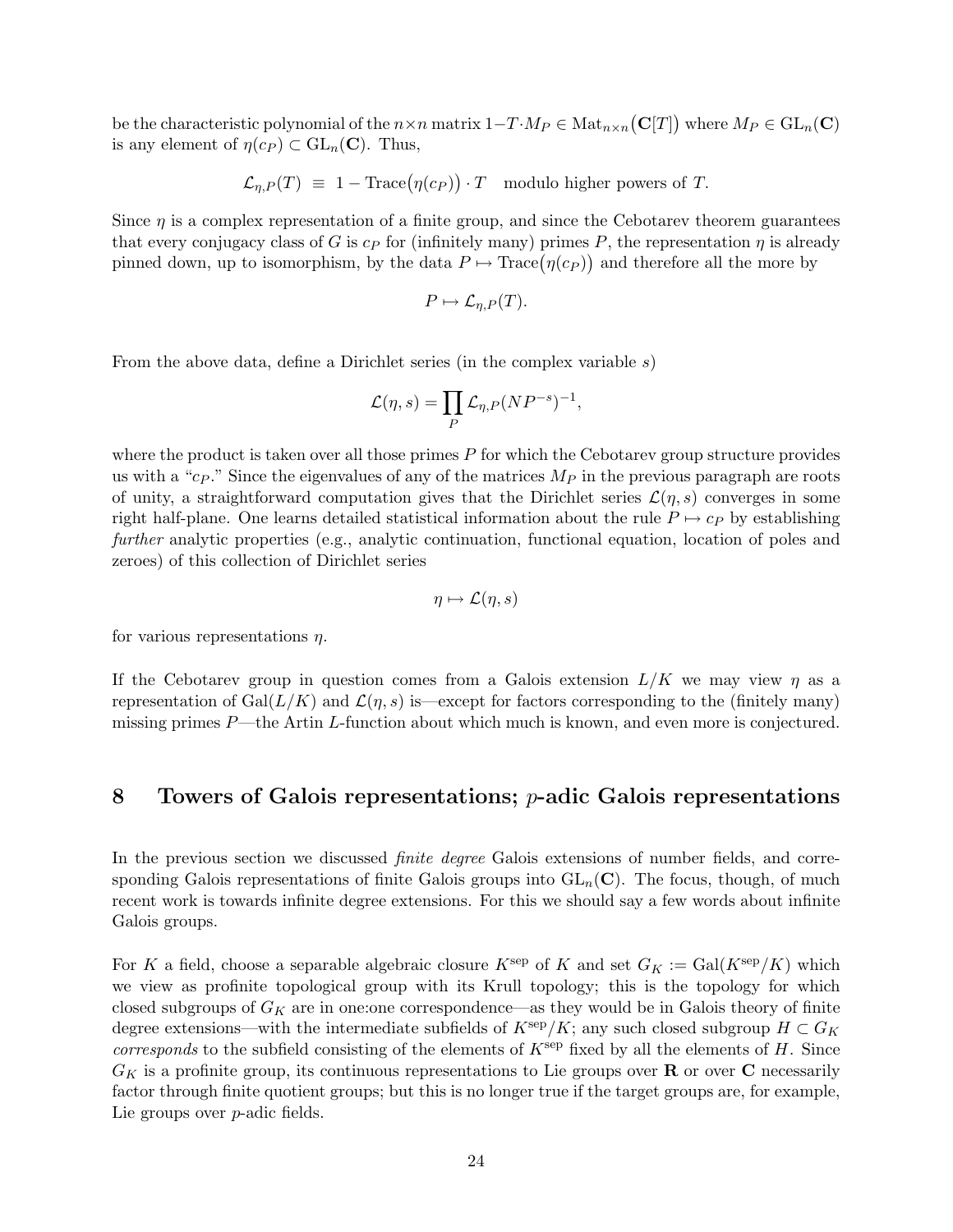By a *p*-adic Galois representation of degree *n* over K we will mean a continuous representation

$$
G_K \longrightarrow \mathrm{GL}_n(F)
$$

where F is some extension field of finite degree over  $\mathbf{Q}_p$ , the field of p-adic numbers. Since  $G_K$  is compact, one can show that any such continuous homomorphism can be conjugated to one that factors through  $GL_n(\mathcal{O}_F) \subset GL_n(F)$  where  $\mathcal{O}_F$  is the ring of integers (i.e., elements integral over  $\mathbf{Z}_p$ ) in F. That is, in any equivalence class of such representations, there will be at least one homomorphism that has image in  $GL_n(\mathcal{O}_F)$ . For example, if  $F = \mathbf{Q}_p$ , such a representation factors through a homomorphism

$$
G_K \longrightarrow \mathrm{GL}_n(\mathbf{Z}_p)
$$

which itself can be viewed as a projective limit of homomorphisms,

$$
G_K \longrightarrow \mathrm{GL}_n(\mathbf{Z}/p^{\nu}\mathbf{Z}),
$$

for  $\nu = 1, 2, 3, \ldots$ , these representations being split by finite Galois extensions of K,

$$
K\subset L_1\subset L_2\subset\cdots\subset L_\nu\subset\ldots,
$$

and if  $L_{\infty} := \cup_{\nu} L_{\nu}$  then  $L_{\infty}/K$  is a Galois extension of K whose—possibly infinite—Galois group is the compact p-adic Lie subgroup of  $GL_n(\mathbb{Z}_p)$  that is the image of  $G_K$  in  $GL_n(\mathbb{Z}_p)$ .

Often we will be content to deal with algebraic extension fields of  $\mathbf{Q}_p$ , i.e. subfields F of  $\bar{\mathbf{Q}}_p$ , an algebraic closure of  $\mathbf{Q}_p$ , but sometimes it is useful to allow a certain larger field as field of scalars, namely the field  $\mathbf{C}_p := \hat{\bar{\mathbf{Q}}}_p$  the hat  $\hat{\ }$  signifying the completion of  $\bar{\mathbf{Q}}_p$  with respect to its p-adic valuation<sup>29</sup>.

Usually we will be dealing with Galois representations that are *unramified except possibly at a* finite number of places. For such a Galois representation  $\rho: G_K \longrightarrow GL_n(F)$  we have a convenient "numerical handle" that determines  $\rho$ , up to semisimplification; namely, the function that associates to each place v of K unramified in  $\rho$  the value  $a_{\rho}(v) := Trace_F(\rho(\text{Frob}_v)) \in F$ . This function

$$
v \ \mapsto \ a_{\rho}(v)
$$

plays a central role in any dealings with a Galois representation  $\rho$ .

In particular, if  $K = Q$ , we may view this function as taking values on "almost all" prime numbers  $\ell$ , i.e.,  $\ell \mapsto a_{\rho}(\ell)$  and note that we've already had hints of such functions, such as the Ramanujan function  $\ell \mapsto \tau(\ell)$ , alluded to in our discussion of  $\vert 5 \vert$  above. An excellent general introduction to  $\ell$ -adic representations is given in Serre's article [57] as well as in his earlier treatise [54].

### 9 Deligne's Theorem for the modular form  $\Delta$

A theorem of Deligne—a special case of which we shall be quoting below—gives us that for every prime number  $p$  and every modular eigenform, there is a continuous irreducible degree two  $p$ -adic

<sup>&</sup>lt;sup>29</sup>This field  $C_p$  is sometimes called "Tate's p-adic complex numbers" the Tate part of its name because Tate first defined and used it, the *complex numbers* part of its name because  $\mathbf{C}_p$  is—deprived of its topology—abstractly isomorphic to the classical field of complex numbers;  $C_p$  is, in particular, algebraically closed, and—being a completion—is complete.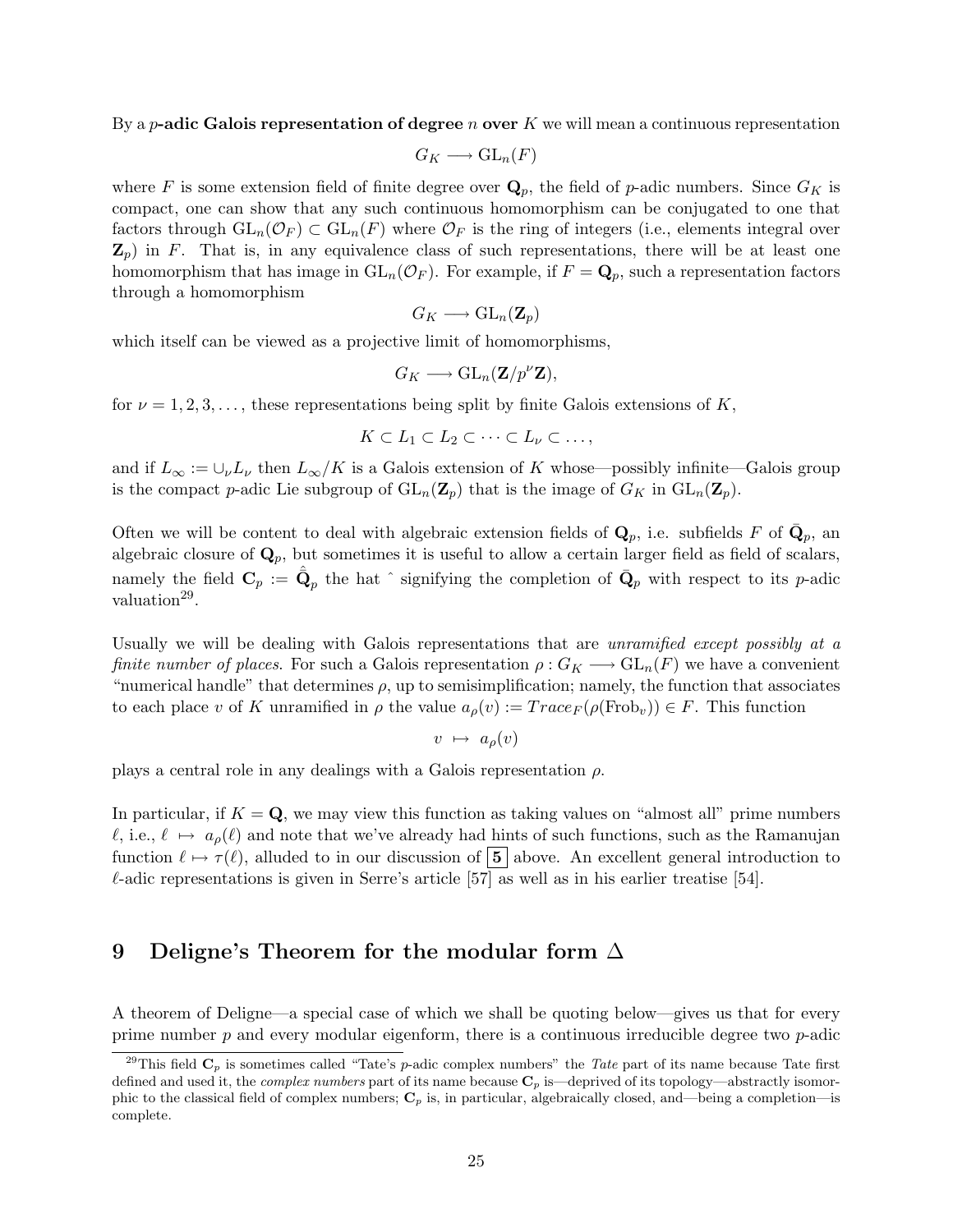Galois representation that is closely related to the eigenform in the sense that the Fourier coefficients of the eigenform determine—in a fairly direct way—the equivalence class of the representation. The previous two sections give us the vocabulary we need to discuss such connection between modular forms like

$$
\Delta(q) = q \prod_{n=1}^{\infty} (1 - q^n)^{24} = \sum_{n=1}^{\infty} \tau(n) q^n
$$

and the p-adic Galois representations that connect to them.

In this section—to focus ideas—we will concentrate on the modular form  $\Delta$  itself, and in the next section we will specialize even further by considering  $p = 691$ . Our modular form  $\Delta$  is related by the mod 691 congruence to the Eisenstein series  $E_{12}$  as we discussed in Part I. We will be introducing a representation denoted  $\rho_{\Delta,691}$  that will be the key for us, in constructing the abelian field  $L^{\{12\}}$ and the Galois representation  $\rho^{\{12\}}$  that cuts it out. A very similar discussion beginning with the 691-adic cuspform  $\Delta^{\{200\}}$  would construct the abelian field  $L^{\{200\}}$  and the Galois representation  $\rho^{\{200\}}$  that cuts it out (see footnote (19) above).

Essential input here is the theorem of Deligne relating modular eigenforms to Galois representations:

**Theorem 3.** (Deligne) Let p be a prime number. There is a continuous irreducible degree two Galois representation

$$
\rho_{\Delta,p}: G_{\mathbf{Q}} \to \mathrm{Aut}_{{\mathbf{Q}}_p}(V) \approx \mathrm{GL}_2({\mathbf{Q}}_p)
$$

(where V is a 2-dimensional  $\mathbf{Q}_p$ -vector space) such that for all primes  $\ell \neq p$  the representation  $\rho_{\Delta,p}$ is unramified at  $\ell$  and has the property that the trace of Frobenius at  $\ell$  is equal to  $\tau(\ell) \in \mathbf{Z} \subset \mathbf{Q}_p$ .

**Proof:** See  $([19])$ .

This condition (that the trace of Frobenius at  $\ell$  is equal to  $\tau (\ell) \in \mathbb{Z} \subset \mathbb{Q}_p$  for all primes  $\ell \neq p$ ) determines the character of  $\rho_{\Delta,p}$  since the Frobenius elements are dense, and therefore—since  $\rho_{\Delta,p}$ is irreducible—the representation is pinned down if we know the Fourier coefficients of  $\Delta$ . In the discussion to follow, first let us suppose that  $p$  is any (odd) prime number.

Suppose you are given a  $G_{\mathbf{Q}}$ -stable lattice  $M \subset V$  (so M is a free  $\mathbf{Z}_p$ -module of rank two). By passing to  $\bar{V} = M/pM = M \otimes_{\mathbf{Z}_p} \mathbf{F}_p$  we get an  $\mathbf{F}_p$ -representation of  $G_{\mathbf{Q}}$  of degree two,

$$
\bar{\rho}_{\Delta,p,M}: G_{\mathbf{Q}} \to \mathrm{Aut}_{\mathbf{F}_p}(\bar{V}) \approx \mathrm{GL}_2(\mathbf{F}_p)
$$

that may—and in the cases of specific interest to us,  $will$ —depend upon the choice of lattice  $M$ . We will refer to  $\bar{\rho}_{\Delta,p,M}$  as the **residual representation** obtained from  $\rho_{\Delta,p}$  via the lattice M. Since by the Cebotarev Density Theorem—the conjugacy classes of Frobenius elements (associated to all prime numbers  $\ell \neq p$ ) run through all conjugacy classes of the Galois group of the splitting field of  $\bar{\rho}_{\Delta,p,M}$ ; and since p is odd, the character of the (degree two) representation mod p,  $\bar{\rho}_{\Delta,p,M}$ , determines its semisimplification, we get that this semisimplification is completely characterized<sup>30</sup> by the function

$$
\ell \ \mapsto \ \tau(\ell) \quad \mod p.
$$

 $30$ See [18] and the proof—especially page 216—of (30.16), i.e., the Brauer-Nesbitt Theorem.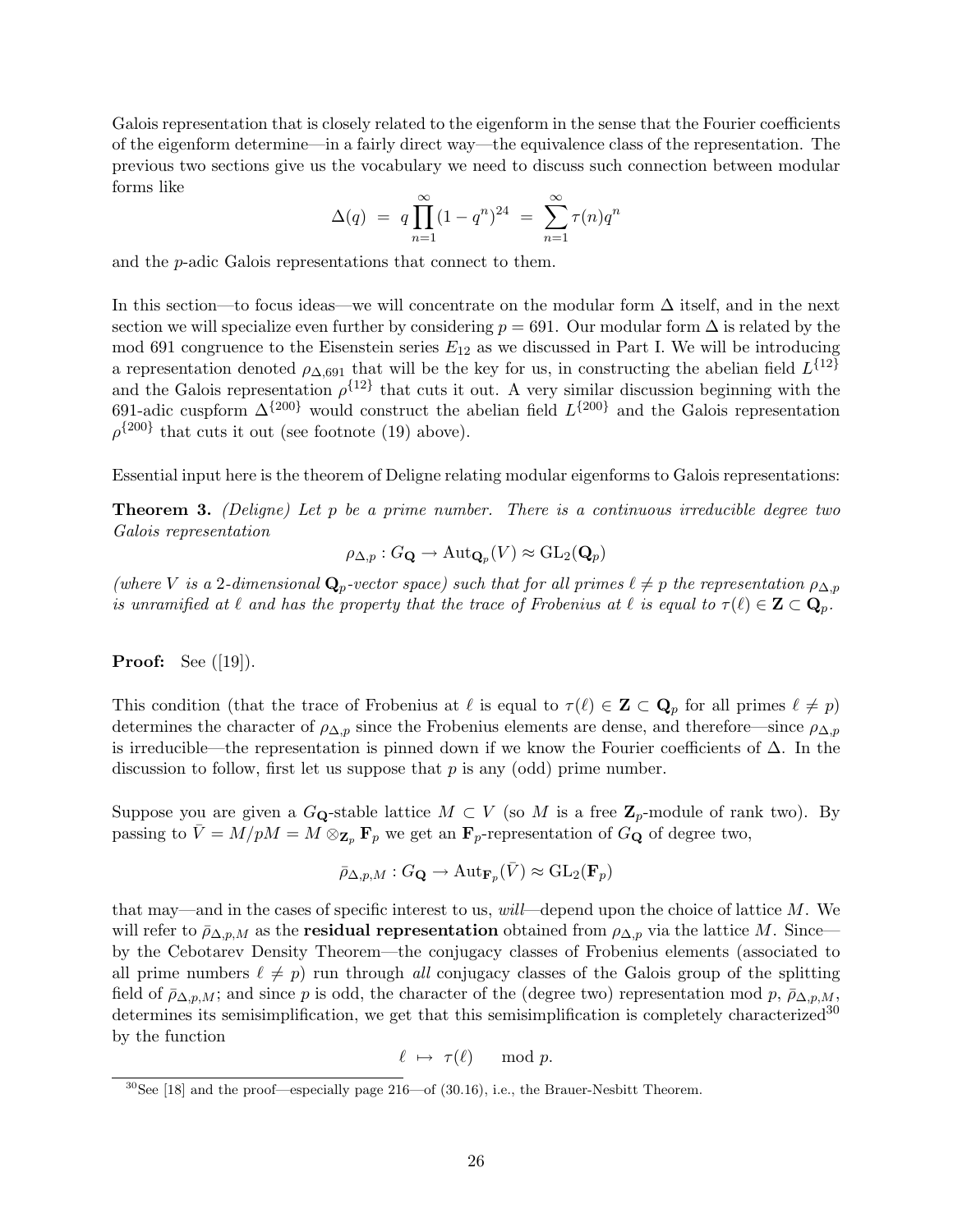For general prime numbers p the beauty of the representation  $\rho_{\Delta,p}$  is that it is obtained naturally, and systematically, from the evident action of Galois on a piece of the étale cohomology group of an algebraic variety. The mild difficulty one encounters in working with this is that we are dealing with an  $H^{11}$ , i.e., cohomology in dimension eleven.

## 10 Galois representations attached to more general modular eigenforms

For a fine introduction to the subject of the title of this section, see Ribet's [50]. Passing from our modular form  $\Delta$  to a more general context, let  $N \geq 1$  and consider modular cuspidal eigenforms of any weight  $w \ge 1$  for  $\Gamma_0(N)$  with nebentypus. Let  $\Phi$  be such an eigenform, with Fourier expansion given as

$$
\Phi = 0 + q + \sum_{n=2}^{\infty} t(n)q^n
$$

with coefficients  $t(n)$  all lying in the ring of integers O of some number field. For any prime p and prime ideal  $\lambda \subset O$  lying over p, let  $O_\lambda$  denote the completion of O at  $\lambda$ , so that  $O_\lambda$  is a discrete valuation ring, finite flat over  $\mathbf{Z}_p$ .

**Theorem 4.** There is a unique irreducible Galois representation

$$
\rho_{\Phi,\lambda}: G_{\mathbf{Q}} \to \mathrm{GL}_2(O_\lambda)
$$

unramified outside p $\cdot$ N and such that for all primes  $\ell$  not dividing p $\cdot$ N, we have that if  $Frob_{\ell} \in G_{\mathbf{Q}}$ is a choice of Frobenius element at  $\ell$ , the trace of

$$
\rho_{\Phi,\lambda}(\mathrm{Frob}_{\ell}) \ \in \ \mathrm{GL}_2(O_{\lambda})
$$

is equal to the image of the Fourier coefficient  $t_\ell \in O$  in  $\mathcal{O}_\lambda$ .

The determinant,  $det(\rho_{\Phi,\lambda})$ , of this representation is the character whose values at any Frobenius element Frob<sub>l</sub> for  $\ell$  any prime not dividing  $p \cdot N$  is equal to  $\epsilon(\ell) \ell^{w-1}$  where  $\epsilon$  is the nebentypus character associated to Φ.

This theorem was first proved for weight  $w = 2$  by Shimura (cf. [61] Chapter 7; [60]). The case  $w \geq 2$  was conjectured by Serre and proved by Deligne (cf. [19]); the case  $w = 1$  was subsequently done by Deligne and Serre ([21]).

### 11 Moving from one weight to another

The way in which Deligne and Serre proved their theorem ([21]) cited at the end of the previous section, was to first move from weight one to higher weight by multiplying by an appropriate Eisenstein series to obtain a modular form—no longer necessarily a Hecke eigenform—but with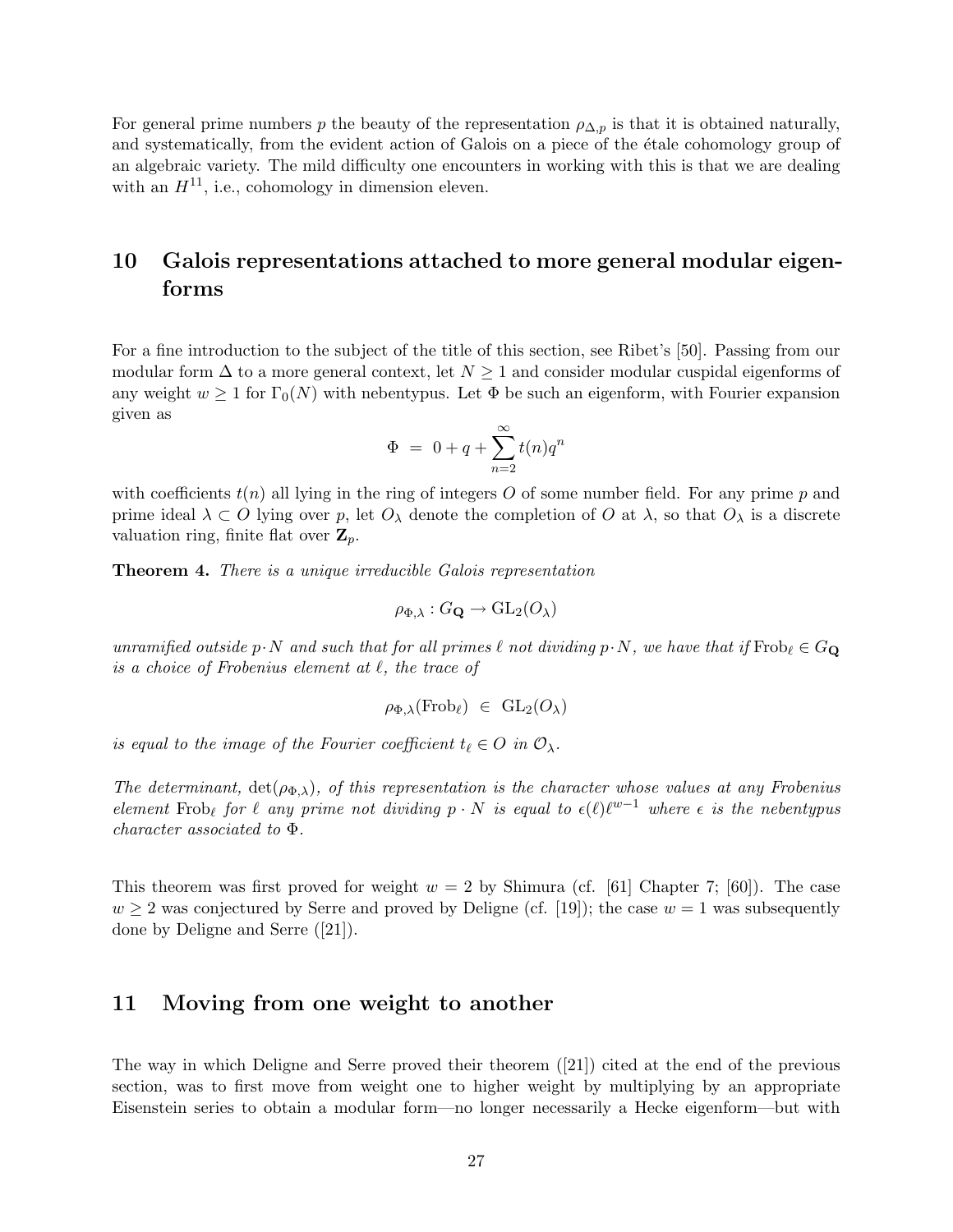Fourier coefficients connected by congruences to the Fourier coefficients of the initial eigenform of weight one. An appropriate "spectral decomposition" of that modular form under the action of the Hecke algebra then provided them with eigenforms for which one could apply the theorem of Deligne<sup>31</sup>.

The above operations had the effect of replacing an eigenform  $f$  of one weight by an eigenform  $g$ of a higher weight that is related to f by a congruence mod  $p$  between their corresponding Fourier coefficients. In more recent times, one has somewhat greater flexibility, in that—for example the theory of Hida <sup>32</sup> provides a clean way of starting with a cuspidal eigenform f of weight  $w<sub>o</sub>$ and level N that is p-ordinary ( $p \geq 5$ ) and producing from f a fairly nicely behaved collection of (p-ordinary) eigenforms  $f_w$  for every integral weight  $w \geq 2$  such that  $f_{w_o} = f$  and such that the Fourier coefficients of all of these eigenforms are related by a congruence<sup>33</sup>. In particular, if you are principally interested in the properties of your eigenform modulo  $p$  you can replace it by one of weight two, and therefore find its associated Galois representation realized as the Galois module of one-dimensional cohomology with coefficients in  $\mathbf{Q}_p$  of some simple abelian variety; or, to put it even more concretely, realized in the action of Galois on the p-torsion points of such an abelian variety<sup>34</sup>. Since the weight two modular form has Fourier coefficients congruent modulo  $p$  to the high weight eigenform you started out with, the mod  $p$  Galois representations associated to these modular forms will be equivalent, at least after semisimplification, as discussed in Part I (4.5).

Moving in this way to weight two modular eigenforms and their associated abelian varieties you have, at least, the sensation that you are dealing with more concrete entities (than higher dimensional varieties and the Galois representations on their étale cohomology groups) and indeed: in certain instances working with modular forms of weight two and their associated abelian varieties actually does confer the advantage of significantly more control.

### 12 Returning to  $p = 691$

Here is what happens in the special case  $p = 691$ : since as we have mentioned,

$$
\tau(\ell) \equiv 1 + \ell^{11} \mod 691
$$

for every prime number  $\ell$ , we get that the semisimplification of  $\bar{\rho}_{\Delta,691,M}$  is equivalent to the semisimplification of the representation  $\bar{\rho}$  of  $\boxed{4}$ ; namely, to  $1 \oplus \omega^{11}$ . This is true for the representations  $\bar{V} = M/pM$  obtained from every G<sub>Q</sub>-stable lattice  $M \subset V$ . In the 1967/1968 Séminaire Delange-Pisot-Poitou, Serre wrote that it seemed probable to him that the image of inertia at p under the

<sup>33</sup>If, for example the starter eigenform  $f = f_{w_o}$  is on  $\Gamma_0(N)$  all the eigenforms  $f_w$  will be on  $\Gamma_0(N) \cap \Gamma_1(p)$ .

<sup>31</sup>Alternatively, as Shimura mentioned to Serre (see the footnote on page 312 of [56] and its reference to [38]) multiplying by an approprate Eisenstein series of weight one would allow one to apply the more elementary prior result of Shimura.

<sup>32</sup>Here are a few basic references to Hida's theory but see also his web-page (http://www.math.ucla.edu/∼hida/). One of the main ingredients in the theory that we are using is his Control Theorem. For a complete proof of this over a general totally real field, see Thm. 3.2 of [29]; for a general discussion of the theory based on notes of a year-long course that Hida gave, taking into account Wiles' theory (specifically: the universality of the Hecke algebra in the ordinary case), see [30] (Sections 2,3; and Theorem 1 especially); for further perspective, see [27], [28].

 $34$ There will, in general, be more than one such simple abelian variety, but (at least) one of them will be a quotient of  $J_1(p)/J_0(p)$ ; here we have used standard notation.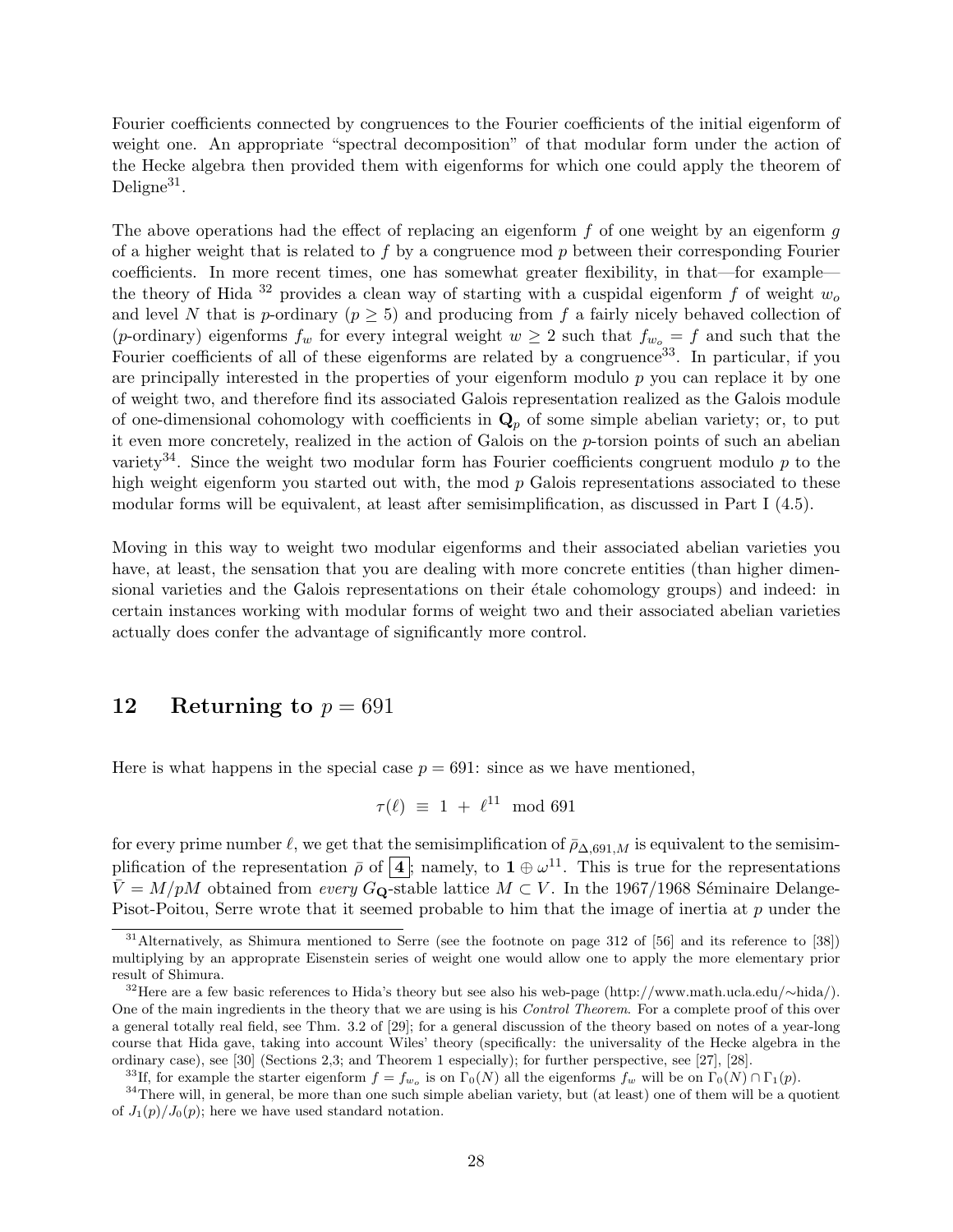representations  $\bar{\rho}_{\Delta,691,M}$  was distinct from the image of the full Galois group, thereby generating an everywhere unramified cyclic extensions of  $\mathbf{Q}(e^{2\pi i/691})$  of degree 691. Serre went on to suggest that, perhaps, one could determine this using an analysis of the representation attached to  $\Delta$  modulo  $691^2$  (page 507 of [55]).

This was the approach similar to one taken up later by Ralph Greenberg and Paul Monsky who indeed constructed the sought-for everywhere unramified cyclic extension. This is unpublished. Using the fact that  $p = 691$  is properly irregular (and therefore the converse to Herbrand's Theorem is known for  $p = 691$ ) and also using facts about the representation attached to  $\Delta$  modulo  $691^2$  that guarantee Proposition 1 below, Greenberg and Monsky showed that the piece of the 691-Hilbert class field of  $\mathbf{Q}(e^{2\pi i/691})$  corresponding to the character  $\omega^{-11}$  is contained in the field extension of **Q** that we called  $L^{\{12\}}$  in part I) cut out by Deligne's 691-adic representation of  $G_{\mathbf{Q}}$  associated with ∆. Greenberg wrote to me: "I was quite excited by the idea behind this at the time because I thought that it suggested a very promising approach to the converse."

**Proposition 1.** (Monsky, Greenberg)<sup>35</sup> Up to homothety (i.e., multiplication by a nonzero scalar) there are only two Galois stable lattices M as above, and the action of the Galois group  $G_Q$  on  $M/pM$  for each of these lattices is triangular and non-semisimple (or equivalently: reducible and indecomposable) with diagonal characters 1 and  $\omega^{11}$  occurring in the two different orders in the two lattices.

## 13 Moving from  $\Delta$  to eigenforms of weight 2, 3, 4, ... (when  $p = 691$ )

In the previous paragraph we were considering any prime number  $p$  and any eigenform. But if you fix attention to the weight 12 eigenform  $\Delta$  and  $p = 691$  you are in a quite a nice situation. Here, thanks to Hida's theory, there will be, for any weight  $w > 1$  a 691-adic cuspidal eigenform  $\Phi_w = \Phi_{w,691}$  of weight w on  $\Gamma_1(p)$  with Fourier coefficients in  $\mathbb{Z}_p$  and whose Fourier expansion is of the form

$$
1 \cdot q^1 + \sum_{n=2}^{\infty} a_w(n) q^n
$$

where the cofficients  $a_w$  are *algebraic numbers* in  $\mathbf{Q}_{691}$ , and this Fourier series is congruent modulo 691 to the series

$$
0 + \sum_{n=1}^{\infty} \left( \sum_{0 < d \, | \, n} d^{11} \right) q^n
$$

modulo 691, i.e.,  $\Phi_w$  has the same Fourier expansion modulo 691 as  $E_{12}$  or  $\Delta$ . (Indeed,  $\Phi_{12} = \Delta$ .)

If  $\Phi_w$  is the 691-adic modular form of weight w for  $w = 2, 3, 4, \ldots$  as above, denote by  $\mathcal{F}_w \subset \mathbf{Q}_{691}$ the smallest field in  $\mathbf{Q}_{691}$  generated (over  $\mathbf{Q}$ ) by all the Fourier coefficients,  $\{a_w(n); n = 1, 2, ...\}$ , of  $\Phi_w$ . It is known that  $\mathcal{F}_w$  is a "number field," i.e., is of finite degree over **Q**.

$$
-24 \equiv 2^a + 2^{11-a}
$$
, and  $252 \equiv 3^a + 3^{11-a}$ .

 $35G$ reenberg tells me that one can check it just using the Hecke operators for the primes 2 and 3. Explicitly, since  $\tau(2) = -24$  and  $\tau(3) = 252$  one must check that there is no integer a simultaneously satisfying the following two congruences modulo  $691^2 = 477481$ :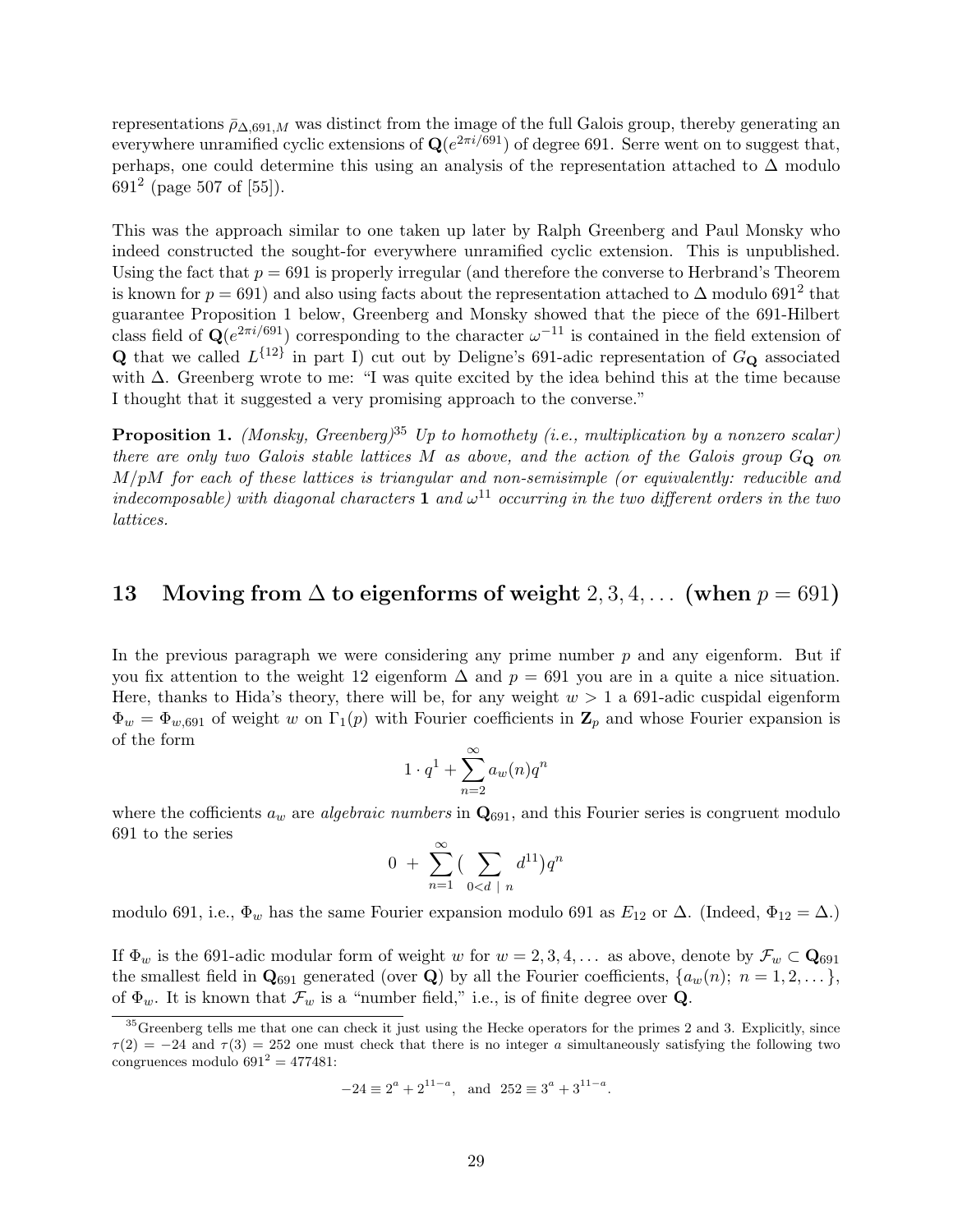Furthermore, in our case, the 691-adic cuspidal form  $\Phi_w$  with the properties listed above is unique, for each  $w > 1$ . Section 24 below sketches a proof of this. Deligne's theorem provides us with an infinite sequence of 691-adic representations,

$$
\rho_{\{w,691\}}: G_{\mathbf{Q}} \to \mathrm{GL}_2(\mathbf{Z}_{691}),
$$

(i.e., related to  $\Phi_w$  for  $w = 2, 3, 4, \ldots$ ) all of them having the same semisimplication when reduced modulo 691. Specifically, its reduction  $\bar{\rho}_{\{w,691\}}: G_{\bf{Q}} \to GL_2(\bf{F}_{691})$  is a reducible representation and its semisimplication,  $\bar{\rho}_{\{w,691\}}^{\text{ss}}$ , is equivalent to  $1 \oplus \omega^{11}$ . These  $\rho_{\{w,691\}}$  all have the same preferred indecomposable residual representation, as well, and this representation has the property that the inertia group at 691 acts semisimply.

William Stein and Craig Citro have calculated  $\Phi_2$ , and its field of Fourier coefficient  $\mathcal{F}_2$ , and I am thankful to them for providing me with the information I'll be recounting here. Stein and Citro show that the (quotient) Hecke algebra—tensored with Q—acting faithfully on the vector space of weight two cuspidal modular eigenforms of level 691 and nebentypus  $\omega^{-10}$  is a field—and hence can be taken to be "our"  $\mathcal{F}_2$ . They show this field  $\mathcal{F}_2$  to be of degree 57 over the cyclotomic field  $\mathbf{Q}(\mu_{69})$  (that's not a typo:  $\omega^{-10}$  is of order 69). Moreover, there is a (unique) prime ideal P of degree one, with residual characteristic 691 in the ring of integers of  $\mathcal{F}_2$ , such that if  $\mathcal{F}_{2,v}$  is the completion of the field  $\mathcal{F}_2$  with respect to the valuation determined by  $P$ , then under the canonical identification  $\mathbf{Q}_{691} = \mathcal{F}_{2,v}$ , for every  $n \geq 1$ , the *n*-th Hecke operator  $T_n \in \mathcal{F}_2 \subset \mathcal{F}_{2,v} = \mathbf{Q}_{691}$  is equal to  $a_2(n) \in \mathbf{Q}_{691}$ .

We are thus led to consider the abelian variety over Q that is simple (even over C) related to the eigenform  $\Phi_2$ . Call this abelian variety  $\tilde{A}$  for short (its standard name is  $J_1(691; \omega^{-10})$ ). Explicitly,  $\tilde{A}$  is the abelian variety quotient of the jacobian of the modular curve  $J_1(691)$  associated to the space of weight two cuspidal modular eigenforms of level 691 and nebentypus  $\omega^{-10}$ . The calculations of Stein and Citro alluded to above give you that  $\tilde{A}$  is an abelian variety of a whopping dimension  $2508 = 2 \cdot 22 \cdot 57$ , whose endomorphism ring End<sub>C</sub>(A) tensored with **Q** is equal to the field  $\mathcal{F}_2$ .

We know (see Corollary 5 and the first appendix: Section 24 below) that its Galois module of 691-power torsion points has a subquotient of length two that is equivalent to  $\bar{\rho}$ .

In other words,  $\bar{\rho}$  can be "found in the action of Galois on 691-torsion points of  $\tilde{A}$ ." It is hard to believe that when we represent  $\bar{\rho}$  in this manner we learn something<sup>36</sup> but we do!<sup>37</sup>

<sup>&</sup>lt;sup>36</sup>We actually learn at least two things: the first being, as mentioned, that we have an elegant occurrence of the representation  $\bar{\rho}$  in the context of abelian varieties, but the second is that when we return to the 691-adic  $G_{\text{Q}}$ representation  $\rho_{\Delta,691}$  on the two-dimensional vector space V over  $\mathbf{Q}_{691}$ , there is a unique choice of lattice, up to multiplication by a nontrivial scalar, for which  $\overline{V}$  is a  $G_{\mathbf{Q}}$ -representation equivalent to  $\overline{\rho}$  in  $\mathbf{q}$ . The argument for this latter statement comes from Proposition 1 above and is also briefly discussed in Section 24.

<sup>&</sup>lt;sup>37</sup>And to construct the abelian field  $L^{\{200\}}$  (and the Galois representation  $\rho^{\{200\}}$  that cuts it out) in a manner similar to the above, we would begin with the 691-adic cuspform  $\Delta^{\{200\}}$  and would be discovering this Galois representation in Galois action on 691-power torsion in the abelian variety  $J_1(691; \omega^{-198})$ . William Stein informs me that this is a simple abelian variety of dimension 4928.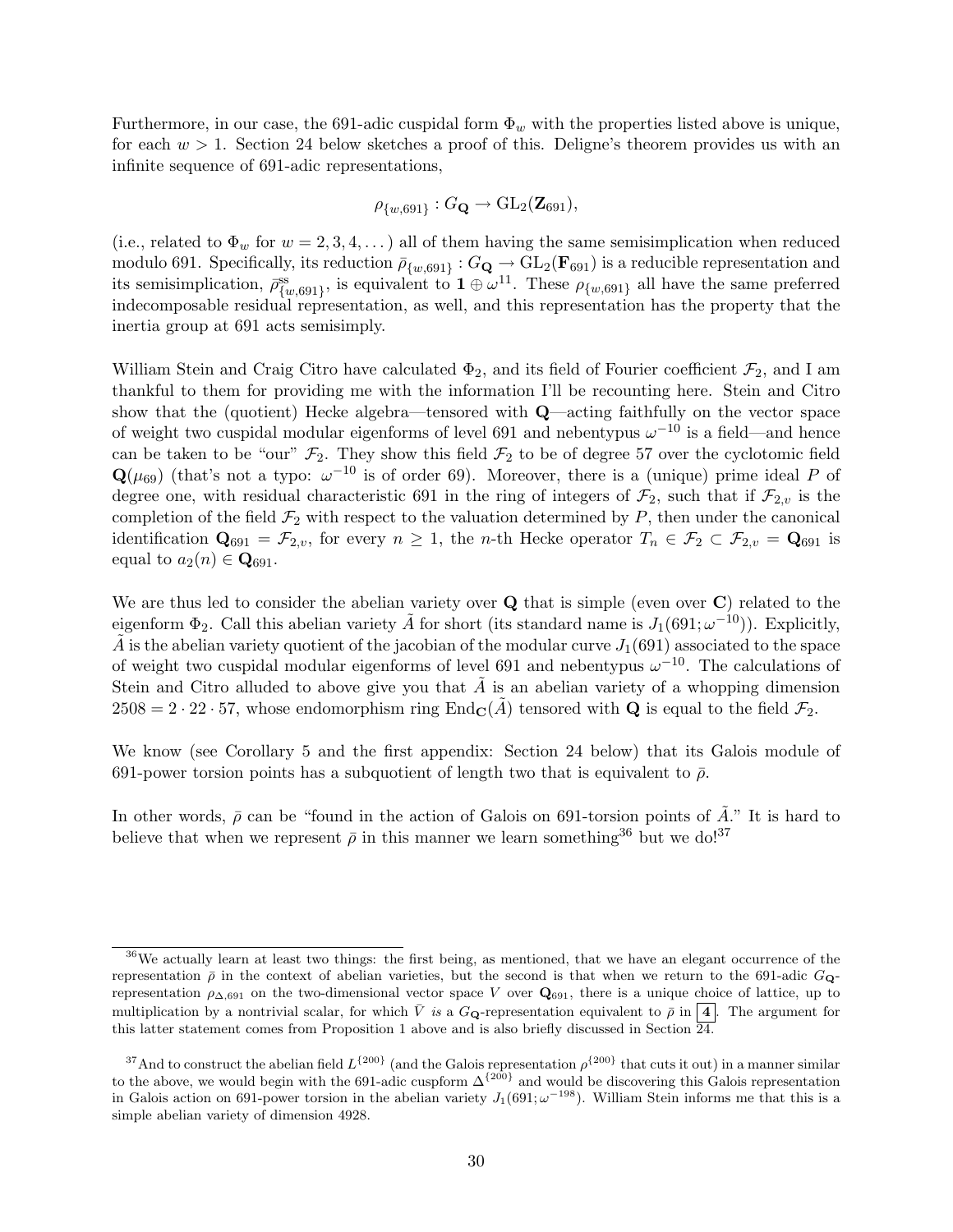## Part III: The Wrench

### 14 Variations of Galois representations

It is natural nowadays (and for some problems imperative) to consider families of group representations that vary, in some sense or other "continuously" in terms of their parameters. Among these of specific interest to us here are families of p-adic representations of the Galois groups of fields, parametrized by complete local rings (and therefore called "Galois deformations;" cf. [40]), or similar such families that vary p-adic analytically over p-adic analytic parameter spaces.

In any of these contexts, suppose that you have such a continuous family of (Galois) group representations, the generic representation being irreducible. For argument's sake, suppose this family  $\rho_t$  is parametrized by a line, with parameter variable denoted t. For certain special values of t, say  $t = t_0$  the representation  $\rho_{t_0}$  may no longer be irreducible. Borrowing the standard logo that algebraic geometers use to depict degeneration in a parametrized family of objects, we may sometimes think of our family of representations as depicted by the following cartoon.

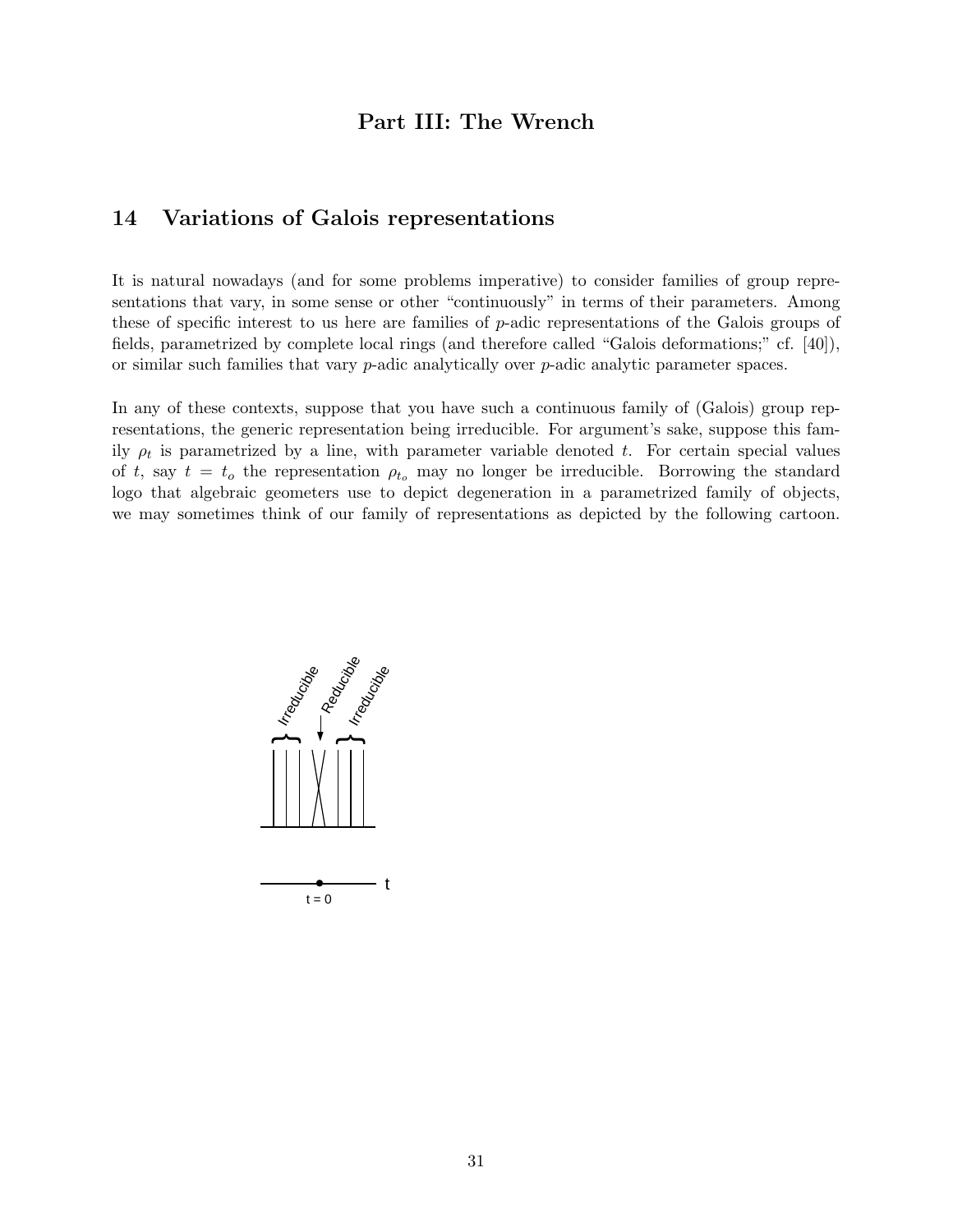Note that *absolute irreducibility* for degree two representations is an "open condition" in the following sense: Let R be an integral domain, G a group, and consider  $\rho: G \to GL_2(R)$  a homomorphism viewed as a family of G-representations  $\rho_F : G \to GL_2(F)$  varying over the collection of homomorphisms  $R \to F$  for fields F. If  $\rho_{F_o}$  is reducible for any single injection  $R \hookrightarrow F_o$ , then for  $R \to F_o$ any homomorphism of R to any algebraically closed field  $F$ ,  $\rho_F$  is reducible. The contrapositive, of course, implies that if  $\rho_F$  is absolutely irreducible for any single homomorphism  $R \to F$  then for  $R \hookrightarrow F_o$  any injection  $\rho_{F_o}$  is absolutely irreducible.

**Proof:** Let  $R \hookrightarrow F_o$  be an injection. Let M be a free R-module with G-action via  $\rho$ . Suppose that  $M \otimes_R F_o$  is not irreducible, and that there exists a G-equivariant surjection  $\phi : M \otimes_R F_o \to N$ to an  $F_o$ -vector space N of dimension one endowed with  $F_o$ -linear G-action. The action of G on N factors through an abelian quotient of G as does the action of G on ker  $\phi$ . Now consider the restriction of  $\phi$  to M and form

$$
0\to M_0\to M\overset{\phi}\to M_1\to 0
$$

so that  $M_1 \subset N$ , and  $M_0 \subset \text{ker } \phi \subset M \otimes_R F_o$ . In particular, the actions of G on  $M_0$  and  $M_1$  factor through the abelian quotient of  $G$ . Now tensor with any field  $F$  to get the  $G$ -equivariant exact sequence

$$
M_0\otimes_R F\to M\otimes_R F {\overset {\phi} \to} M_1\otimes_R F\to 0.
$$

Since the actions of G on the two flanking modules factor through the abelian quotient of G it follows that either  $M \otimes_R F$  is reducible as degree two G-representation, or else the action of G on  $M \otimes_R F$  factors through the abelian quotient of G. In either case, if  $\overline{F}$  denotes an algebraic closure of F, we have that  $M \otimes_R \overline{F}$  is reducible, and therefore  $M \otimes_R F$  is not absolutely irreducible.  $\Box$ 

The Jordan-Hölder constituents of  $\rho_{t_o}$  are determined by the family  $\{\rho_t\}_{t\neq t_o}$  parametrized by the complement of the point  $t_o$ . Nevertheless, as in algebraic geometric deformation theory—but not the less puzzling therefore—the isomorphism class of  $\rho_{t_o}$  is not completely determined: there may be many distinct ways of filling  $in^{38}$  the family of representations  $\{\rho_t\}_t$  at  $t_o$ . Often there is one preferred indecomposable representation. This is the lever that can be used so effectively.

### 15 A lemma in the style of Ribet

Ken's initial application was for  $\mathcal{K} = \mathbf{Q}_p$  for some prime number p and  $\kappa = \mathbf{F}_p$ .

For our discussion let K be a complete discrete valued field with ring of integers  $\mathcal{O}$ , a choice of uniformizer  $\pi$ , and finite residue field (denoted  $\kappa = \mathcal{O}/\pi\mathcal{O}$ ). As usual,  $\mathcal{O}$  and  $\mathcal{K}$  are given the  $\pi$ -adic topology, so that O is the projective limit of the finite discrete rings  $\mathcal{O}/\pi^n\mathcal{O}$ , the O-lattices  $\pi^{-m}\mathcal{O} \in \mathcal{K}$  are open  $\mathcal{O}$ -submodules of  $\mathcal{K}$ , as is any  $\mathcal{O}$ -lattice in any finite dimensional  $\mathcal{K}$ -vector space (given the standard topology).

<sup>&</sup>lt;sup>38</sup>One way of treating this ambiguity in "filling in" is to use Wiles' notion of a *pseudo-character* or *pseudo*representation; see for example the opening sections of [6] for an exposition, and also see Section 1.1 of [31]. A very useful comprehensive discussion of the deformation theory of pseudo-representations (viewed as generalized determinants) and a primer on the background of the subject—making extensive use of the earlier work of Procesi and others—can be found in [16].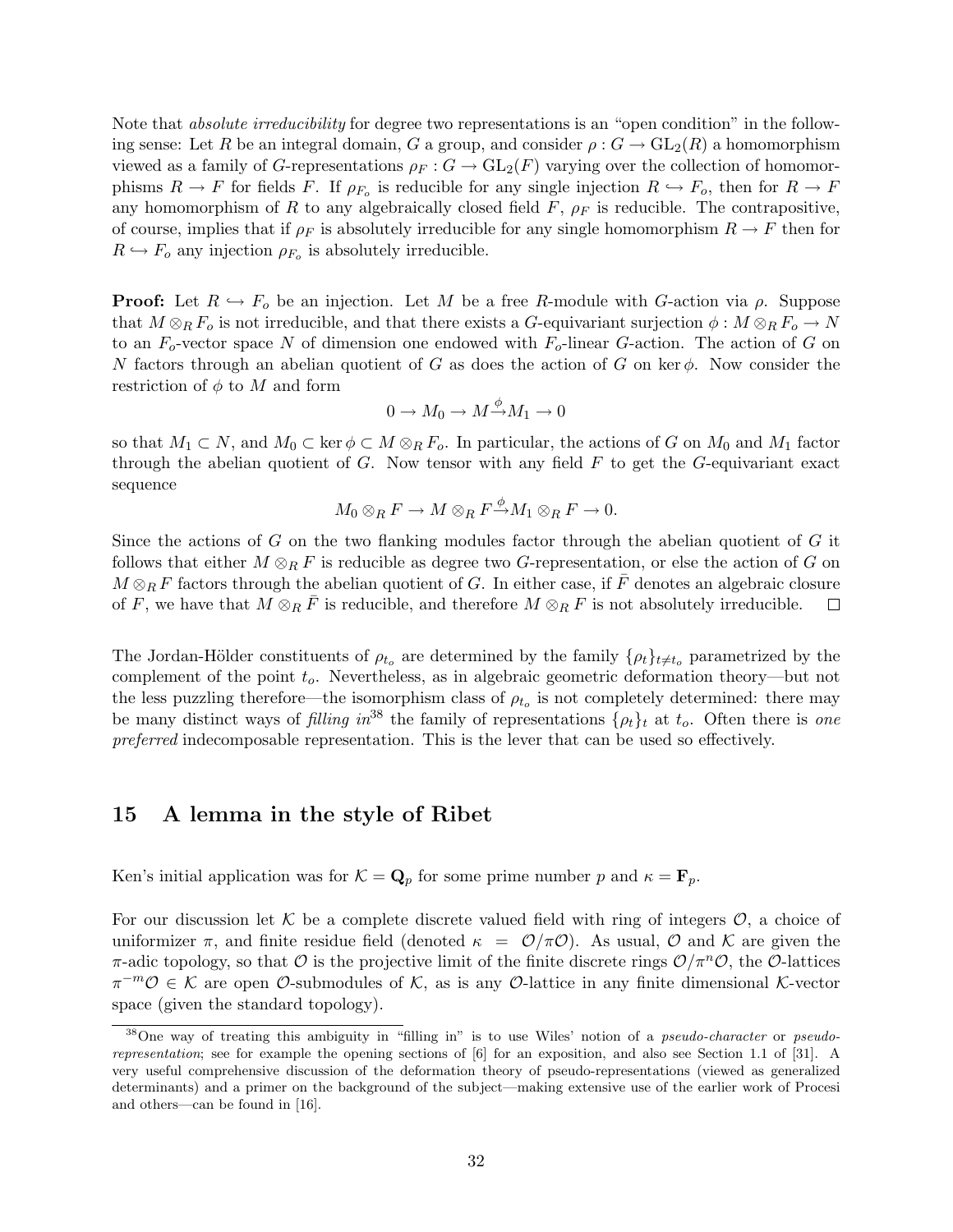Let G be a profinite group and V a d-dimensional K-vector space endowed with a continuous  $K$ -linear  $G$ -action, so that we have a continuous homomorphism

$$
r: G \to \mathrm{Aut}_{\mathcal{K}}(V) \cong \mathrm{GL}_d(\mathcal{K}).
$$

For example, take  $\mathcal O$  to be  $\mathbf Z_p$ . Or, for another example, take it to be the power series ring  $\mathbf{F}_p[[t]]$  where we view the continuous G-representation  $G \to \mathrm{GL}_d(\mathbf{F}_p[[t]])$  as a formal variation of representations; here t is the parameter variable (in the spirit of the figure of Section  $14)^{39}$ .

**Lemma 2.** Let G be a profinite group and V a finite dimensional K-vector space endowed with a continuous K-linear G-action,  $r: G \to \text{Aut}_{\mathcal{K}}(V)$ .

- 1. There is an  $\mathcal{O}\text{-}lattice M \subset V$  that is G-stable.
- 2. For each  $g \in G$  the characteristic polynomial  $\det(1 r(g)T)$  of the action of g in the representation r has coefficients in O.
- 3. If  $M \subset V$  is a G-stable O-lattice, form the associated "residual representation,"  $r_{M \otimes \kappa}$ ; i.e., the representation of G on the  $\kappa$ -vector space  $M \otimes_{\mathcal{O}} \kappa$  obtained from r via reduction  $M \to$  $M \otimes_{\mathcal{O}} \kappa$ . Then for each  $g \in G$  the characteristic polynomial

$$
\det(1 - r_{M \otimes \kappa}(g)T)
$$

of the action of g in the representation  $r_{M\otimes \kappa}$  is the reduction of  $\det(1 - r(g)T)$  under the natural homomorphism  $\mathcal{O}[T] \to \kappa[T]$ .

4. If  $M, M' \subset V$  are two G-stable  $\mathcal{O}\text{-}lattices$ , the Jordan-Hölder constitutents<sup>40</sup> of the representations  $r_{M\otimes \kappa}$  and  $r_{M'\otimes \kappa}$  are equal.

**Proof:** Start with any lattice  $M' \subset V$  and we will correct it to be G-stable. Note that the action  $G \times M' \to V$  is continuous, M' is finitely generated over  $\mathcal{O}$ , and  $M' \subset V$  is open. It follows that the subgroup  $G_o \subset G$  stabilizing M' is an open subgroup of G. Since G is profinite, we then have that  $G_o \subset G$  is of finite index, and therefore G stabilizes  $M := \sum g_i \cdot M' \subset V$  where  $\{g_i\}_i$  is a (finite) system of representatives of left  $G<sub>o</sub>$ -cosets in G. This establishes (1).

The proof of  $(2)$  and  $(3)$  are straightforward from this, while the final item  $(4)$  is an application of the Brauer-Nesbitt theorem (See [8] and also pp. 215-217, as well as Chapter XII, of [18]).

In view of this lemma, given a (finite dimensional) G-representation  $\rho$  on a K-vector space we may speak of the various **residual representations attached to**  $\rho$ , these being representations of G into  $\kappa$ -vector spaces obtained as the reduction of the various G-stable O-lattices in the underlying Kvector space of the representation  $\rho$ . We may also speak of the **residual irreducible constituents** of  $\rho$  with their multiplicities, these being the irreducible representations that occur as Jordan-Hölder constituents of one (or, equivalently, any) residual representation attached to  $\rho$ .

<sup>&</sup>lt;sup>39</sup>We will also encounter later in this article variations of a slightly different order of complexity, coming from representations, say, to  $GL_d(\mathbf{Z}_p[[t]])$  where wrench-type techniques are useful.

 $^{40}$ i.e., the irreducible representations occurring as subquotients of a Jordan-Hölder filtration, including their multiplicities,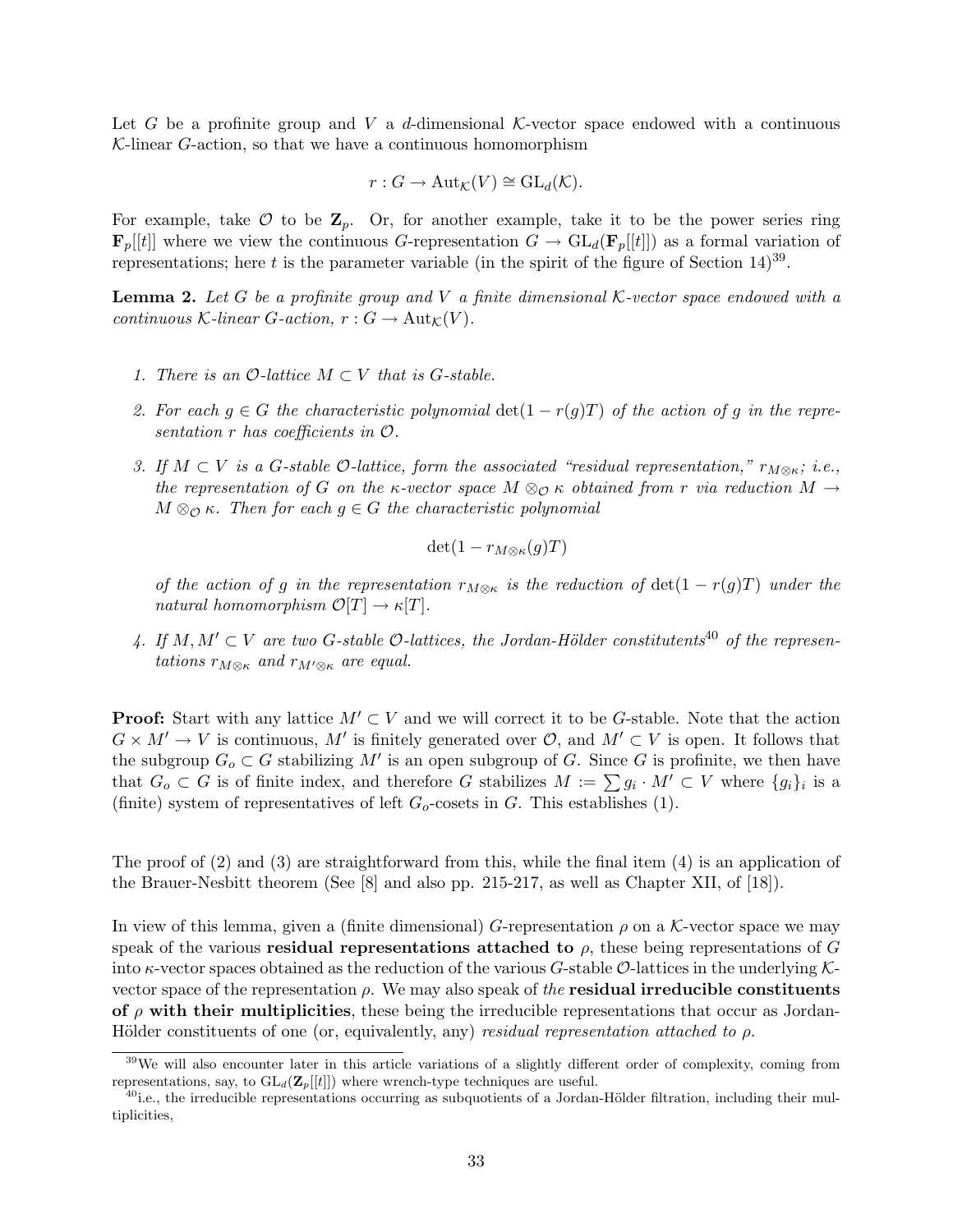Here is the lemma that is the backbone of the "wrenching" strategy, expressed in general terms following Joël Bellaïche's article A propos d'un lemme de Ribet  $([4])$ . We keep to the above terminology and hypotheses, fixing  $\pi \in \mathcal{O}$  a uniformizer.

**Lemma 3.** (Ribet-Bellaïche) Let G be a profinite group and V a finite dimensional K-vector space endowed with a continuous irreducible K-linear G-action,  $r : G \to Aut_{\mathcal{K}}(V)$ . Let  $M \subset V$ be a G-stable O-lattice so that we may view r as a homomorphism  $r_{\tilde{M}} : G \to \text{Aut}_\mathcal{O}(M)$  and let  $r_{\tilde{M}\otimes \kappa}: G\to \text{Aut}_{\kappa}(\tilde{M}\otimes_{\mathcal{O}}\kappa)$  be the corresponding residual representation.

Now let  $\bar{r}_0$  be a "proper" subquotient  $\kappa[G]$ -module in this residual representation  $r_{\tilde{M}\otimes\kappa}$ . "Proper" means that the degree of  $\bar{r}_0$  (i.e., the dimension of the underlying  $\kappa$ -vector space) is positive and strictly less than the degree of r over K (equivalently, the degree of  $r_{M\otimes \kappa}$  over  $\kappa$ ).

Then there is a G-stable  $\mathcal{O}\text{-}lattice M \subset V$  such that the associated residual representation  $\bar{r} = r_{M\otimes\kappa}$ is isomorphic to a nonsplit extension of G-representations of  $\kappa$ -vector spaces, displayed here in terms of the labels of the corresponding representations:

$$
0 \to \bar{r}_1 \longrightarrow \bar{r} \longrightarrow^{\psi} \bar{r}_0 \to 0.
$$

("Nonsplit" means that there is no  $\kappa[G]$ -equivariant homomorphism  $\bar{r}_0 \to \bar{r}$  that is a left-inverse to  $\psi$ .)

**Remark.** Ribet's original result was formulated when  $\bar{r}_1, \bar{r}_0$  above are characters, i.e., representations of degree one. A proof of this theorem for  $\bar{r}_1, \bar{r}_0$  a pair of distinct absolutely irreducible representations of higher degree is due to Urban, in [70]. See also Theorem 1.1 of [71] for a different proof and see loc. cit. for remarks about the situation where  $\bar{r}$  has more than two irreducible constituents.

**Proof:** By lattice (for short) we mean a G-stable  $\mathcal{O}$ -lattice in V. It is sometimes convenient to label the  $\kappa[G]$ -modules in the discussion below by the terms for the corresponding representations (e.g.,  $r_{\tilde{M}\otimes \kappa}$  and  $\tilde{M}/\pi \tilde{M}$  are synonyms).

#### • Step 1: The initial wrench, moving  $\bar{r}_0$  to a quotient of the residual representation.

Since  $\bar{r}_0$  occurs as a subquotient of the residual G-representation  $\tilde{M} \otimes \kappa$  we may find a Gsubrepresentation  $\overline{N} \subset \tilde{M} \otimes \kappa$  such that  $\overline{r}_0$  occurs as a quotient of  $\overline{N}$ . Let  $M^{(0)} \subset \tilde{M}$  be the full inverse image in  $\tilde{M}$  of  $\bar{N} \subset \tilde{M} \otimes \kappa$  under the reduction homomorphism  $\tilde{M} \to \tilde{M} \otimes \kappa$ . Let  $\bar{r}^{(0)}$  denote the residual representation  $r_{M^{(0)}\otimes\kappa}$  associated to this new lattice  $M^{(0)}$ . We now have that  $\bar{r}_0$  is a quotient of  $\bar{r}^{(0)}$ . Denote the kernel of the projection  $M^{(0)} \otimes \kappa \to \bar{r}^{(0)}$  by  $\bar{r}_1$ . Consider the exact sequence of  $\kappa$ -representations

$$
0 \to \bar{r}_1 \to \bar{r}^{(0)} \to \bar{r}_0 \to 0. \qquad (1)
$$

Note that  $\bar{r}_1$  is a representation of positive degree, given our hypothesis.

If this exact sequence, (1), of  $\kappa[G]$ -modules is nonsplit, then we are done, so—to continue suppose that we have a splitting of  $(1)$  (as G-representation). Fix such a splitting, i.e., a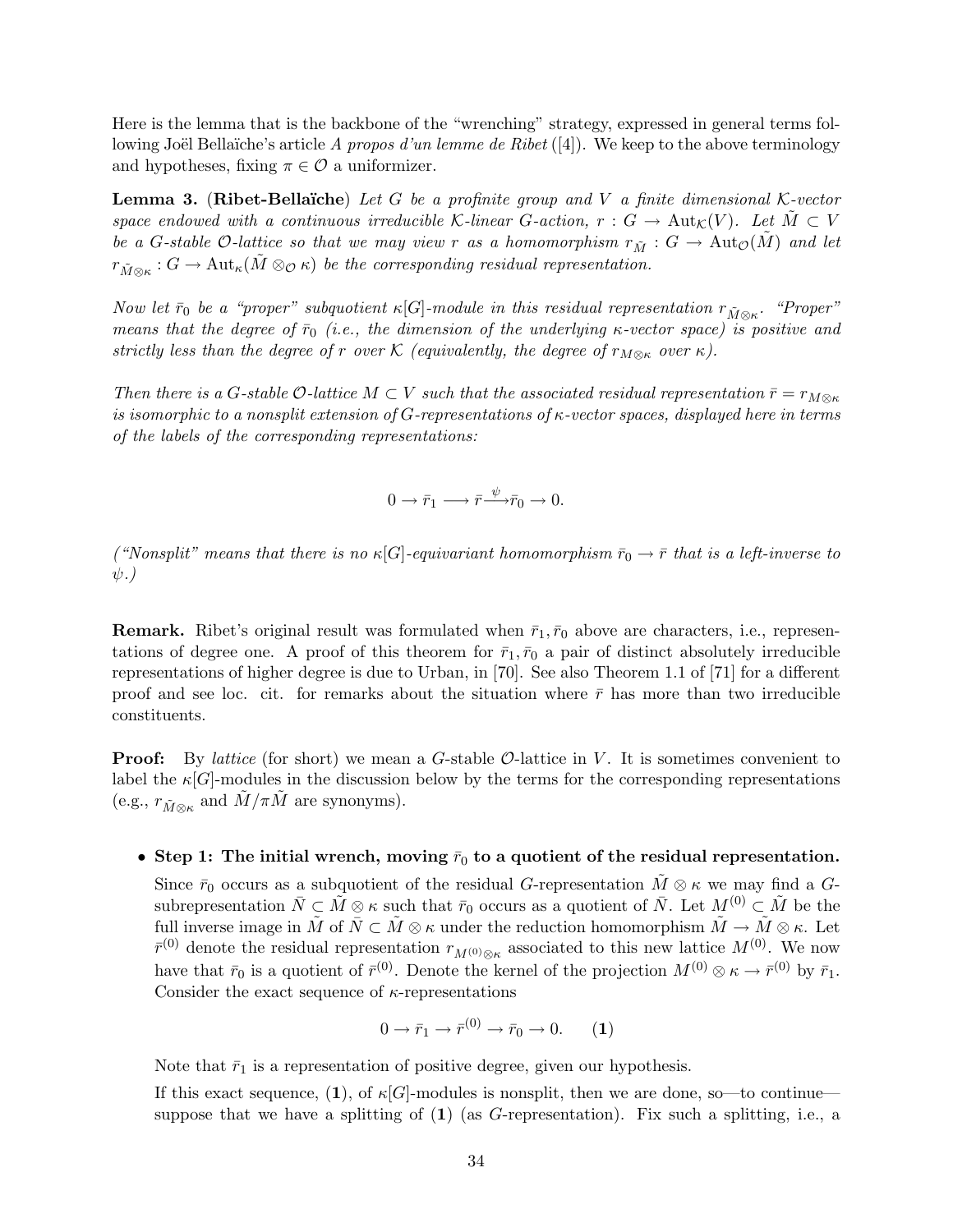direct sum decomposition

$$
\bar{r}^{(0)} \ \simeq \ \bar{r}_1 \oplus \bar{r}_0.
$$

• Step 2: The inductive sequence of wrenches seeking a nonsplit extension. Let  $M^{(1)} \subset M^{(0)}$  be the full inverse image in  $M^{(0)}$  of the subrepresentation  $\bar{r}_0 \subset M^{(0)} \otimes \kappa$  under the reduction homomorphism  $M^{(0)} \to M^{(0)} \otimes \kappa$ . By construction,  $M^{(1)}$  fits into two exact sequences of  $G$ -stable  $\mathcal{O}$ -modules.

$$
0 \to \pi M^{(0)} \to M^{(1)} \to \bar{r}_0 \to 0,
$$

and

$$
0 \to M^{(1)} \to M^{(0)} \to \bar{r}_1 \to 0. \tag{2}
$$

Consider, now, the residual representation,  $\bar{r}^{(1)} = r_{M^{(1)}\otimes\kappa}$ , associated to this new lattice  $M^{(1)}$ .

**Lemma 4.** This  $\kappa[G]$ -representation  $\bar{r}^{(1)}$  fits into an exact sequence

$$
0 \to \bar{r}_1 \to \bar{r}^{(1)} \to \bar{r}_0 \to 0. \tag{3}
$$

**Proof:** By definition of  $M^{(1)}$  we have a surjection  $M^{(1)}/\pi M^{(1)} \rightarrow \bar{r}_0 \rightarrow 0$ . Its kernel is canonically

$$
\pi M^{(0)}/\pi M^{(1)} \cong M^{(0)}/M^{(1)} \cong \bar{r}_1,
$$

the latter isomorphism by (2) above.

Again, if this exact sequence (3) of  $\kappa[G]$ -modules is nonsplit, we are done. Otherwise we continue the same procedure as above, writing

$$
\bar{r}^{(1)} \simeq \bar{r}_1 \oplus \bar{r}_0
$$

(fixing a choice of splitting) and defining  $M^{(2)} \subset M^{(1)}$  to be the full inverse image in  $M^{(1)}$  of the subrepresentation  $\bar{r}_0 \subset M^{(1)} \otimes \kappa$  under the reduction homomorphism  $M^{(1)} \to M^{(1)} \otimes \kappa$ . And again,  $M^{(2)}$  fits into two exact sequences of G-stable  $\mathcal{O}$ -modules,

$$
0 \to \pi M^{(1)} \to M^{(2)} \to \bar{r}_0 \to 0,
$$

and

$$
0 \to M^{(2)} \to M^{(1)} \to \bar{r}_1 \to 0.
$$

This gives us four things:

1. An inclusion

$$
M^{(2)}\subset M^{(0)}
$$

with quotient  $\mathcal{R}_1^{(2)}$  $t_1^{(2)} := M^{(0)}/M^{(2)}$  being an extension of  $\bar{r}_1$  by  $\bar{r}_1$ .

2. An inclusion  $\pi^2 M^{(0)} \subset M^{(2)}$ . Its quotient,  $\mathcal{R}_0^{(2)}$  $0^{(2)} := M^{(2)}/\pi^2 M^{(0)}$ , is an extension of  $\bar{r}_0 = M^{(2)}/\pi M^{(1)}$  by  $\pi M^{(1)}/\pi^2 M^{(0)} \cong M^{(1)}/\pi M^{(0)} \cong \bar{r}_0,$ 

i.e., we have an exact sequence

$$
0 \to \bar{r}_0 \to \mathcal{R}_0^{(2)} \to \bar{r}_0 \to 0.
$$

 $\Box$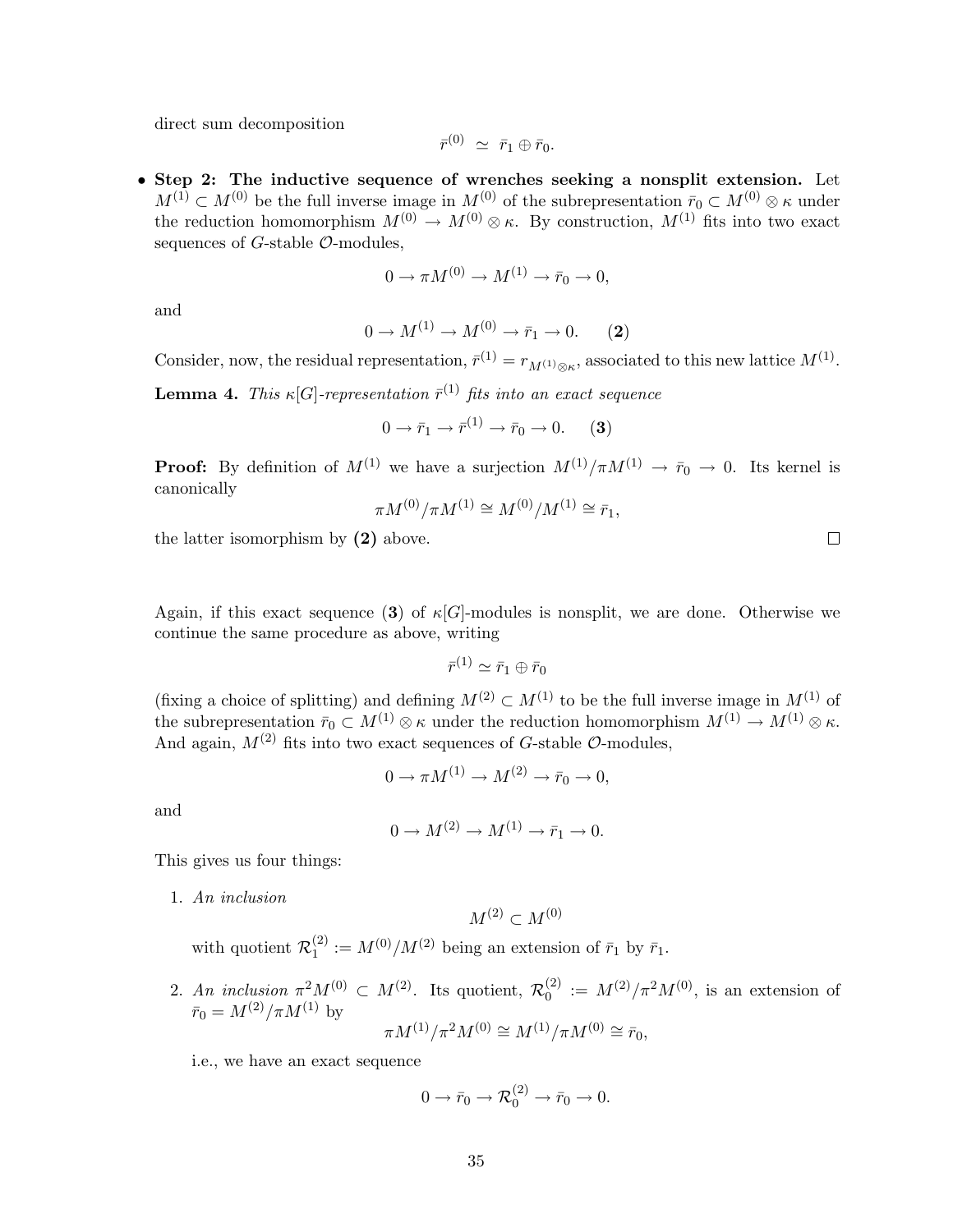3. Equalities of lattices

$$
M^{(2)} + \pi M^{(0)} = M^{(1)} \subset M^{(0)},
$$

and (multiplying by  $\pi$ )

$$
\pi M^{(2)} + \pi^2 M^{(0)} = \pi M^{(1)} \subset M^{(2)}.
$$

4. Combining these we would get an exact sequence

$$
0 \to \mathcal{R}_0^{(2)} \to M^{(0)}/\pi^2 M^{(0)} \to \mathcal{R}_1^{(2)} \to 0. \quad (4)
$$

and, by (3), that  $\mathcal{R}_1^{(2)} \otimes_{\mathcal{O}} \kappa \cong \bar{r}_1$  and  $\mathcal{R}_0^{(2)} \otimes_{\mathcal{O}} \kappa \cong \bar{r}_0$ . Tensoring (4) over  $\mathcal O$  with  $\kappa$  yields an exact sequence

$$
\mathcal{R}_0^{(2)} \otimes_{\mathcal{O}} \kappa \to M^{(0)}/\pi M^{(0)} \to \mathcal{R}_1^{(2)} \otimes_{\mathcal{O}} \kappa \to 0,
$$

and since  $M^{(0)}/\pi M^{(0)} = \bar{r}^{(0)}$  a consideration of dimensions over  $\kappa$  shows that the homomorphism on the left above is injective, forming an exact sequence:

$$
0 \to \bar{r}_0 \to \bar{r}^{(0)} \to \bar{r}_1 \to 0.
$$

#### • Step 3: An infinite sequence of sublattices

We discover in this manner that either we are done at some stage, or else we have an infinite sequence of G-stable sublattices

$$
\cdots \subset M^{(i+1)} \subset M^{(i)} \subset \cdots \subset M^{(0)}
$$

with the following properties.

1. We have an exact sequence

$$
0 \to \pi^i M^{(0)} \to M^{(i)} \to \mathcal{R}_0^{(i)} \to 0,
$$

where  $\mathcal{R}_0^{(i)}$  $\binom{0}{0}$  has a Jordan-Hölder filtration of length i with successive quotients isomorphic to  $\bar{r}_0$ .

2. For  $j \leq i$  we have that

$$
M^{(i)} + \pi^j M^{(0)} = M^{(j)} \subset M^{(0)}.
$$

3. We have an exact sequence

$$
0 \to M^{(i)} \to M^{(0)} \to \mathcal{R}_1^{(i)} \to 0,
$$

where  $\mathcal{R}_1^{(i)}$  $\frac{1}{1}$  has a filtration of length i with successive quotients isomorphic to  $\bar{r}_1$ . 4. We have an exact sequence

$$
0 \to \mathcal{R}_0^{(i)} \to M^{(0)}/\pi^i M^{(0)} \to \mathcal{R}_1^{(i)} \to 0, \quad (5i)
$$

and tensoring (5i) over  $\mathcal{O}$  with  $\mathcal{O}/\pi^j\mathcal{O}$  for any  $j \leq i$  yields the exact sequence

$$
0 \to \mathcal{R}_0^{(j)} \to M^{(0)}/\pi^j M^{(0)} \to \mathcal{R}_1^{(j)} \to 0. \quad (5j)
$$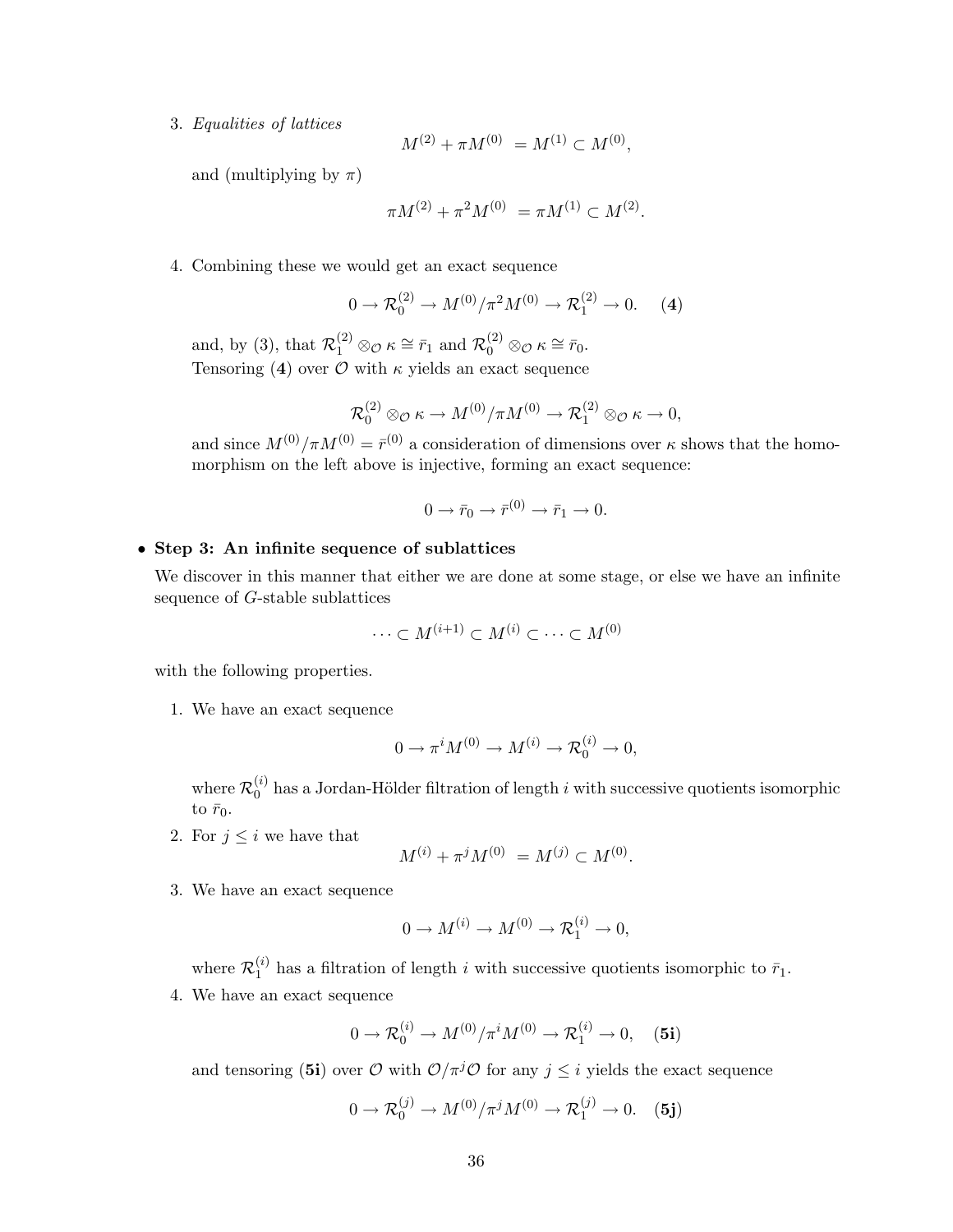From (1) we get the inclusion

$$
\mathcal R_0^{(i)}\subset M^{(0)}/\pi^iM^{(0)}
$$

while from (2) we get that the natural projections  $M^{(0)}/\pi^{i+1}M^{(0)} \to M^{(0)}/\pi^{i}M^{(0)}$  induce surjections

$$
\mathcal{R}_0^{(i+1)} \to \mathcal{R}_0^{(i)}.
$$

From (3) we get surjections

$$
\mathcal{R}_1^{(i+1)} \to \mathcal{R}_1^{(i)}.
$$

Passing to the projective limits,

$$
\mathcal{R}_0 := \lim_i \mathcal{R}_0^{(i)} \subset \lim_i M^{(0)} / \pi^{i+1} M^{(0)} = M^{(0)}
$$

and

$$
\mathcal{R}_1 := \lim_i \mathcal{R}_1^{(i)}
$$

we get an exact sequence of G-stable  $\mathcal{O}\text{-modules } 0 \to \mathcal{R}_0 \to M^{(0)} \to \mathcal{R}_1 \to 0$ . Under our assumption that  $\bar{r}_1$  is proper, we get that both  $\mathcal{R}_0$  and  $\mathcal{R}_1$  are of infinite length—i.e., of positive rank—as  $\mathcal{O}\text{-modules}$ . Tensoring with K we then get that our original K-representation r has a proper G-stable subspace, contradicting the fact that it is assumed to be irreducible.

 $\Box$ 

### 16 A directed graph

Keeping the hypotheses of Section 15 let  $r: G \to \text{Aut}_{\mathcal{K}}(V)$  be an irreducible representation as in Lemma 3, and let  $\bar{r}_1, \bar{r}_2, \ldots, \bar{r}_\nu$  be the irreducible residual constituents of r. Suppose for simplicity of notation that the  $\bar{r}_i$  are all distinct—i.e., they each occur with multiplicity one in  $r_{M\otimes\kappa}$  for any G-stable O-lattice  $M \subset V$ . Construct a graph  $Y := Y(r)$  as follows. The vertices of Y are the residual constituents  $\bar{r}_1, \bar{r}_2, \ldots, \bar{r}_\nu$ . Draw a "directed edge" from  $\bar{r}_i$  to  $\bar{r}_j$  if there is a G-stable O-lattice  $M \subset V$  such that the associated residual representation  $r_{M\otimes\kappa}$  possesses a subquotient which is a nontrivial extension of  $\bar{r}_i$  by  $\bar{r}_j$ . Using the statement and proof of the above lemma a further argument will show that the graph  $Y$  is connected and each vertex of  $Y$  has as least one directed edge leaving it, and another entering it<sup>41</sup>. (It is easy enough to make examples where the graph is given by a single (directed) cycle lacing through all the residual irreducible constituents.)

The immediate effect of Ribet's strategy is to provide a large quantity of nontrivial extensions. The surprise is that (in many cases) one has—by application of this strategy—constructed extensions with very precise and useful further properties.

<sup>&</sup>lt;sup>41</sup>If Y is expressible as a disjoint union of two nonempty subgraphs, one first shows that for any lattice M the associated residual representation  $\bar{r}$  has a direct sum decomposition  $\bar{r} = \bar{r}_1 \oplus \bar{r}_0$  where each of the summands  $\bar{r}_1, \bar{r}_0$  has irreducible constituents corresponding to the vertices of each of the two subgraphs. Moreover, under this hypothesis, for every lattice for which the associated residual representation  $\bar{r}$  has a quotient representation isomorphic to  $\bar{r}_0$ we have such a direct sum representation. The technique of the proof of Lemma 3 then works to show that this is impossible, thanks to the irreducibility of the  $K$ -representation  $r$ . To show that each vertex of the graph has an edge directed to it (as well as emerging from it) apply Lemma 3 appropriately to the dual of  $r$ .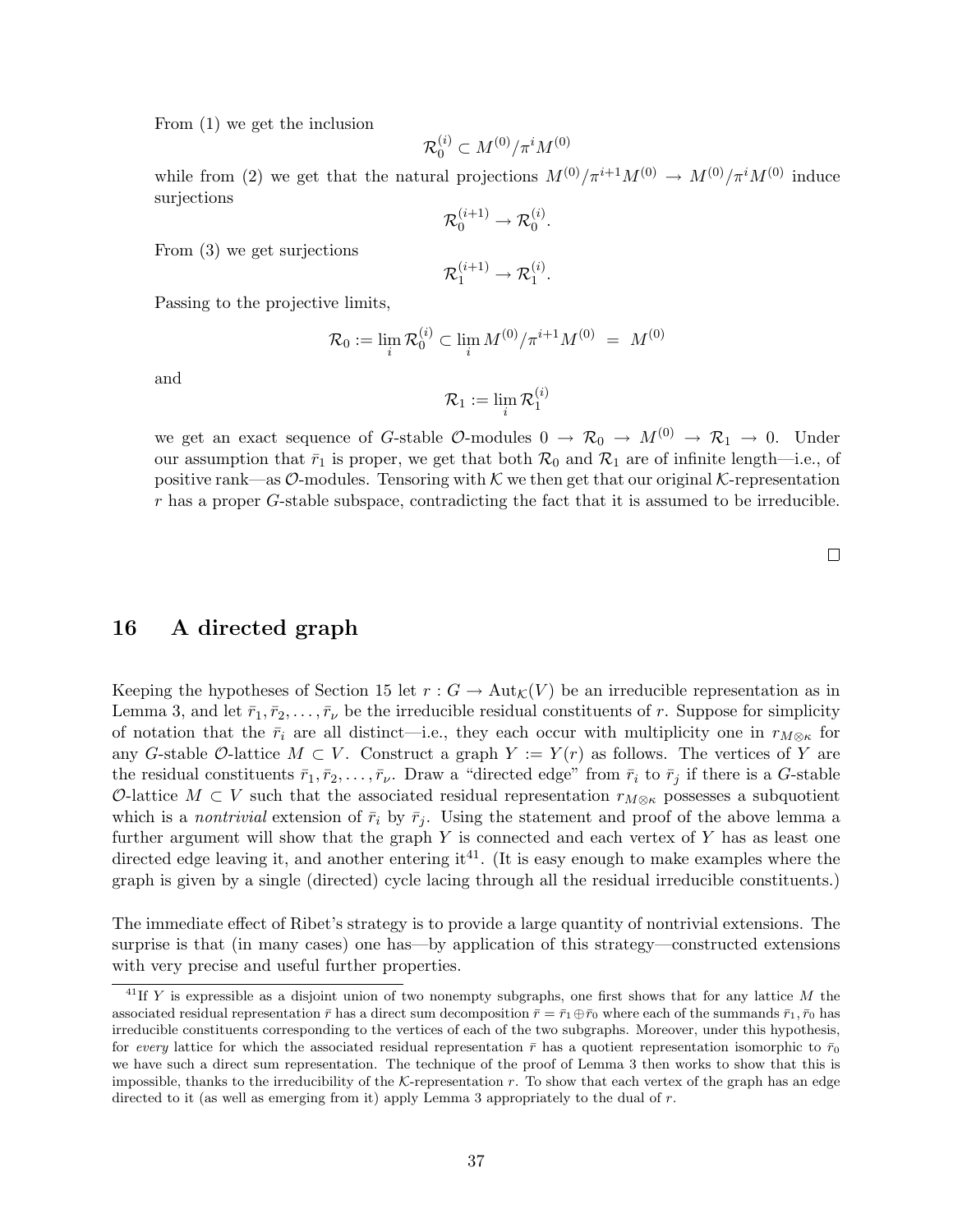A major (but not the only) application of this lemma is when the residual representation has two distinct irreducible contitutents,  $\bar{r}_1$  by  $\bar{r}_2$ , each occurring with multiplicity one. In this situation one obtains, given the hypotheses of Lemma 3, two indecomposable residual representations: a nontrivial extension of  $\bar{r}_1$  by  $\bar{r}_2$  and a nontrivial extension of  $\bar{r}_2$  by  $\bar{r}_1$ , giving us this elementary "complete" graph on two vertices $42$ .



### 17 A Tree

Here is a somewhat more geometric view that one can adopt towards arguments similar to those in Sections 15 and 16.

Let us work, for example, with the case where the vector space V is of dimension two over  $\mathcal K$ and where  $\kappa$  is a finite field, and where we have focused on a  $\mathcal{K}\text{-linear}$  continuous representation  $r: G \to \text{Aut}_{\mathcal{K}}(V)$ . Say that two  $\mathcal{O}\text{-lattices } M, M'$  in V are equivalent<sup>43</sup> if there is a nonzero element  $\lambda$  of K such that  $\lambda \cdot M = M'$ . Form the graph whose vertices are equivalence classes of O-lattices, and two equivalence classes admit an *edge* between them if they have representatives  $M, M'$  such that  $M \subset M'$  with quotient  $M'/M$  an  $\mathcal{O}$ -module of length one (i.e.,  $M'/M$  is a  $\kappa$ -vector space of dimension one).

The graph that we've just defined is a tree; call it T. This tree is acted upon naturally by  $Aut_{\mathcal{K}}(V) \cong$ 

<sup>&</sup>lt;sup>42</sup>Here is the argument that these nontrivial extensions, as elements of  $Ext_{k[G]}(\bar{r}_1, \bar{r}_2)$  and  $Ext_{k[G]}(\bar{r}_2, \bar{r}_1)$ , are independent of the lattice for which they are residual representations: suppose that you have two lattices  $M, M'$  with indecomposable residual representations,  $\bar{r}, \bar{r}'$ , both admitting, say, a k[G]-equivariant surjection to  $\bar{r}_2$ . Multiplying by an appropriate power of  $\pi$  you can arrange it so that  $M \subset M'$  but M is not contained in  $\pi M'$ . Then either  $M = M'$  or else the image of M in  $\bar{r}'$  is isomorphic to  $\bar{r}_2$ , thereby splitting  $\bar{r}'$  contrary to hypothesis.

<sup>43</sup>a synomym being homothetic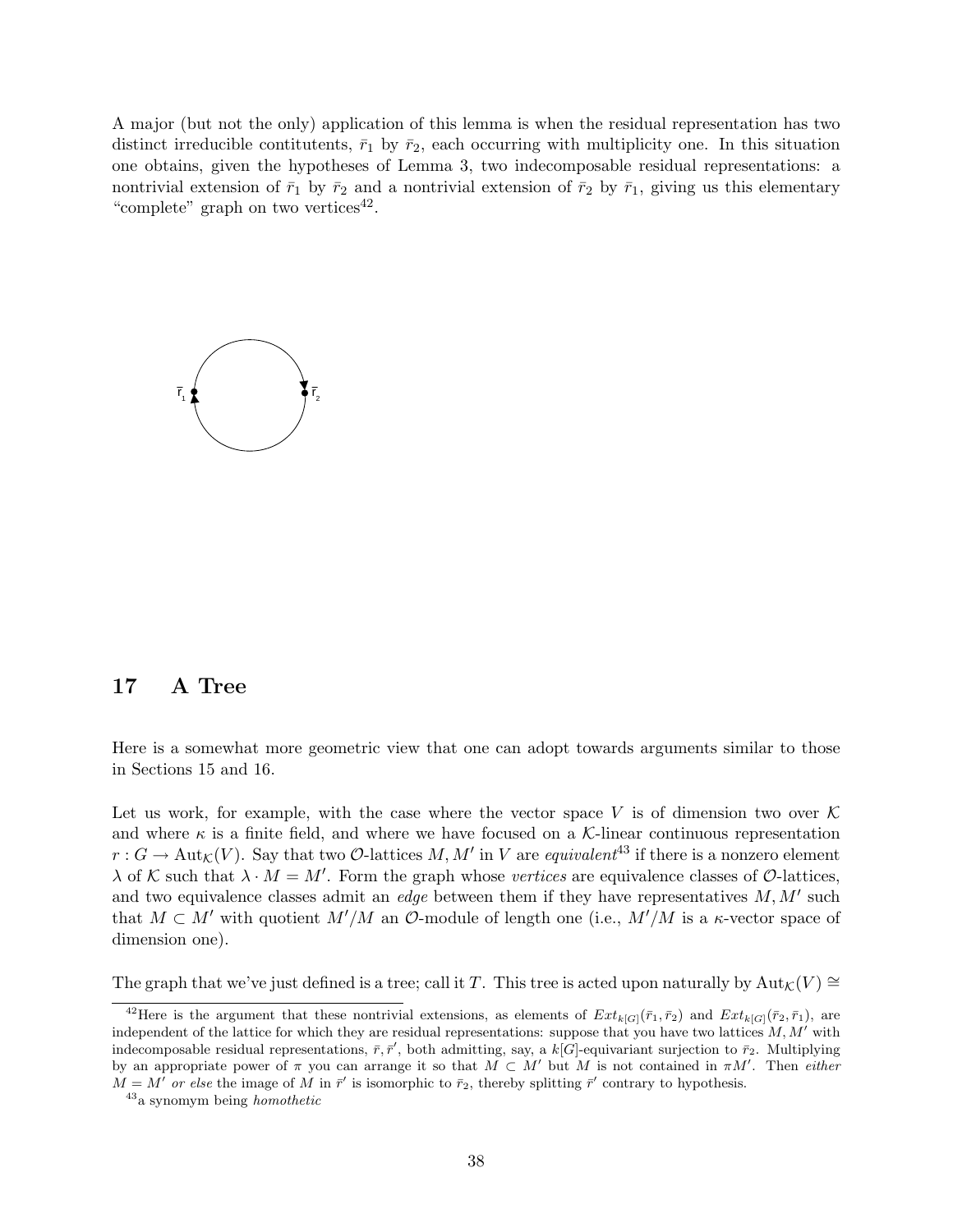$GL_2(\mathcal{K})$  with scalar matrices acting trivially, and so this action factors through the projective general linear group  $PGL_2(\mathcal{K})$ . The representation r induces then a continuous action of the profinite group  $G$  on  $T$ .

Any G-stable lattice M will represent a fixed vertex of this G-action. The converse is also true: any fixed vertex of this G-action is represented by G-stable  $\mathcal{O}\text{-lattices}^{44}$ .

So the quest for G-stable O-lattices is the same as the quest for the fixed point set  $T^G$  in the tree T under the action of G. For a beautiful exposition of this see Section 6.6 of [58]. Noting that the fixed point set in a tree under the action of a group must either be empty, or a (sub-)tree<sup>45</sup> and since—e.g. by (1) of Lemma 2— $T^G$  is nonempty, we see that the collection  $T^G$  of equivalence classes of G-stable  $\mathcal{O}$ -lattices in V forms a sub-tree in T.

Each vertex x of  $T^G$  represents an equivalence class of G-stable lattices; the residual representations attached to the O-lattices in this equivalence class are all canonically isomorphic (the isomorphisms are induced by multiplying lattices by an appropriate power of the uniformizer  $\pi$ ). We refer to this representation over  $\kappa$  as the residual representation attached to the vertex x.

The following proposition is proved by arguments similar to those in Lemma 3.

**Proposition 2.** Let  $r : G \to \text{Aut}_{\mathcal{K}}(V)$  be a K-linear continuous representation on a two-dimensional vector space V over  $K$  and let T be the associated tree of lattices.

- 1. The sub-tree  $T^G$  consists of a single vertex if and only of the residual representation  $\bar{r}$  of r is irreducible.
- 2. From now on, suppose  $T^G$  is not a single point, so the residual representation over  $\kappa$  attached to any of the vertices of  $T^G$  is reducible. A vertex is an extremal point in the tree  $T^G$  if and only if the residual representation over  $\kappa$  attached to it is (reducible and) indecomposable.
- 3. Now let G act on V in a manner such that the semi-simplification of its residual representation is a sum of two distinct (one-dimensional) characters  $\alpha, \beta : G \to \kappa^*$ .
	- (a) The sub-tree  $T^G$  is linear and is equivalent to one of the following three sub-graphs of the real line  $\bf{R}$  (with vertices the integers):
		- i. the full real line  $(-\infty, +\infty)$ ,
		- ii. the half-line  $[0, +\infty)$ ,
		- iii. a finite closed interval [0, N] (for some  $N \geq 1$ ).

The first case occurs if and only if the representation  $r: G \to GL_2(\mathcal{K})$  is a sum of two one-dimensional characters  $A, B : G \to \mathcal{K}^*$ .

<sup>&</sup>lt;sup>44</sup>This is because if M represents a fixed vertex under the action of G we get a natural continuous homomorphism from G to the (discrete abelian group of) rational integers **Z** by the rule that assigns to  $g \in G$  the unique  $n \in \mathbb{Z}$  such that  $g \cdot M = \pi^n \cdot M$ . Such a mapping must be constant, and (since it is a homomorphism) it must be trivial.

 $^{45}$ If x and y are vertices of the tree fixed under the action of the group G then the unique geodesic between them is also fixed; hence  $T<sup>G</sup>$  is connected, if nonempty, and therefore a sub-tree (a connected subgraph of a tree is a tree).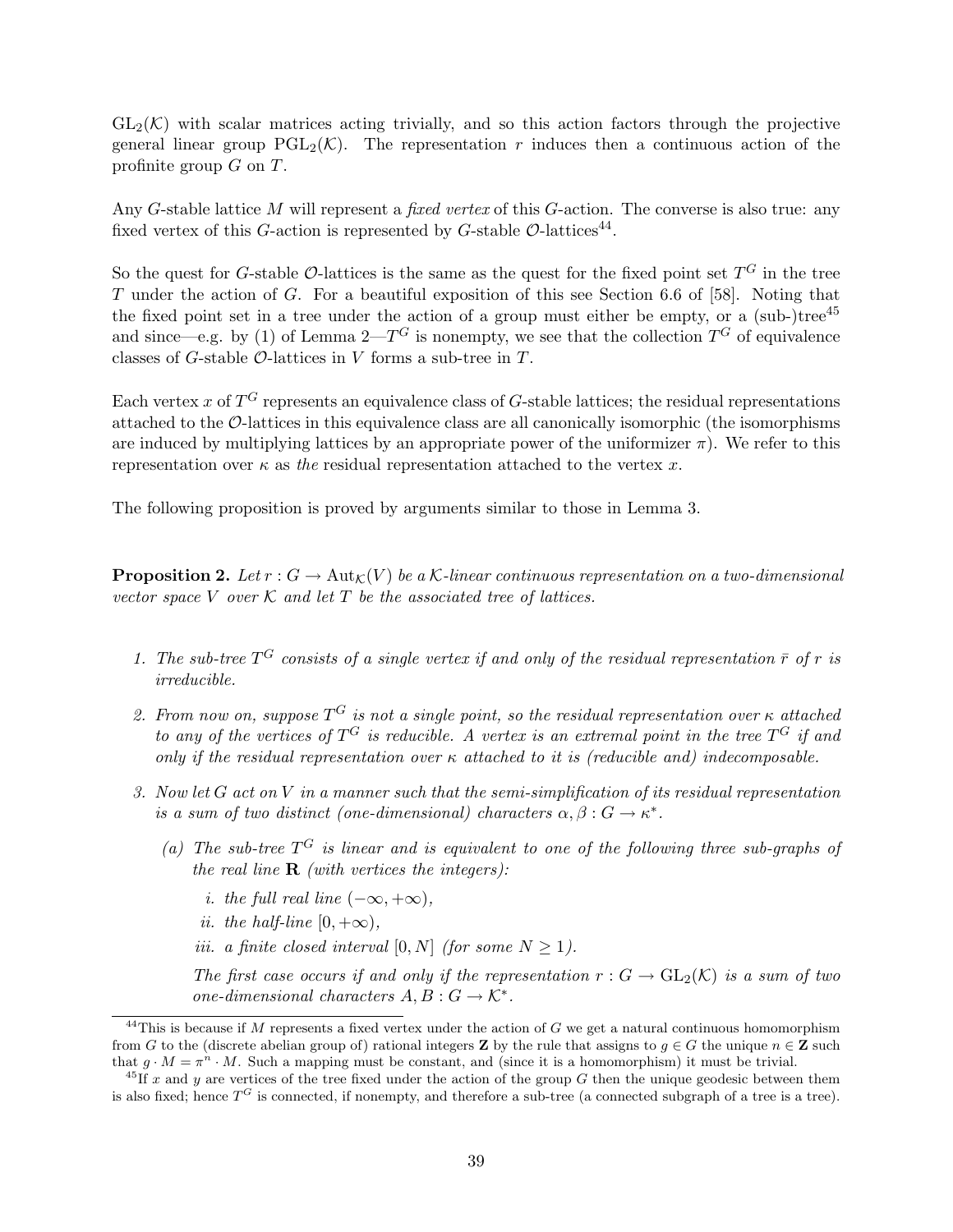The second case occurs if and only if the representation  $r: G \to GL_2(\mathcal{K})$  is a reducible indecomposable representation.

The third case occurs if and only if r is irreducible. (So, in the first case no  $G$ -stable lattice has an indecomposable residual representation; in the second case there is exactly one equivalence class of G-stable lattices possessing indecomposable residual representations; and in the third case, exactly two.)

- (b) Now suppose we are in the third case above; i,.e., r is irreducible. The two end-points of the graph  $T^G$  correspond to G-stable  $\mathcal{O}\text{-}lattices$  in V whose residual representations are indecomposable and one of these residual representations will have a one-dimensional sub-representation with the character  $\alpha$ ; and the other with character  $\beta$ .
- (c) The following are equivalent:
	- *i.* The graph  $T^G$  consists precisely of two (end-)vertices and the edge between them.
	- ii. There is no  $G$ -stable  $\mathcal O$ -lattice in  $V$  whose residual representation is semi-simple.
	- iii. There is no inclusion of G-stable  $\mathcal{O}\text{-}lattices M \subset M'$  in V such that the quotient  $M'/M$  is a cyclic  $\mathcal{O}\text{-module of length two.}$

For example, consider the representation  $\rho_{\Delta,691}$  of  $G = G_{\mathbf{Q}}$  discussed in Section 13. By Proposition 1 in Section 12 its sub-tree  $T^{G_{\mathbf{Q}}}$  is homeomorphic to the interval [0, 1] with the endpoints being its two vertices.

For more about this, see Section 24 below. For more examples, but still keeping to the modular form  $\Delta$ , one might move from the prime 691 to the prime 2 (or other "exceptional primes;" cf. [68], [69]) and the exercise of determining the corresponding sub-trees fixed by  $G_{\mathbf{Q}}$  under  $\rho_{\Delta,2}$  in the tree of 2-adic lattices.

For another kind of example, for the prime 2, let  $G \subset GL_2(\mathbb{Z}_2)$  be the kernel of the reduction homomorphism  $GL_2(\mathbb{Z}_2) \to GL_2(\mathbf{F}_2)$ , and the action of G on  $V := \mathbf{Q}_2 \times \mathbf{Q}_2$  be the standard action. Then  $T^G \subset T$  consists in the thickened "Y" in the ambient infinite tree T, the star of this "Y" in T being depicted in the figure below. The central vertex corresponds to the "standard lattice"  $\mathbf{Z}_2 \times \mathbf{Z}_2 \subset \mathbf{Q}_2 \times \mathbf{Q}_2 = V$ , the residual representation being trivial, and the three extremal vertices of the "Y" correspond to G-stable  $\mathcal{O}\text{-}$ lattices whose residual representations are reducible and indecomposable.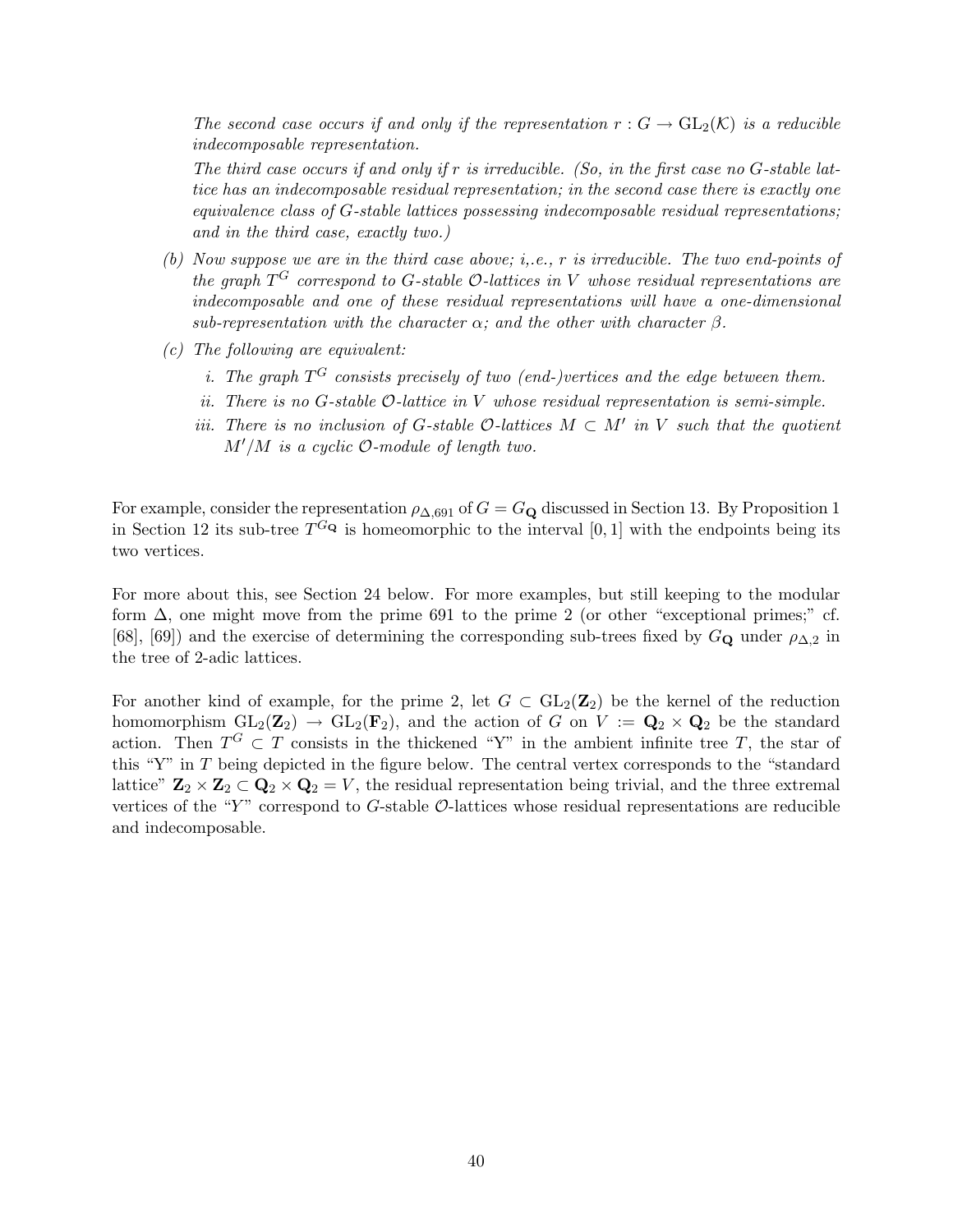

A consequence of Proposition 2 is the following result, very useful to the topic of this article.

**Corollary 5.** Let  $r: G_{\mathbf{Q}} \to \text{Aut}_{\mathcal{K}}(V)$  be an irreducible K-linear continuous representation on a two-dimensional vector space  $V$  over  $K$  such that

- 1. The residual representation(s) of r are reducible, and their semisimplifications are a sum of two distinct (one-dimensional) characters  $\alpha, \beta : G \to \kappa^*$ .
- 2. The restriction of r to an inertia group attached to the prime p is reducible.

Then there are exactly two equivalence classes of  $G_{\mathbf{Q}}$ -stable  $\mathcal{O}\text{-}lattices$  in V with indecomposable residual representations. At least one of these two indecomposable residual representations,  $\bar{r}$ , has the added property that its restriction to any inertial group attached to p is semisimple.

**Proof:** Let  $I \subset G_{\mathbf{Q}}$  denote an inertia group attached to the prime p, and let  $r_I : I \to \text{Aut}_{\mathcal{K}}(V)$ be the restriction of r to I. Let T be as above. By  $3(a)$  of Proposition 2 above applied to the representation  $r_I$  of I we have that the sub-tree fixed by I,  $T^I$ , is either a full line or a half line (depending on whether  $r_I$  is semisimple or not). By **3(b)** of Proposition 2 above applied to the representation r of  $G_{\mathbf{Q}}$  we have that the fixed sub-tree  $T^{G_{\mathbf{Q}}}\subset T^{I}$  is a finite line. There are three different possibilities for this inclusion of trees, roughly indicated by the following figure, where the finite sub-tree  $T^{G_{\mathbf{Q}}}$  is the darkened sub-graph. In the top two cases *both* endpoints of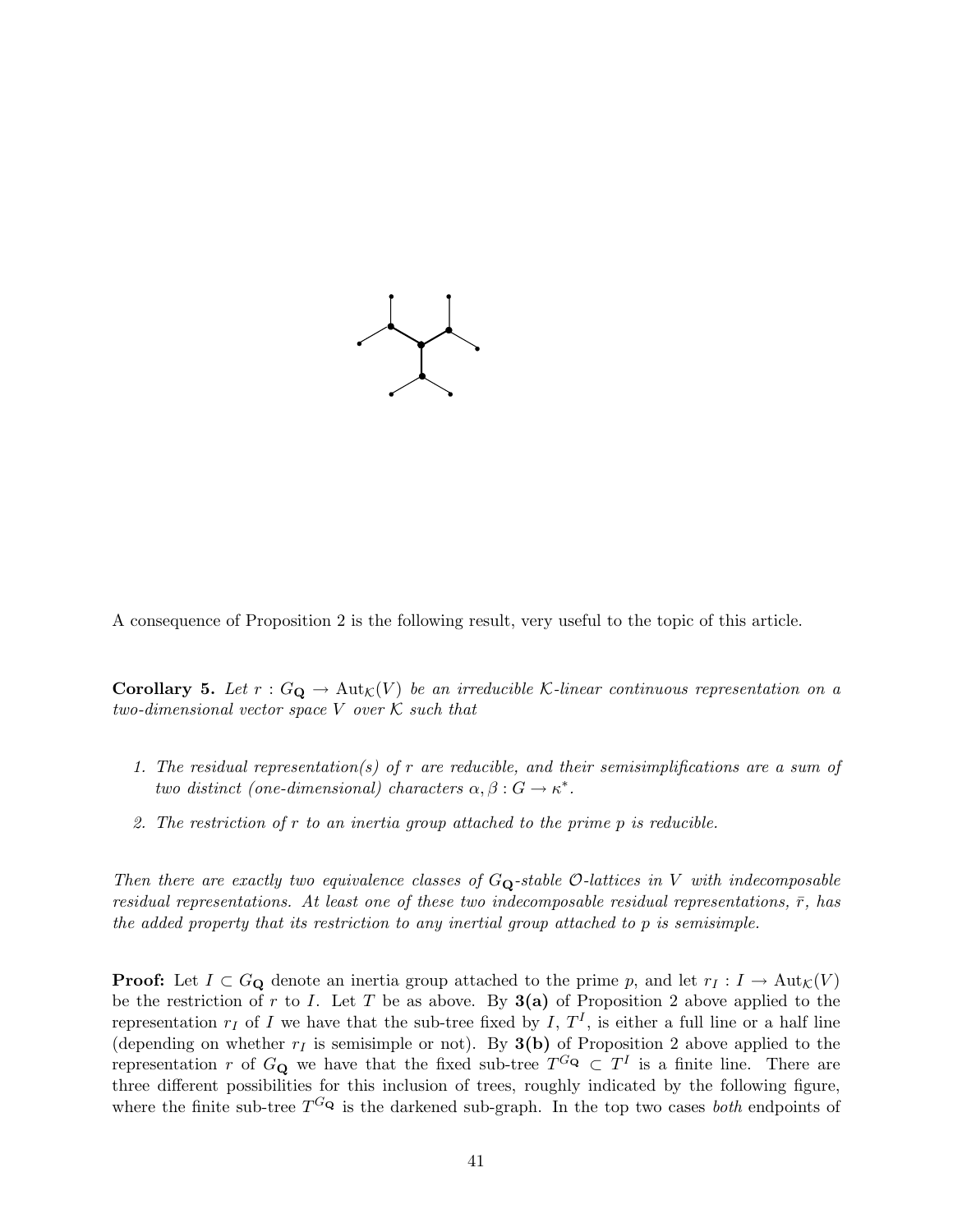$T^{G_{\mathbf{Q}}}$  correspond to residual representations whose restriction to inertia groups at the prime p are semisimple, while in the last case only one of the two residual representations attached to r has  $\Box$ that property.



For example, the representation  $r_{\Delta,691}$  has the properties (1) and (2) required of Corollary 5, as do the representations associated to the modular forms  $\Phi_{w,691}$  of Section 13 for  $w \geq 2$ . In fact,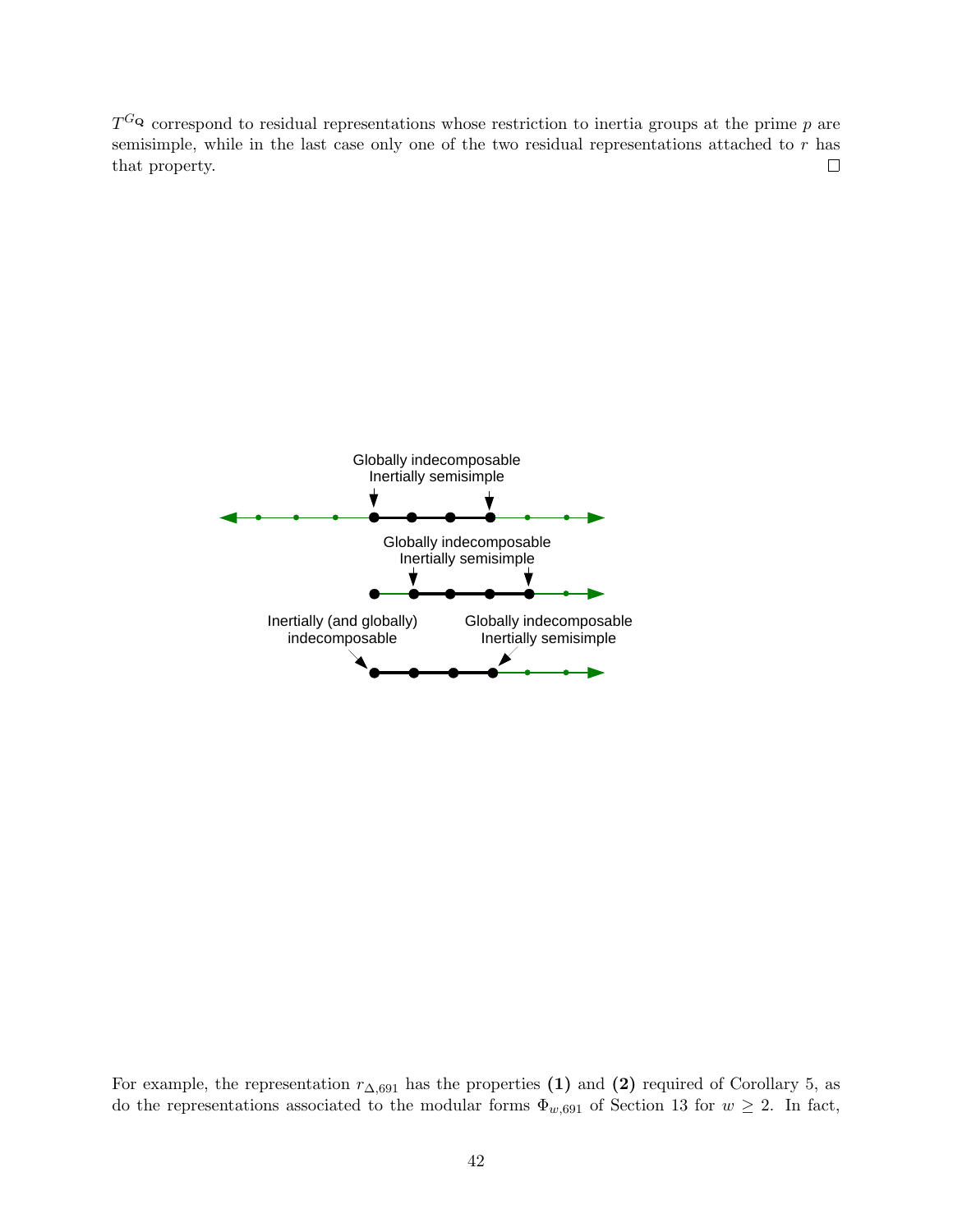these Galois representations are *ordinary*<sup>46</sup> in the sense to be explained in Part IV, Section 20; see definition 1.

**Corollary 6.** The two indecomposable residual representations attached to  $r_{\Delta,691}$  have the property that the restriction of one of them to an inertia group at p is semisimple, and the other is not. The same is true for the two indecomposable residual representations attached to the representations  $r_{w,691}$  for any  $w \geq 2$ .

In particular, given what we have discussed so far, the pair of fixed subtrees  $T^{G_{\mathbf{Q}}}\subset T^{I}$  for  $r_{\Delta,691}$ is isomorphic to  $[0, 1] \subset [0, +\infty)$  with the vertices being integers.

Corollary 6 follows from Corollary 5 together with the fact that although there is an element  $z$  of order 691 in the ideal class group of  $\mathbf{Q}(e^{2\pi i/p})$  such that if

$$
\mathrm{Gal}\big(\mathbf{Q}(e^{2\pi i/p})/\mathbf{Q}\big) \ \stackrel{\iota}{\longrightarrow} \ \mathbf{F}_p^*
$$

is the natural isomorphism, we have the formula

$$
\alpha(z) = \iota(\alpha)^{691-\nu} \cdot z = \iota(\alpha)^{1-\nu} \cdot z,
$$

for  $1-\nu = -11$ . But there is no such element satisfying this condition for  $1-\nu = +11$  and therefore the other indecomposable residual representation does not have the property that its restriction to an inertia group at  $p$  is semisimple.  $\Box$ 

### 18 Ramification at  $p$  and a "classical example"

At this point we will look more closely at the issue hinted at in the  $\boxed{4} \Rightarrow \boxed{3}$  lap in the discussionof-proof at the end of Part I above. Why is the extension described in  $\boxed{3}$  everywhere unramified?

Our representation  $\bar{\rho}$  is unramified at primes  $\ell$  different from p since  $\bar{\rho}$  is contained in the Galois representation on p-torsion in the abelian variety  $J_1(p)/J_0(p)$  which has good reduction outside the prime p (see the discussion in Section 11)<sup>47</sup>. To show that  $\bar{\rho}$  is everywhere unramified we must show it to be unramified at the delicate prime p.

This follows by wrenching the situation in such a way that the global representation admits one type of splitting and the representation restricted to a decomposition group at  $p$  admits a contrasting splitting.

I will illustrate this first in a situation that is significantly different from the above, but has the advantage of being one of the most studied examples among modular curves. Namely, consider the three isomorphically distinct, but isogenous, elliptic curves over Q of conductor 11. Two of

<sup>&</sup>lt;sup>46</sup>This follows from the fact that their  $U_{691}$ -eigenvalue is nonzero mod 691; the eigenvalue is, in fact, congruent to 1 mod 691.

<sup>&</sup>lt;sup>47</sup>Good reduction outside p would also follow from our discussion regarding  $\bar{\rho}$  as related to Deligne's theorem (See Section 9) since, for all  $\ell \neq p$  Deligne obtains the representation from the Galois representation on the mod p étale cohomology of an abelian variety over  $\mathbf{F}_{\ell}$ .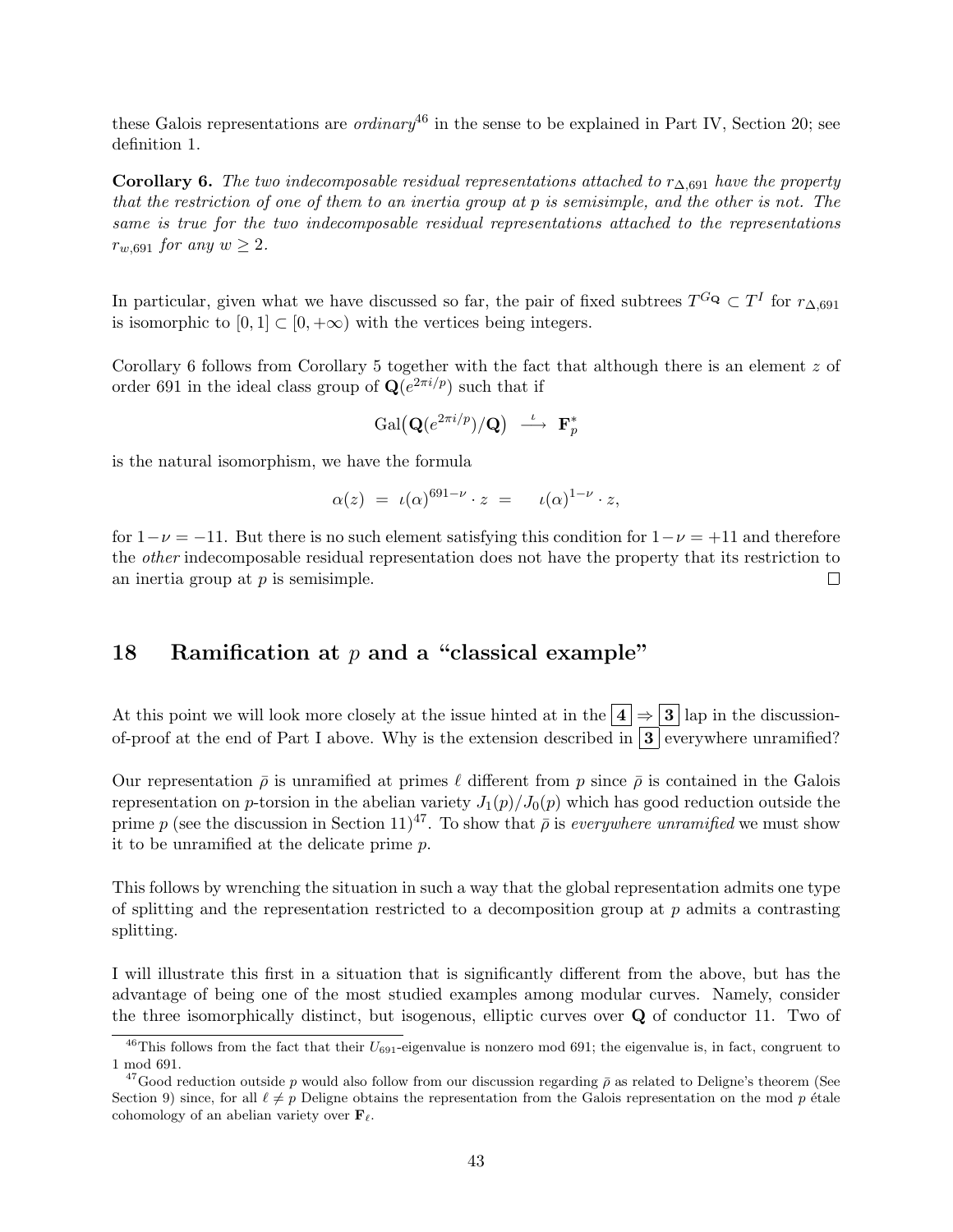these elliptic curves have standard names,  $X_1(11)$  and  $X_0(11)$ ; call the third (only in this article)  $X_{-1}(11)$ . These elliptic curves are linked by 5-isogenies defined over **Q**:

$$
X_{-1}(11) \to X_0(11) \to X_1(11),
$$

and

$$
X_1(11) \to X_0(11) \to X_{-1}(11).
$$

Here, then,  $p = 5$ ,  $\mathcal{K} = \mathbf{Q}_5$ ,  $\kappa = \mathbf{F}_5$ , the group in question is  $G = G_{\mathbf{Q}, \{5,11,\infty\}}$ , the Galois group over Q of the maximal algebraic extension that is unramified outside the places 5, 11, and  $\infty$ , and the representation  $r : G_{\mathbf{Q}, \{5,11,\infty\}} \to GL_2(\mathbf{Q}_5)$  comes from the action of Galois on the 5-power torsion subgroup of these elliptic curves. The two indecomposable residual representations are the representations of Galois on the 5-torsion of the two other elliptic curves over Q of conductor 11.

Setting  $p = 5$  in this discussion, fix a decomposition group reatlive to the prime  $p = 5$ ,

$$
D_p = D_5 \subset G_{\mathbf{Q}, \{5, 11, \infty\}}
$$

and consider the  $G := G_{\mathbf{Q}, \{5,11,\infty\}}$ -module of p-torsion points  $E[p]$  for each of our three elliptic curves. These are vector spaces of dimension two over  $\mathbf{F}_p$  with  $\mathbf{F}_p$ -linear G-actions.

• When  $E = X_0(11)$ , the intermediate elliptic curve in the two chains above, the G-action is (reducible, and) semisimple, and we have

$$
E[p] \approx \mathbf{Z}/p\mathbf{Z} \oplus \mu_p
$$

where the G action on  $\mathbf{Z}/p\mathbf{Z}$  is trivial, and on  $\mu_p$  is the natural Galois action on p-th roots of unity. Division by "the  $\mathbf{Z}/p\mathbf{Z}$ " yields  $X_{-1}(11)$  while division by "the  $\mu_p$ " yields  $X_1(11)$ .

• Now, given what we have said above, when  $E := X_1(11)$ , (and, as in this entire discussion,  $p = 5$ ) we have the exact sequence of G-representations,

(\*) 
$$
0 \rightarrow \mathbb{Z}/p\mathbb{Z} \rightarrow E[p] \rightarrow \mu_p \rightarrow 0.
$$

But (for finite flat group scheme reasons) when you restrict the action to the decomposition group at 5,  $D_p \subset G$  you find the  $D_p$ -module  $E[p]$  fitting into an exact sequence where the  $\mathbf{Z}/p\mathbf{Z}$  and  $\mu_p$  occur in the *opposite order*:<sup>48</sup>

$$
(**) \quad 0 \to \mathcal{E}^{\circ} \to \mathcal{E} \to \mathcal{E}^{et} \to 0,
$$

$$
0 \to \mu_p \to E[p] \to \mathbf{Z}/p\mathbf{Z} \to 0.
$$

<sup>&</sup>lt;sup>48</sup>Here, briefly, is the reason for this. Viewing the  $D_p$ -representation space  $E[p]$  as the Galois module at the generic point of  $S := \text{Spec}(\mathbf{Z}_p)$  of a finite flat group scheme  $\mathcal E$  over S we may fit  $\mathcal E$  into a canonical exact sequence of finite flat group schemes,

where  $\mathcal{E}^o$  is the *open connected component* finite flat subgroup scheme of  $\mathcal{E}$ , and  $\mathcal{E}^{et}$  is the maximal *étale* quotient of  $\mathcal{E}$ . Now pass to the Galois modules associated to the generic fiber of these finite flat group schemes. Given the standard results regarding finite flat group schemes over S (since  $p = 5 > 2$ ) we get that—given (\*) above—  $\mathcal{E}^o$  is necessarily the "multiplicative" group scheme  $\mu_p$  over S and  $\mathcal{E}^{et}$  is the constant group scheme  $\mathbf{Z}/p\mathbf{Z}$  over S. Comparison with (\*\*) give us our splitting of  $D_p$ -modules: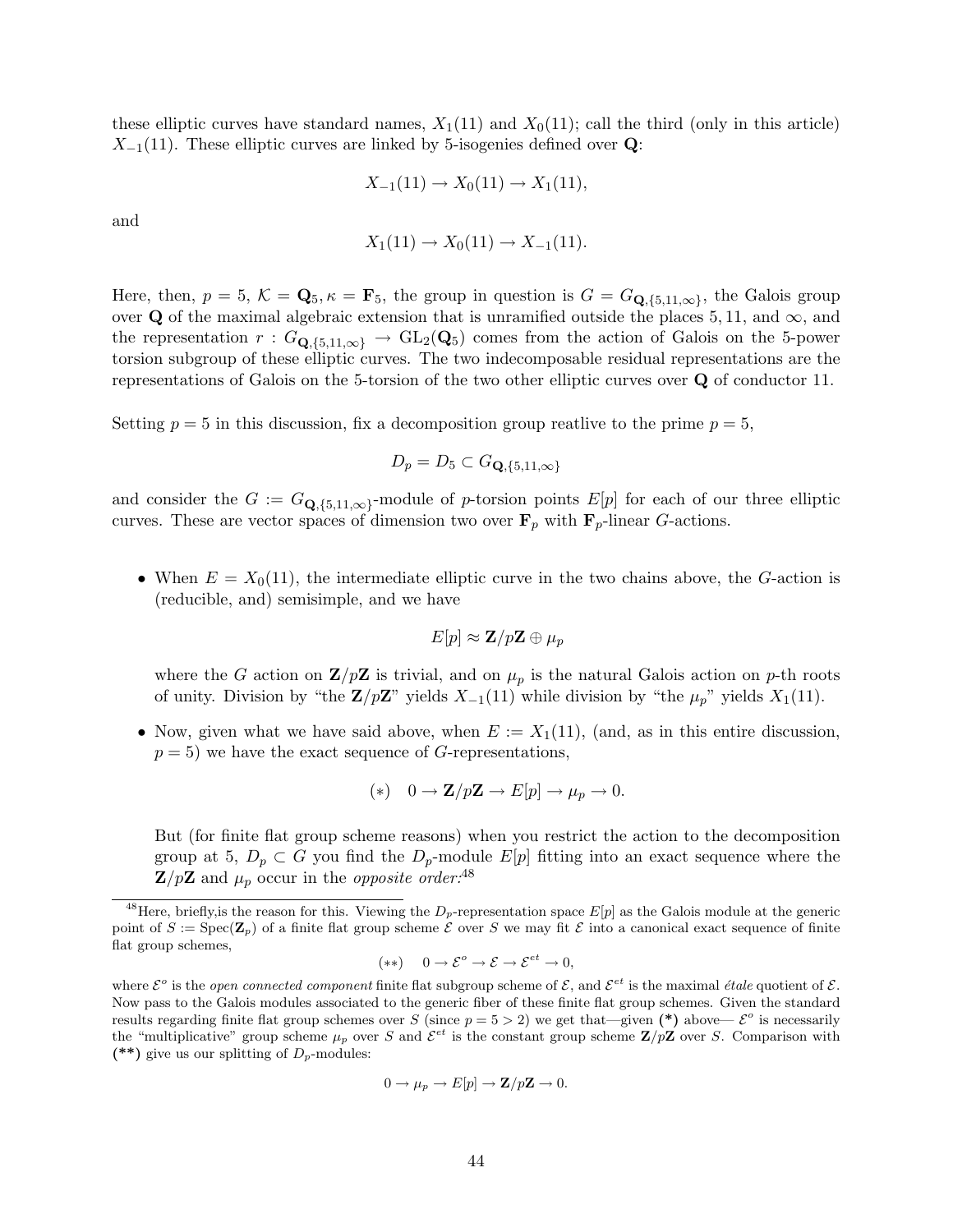Since the  $D_p$ -representations  $\mathbf{Z}/p\mathbf{Z}$  and  $\mu_p$  are distinct, this provides the *wrench* showing that  $D_p$  acts semisimply on  $E[p]$  (this  $D_p$ -representation being then just the direct sum  $\mathbf{Z}/p\mathbf{Z}\oplus\mu_p$ ). In particular, if  $L/\mathbf{Q}$  is the splitting field (over **Q**) of the  $G_{\mathbf{Q}}$ -representation  $E[p]$ when  $E = X_1(11)$  then  $L/\mathbf{Q}(e^{2\pi i/5})$  is unramified at p. Since  $E[p]$  is also indecomposable as a  $G_{\mathbf{Q}}$ -representation, L will be a cyclic degree p extension unramified at p and only ramified at primes above 11.

• When  $E = X_{-1}(11)$  the G-representation  $E[p]$  fits into an exact sequence

$$
0 \to \mu_p \to E[p] \to \mathbf{Z}/p\mathbf{Z} \to 0,
$$

so the local (finite flat group scheme) argument above gives us no further information in this case.

A direct computation, however, of the 5-division field of  $E = X_{-1}(11)$  (performed by William Stein using SAGE) tells us that this field is wildly ramified over  $\mathbf{Q}(\mu_5)$ , and—in particular—the inertia group  $I \subset G$  at 5 acts (reducibly, but) in an indecomposable (i.e., non-semisimple) manner on  $E[p]$ .

It follows that (in the terminology of section 17) the tree  $T<sup>I</sup>$  fixed by the inertia group I at the prime  $p = 5$  for the elliptic curve  $E = X_{-1}(11)$  is the half-infinite line  $[0, \infty)$ , and the subtree  $T^G \subset T^I$  that is fixed by  $G = G_{\mathbf{Q}, \{5, 11, \infty\}}$  consists of the interval  $[0, 2] \subset [0, \infty)$ .

Ribet employs this argument not for elliptic curves of this sort, or for elliptic curves exclusively, but rather for abelian varieties over **Q** of the form  $J_1(p)/J_0(p)$  (or abelian varieties isogenous to quotients of  $J_1(p)/J_0(p)$  these having good reduction outside of p. Therefore, ramification at p is the only issue in question here. But these abelian schemes actually achieve good reduction also at p over the field  $\mathbf{Q}(\mu_p)^+$  (cf. [20]) which is enough to press an analogue of the above argument  $forward<sup>49</sup>$ .

### 19 Liminal representations

In Sections 14 and 15 we focused on the phenomenon of irreducible representations degenerating to reducible ones. One can also consider the prospect of "going the other way." That is, given a reducible representation  $\rho_0$  of G in, say, a finite dimensional  $\mathbf{Q}_p$ -vector space, when can we find a (locally analytic, say) family of representations  $\rho_t$  parametrized by a variable t ranging through a disc about the origin such that

- $\bullet$  the generic member of the family is an *irreducible* representation of  $G$ , and
- the specialization of this family to  $t = 0$  is our initial representation  $\rho_0$ ?

<sup>&</sup>lt;sup>49</sup>More specifically, working with such an abelian scheme locally over the completion of  $\mathbf{Z}(\mu_p)^+$  at the prime above  $p$  one uses a crucial result of M. Raynaud  $(48)$  that gives information about the structure of finite flat sub-group schemes of exponent p over discrete valuation rings that are finite degree extensions of  $\mathbb{Z}_p$  of ramification index  $\lt p-1$ together with a wrenching argument very similar to the one in the previous paragraph to conclude.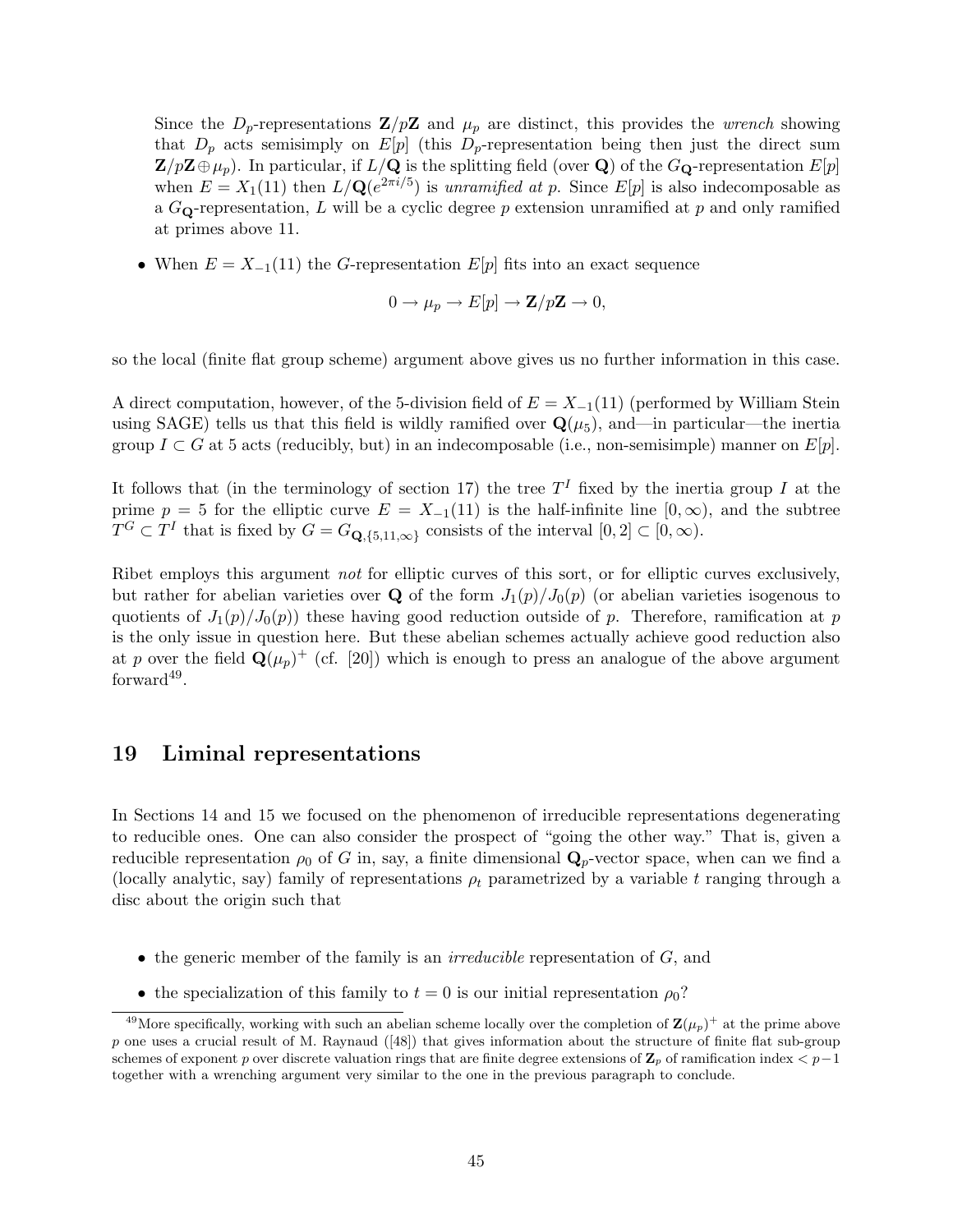If the above happens (given, say, by a continuous homomorphism  $\rho: G \to GL_2(\mathbf{Z}_p[[X]])$  where  $\rho_t$ is the composition of  $\rho$  with the homomorphism induced by specializing  $X \mapsto t$ ) we will call the representation  $\rho_0$  limit-irreducible, or for short, liminal.

When we say that a given representation  $\rho: G \to GL_2(\mathbb{Z}_p)$  is the limit of representations satisfying a particular property P we mean, more explicitly, that there is a sequence  $\rho_i : G \to GL_2(\mathbb{Z}_p)$  of continuous homomorphisms each satisfying property P (for  $i = 1, 2, 3, \ldots$ ) converging in the padic topology to  $\rho$ . We will usually want our family  $\rho_t$  to have some specifically described good properties, and hope that in certain good situations we can predict that the liminal representation has the same good properties<sup>50</sup>.

A (technically only slightly) different version of this concept of liminality is when there is a complete discrete valued field K, as in the previous discussion, with residue field  $\kappa$ , and for which there is a continuous *irreducible* representation  $\rho$  of G into a finite-dimensional K-vector space having  $\rho_0$  as one of its residual  $\kappa$ -vector space representations.

### 20 Ordinary and Nearly Ordinary Galois representations

An extremely useful thing to do, to learn important facts about the restriction to a decomposition group at p of the p-adic Galois representation attached to an eigenform  $\Phi$  (such as  $\Delta$  or the eigenforms  $\Phi_w$  we have been discussing), is to determine whether the eigenvalue of the Atkin-Lehner operator,  $U_p$ , is congruent to zero or not modulo p. If it is not congruent to zero mod p one says that the eigenform is *p-ordinary*, and one learns that the restriction to a decomposition group at p of the p-adic Galois representation attached to  $\Phi$  is reducible (cf. [43], [75])<sup>51</sup>.

We will now frame this discussion in a more general context regarding a sequence of conditions on degree two Galois representations over number fields.

Let K be a number field,  $\bar{K}/K$  an algebraic closure and put  $G_K := \text{Gal}(\bar{K}/K)$ . Let S be a finite set of places of K let  $G_{K,S}$  be the quotient of  $G_K$  obtained by dividing by the closed normal subgroup generated by all inertia groups for places outside S. Fix p a prime, let  $S(K, p)$  denote the set of all places of K dividing p, and suppose that S contains  $S(K, p)$ .

Let M be a free  $\mathbf{Z}_p$ -module of rank two endowed with a continuous  $\mathbf{Z}_p$ -linear action of  $G_{K,S}$ . Let

$$
\rho: G_{K,S} \longrightarrow \text{Aut}(M) \simeq \text{GL}_2(\mathbf{Z}_p)
$$

denote the corresponding degree two representation.

#### Definition 1.

 $50$ In a more general–yet still particular–context, a big role in recent developments is played by a theorem of Kisin that allows us to deduce that the liminal representation  $\rho$  possesses a limiting  $p\text{-}adic\ period$  in the sense of Fontaine's theory, provided the approximating representations  $\rho_i$ , when restricted to the decomposition group at p, satisfy appropriate requirements (see [37] and Section 3 of [14]).

<sup>&</sup>lt;sup>51</sup>In the case of  $\Delta$  and the  $\Phi_w$ 's, for example, when  $p = 691$  the eigenvalue of the Atkin-Lehner operator,  $U_{691}$ , is congruent to 1 mod 691. Therefore these eigenforms are p-ordinary, for  $p = 691$ .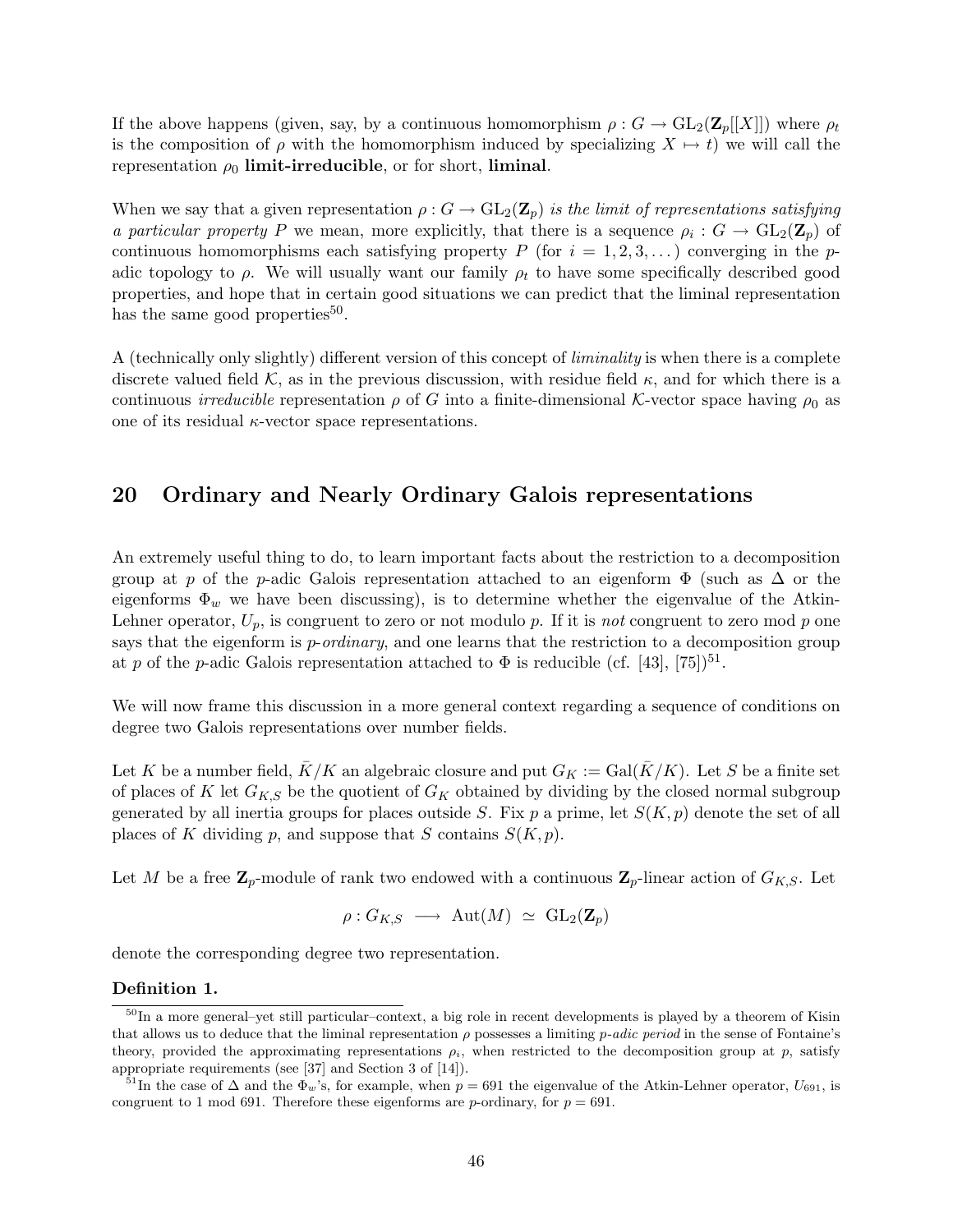1. We say that  $\rho$  is **nearly ordinary** if for all  $v \in S(K, p)$  the restriction  $\rho_v$  of  $\rho$  to a decomposition group  $G_{K_v}$  at v preserves a free rank one sub-module  $M_v \subset M$ . We can, and do, take  $M_v$  to be saturated in M; we choose a decomposition subgroup for v and such an  $M_v$  for each  $v \in S(K, p)$  and—in cases where there are more than one such possible  $M_v$ —we view these choices as part of the nearly ordinary structure of  $\rho$ ; cf. [11]. We then have for each  $v \in S(K, p)$  an exact sequence of  $G_{K_v}$ -modules

$$
0 \to M_v \to M \to M/M_v \to 0.
$$

The restriction of  $\rho_v$  to  $M_v$  and the induced action on  $M/M_v$  give us two degree one characters, i.e., homomorphisms  $G_{K_v} \to \mathbb{Z}_p^*$ , for each  $v \in S(K, p)$ . For evident reasons let us call the character giving the action on  $M_v$  the local sub-character of the nearly ordinary representation  $\rho$  at v; and call the character giving the action on  $M/M_v$  the local quotient-character.

- 2. We say that a nearly ordinary (degree two) Galois representation is **ordinary** if the local quotient-characters of  $\rho$  for all  $v \in S(K, p)$  are unramified<sup>52</sup>.
- 3. We say that an ordinary (degree two) Galois representation is anomalous if the local quotient characters of  $\rho$  for all  $v \in S(K, p)$  are trivial.

For reasons that will become apparent below, we will define Iwasawa representations to allow for more general scalars than the  $\mathbf{Q}_p$  that was operative in the above definition. Consider a continuous Galois  $(G_K)$  representation on a two-dimensional vector space V over  $\mathbf{C}_p$ ;  $\rho: G_K \to \text{Aut}_{\mathbf{C}_p}(V) \approx$  $GL_2(\mathbf{C}_n).$ 

Definition 2. We will call such a representation an Iwasawa representation if

- 1. the global representation  $\rho$  is indecomposable,
- 2. the semisimplication of  $\rho$  is the sum of two characters of  $G_K$ , a nontrivial character  $\chi: G_K \to$  $\mathbf{C}_p^*$  and the trivial character 1,
- 3. the character  $\chi = \det(\rho)$  has the property that its minimal splitting field over K is a  $\mathbb{Z}_p$ extension of K.
- 4. the character  $\chi$  occurs as a sub-representation of  $\rho$  and the trivial character 1 occurs as a quotient-representation,
- 5. for all  $v \in S(K, p)$  the local representation  $\rho_v$  when restricted to the inertia group  $\mathcal{I}_{K_v} \subset G_{K_v}$ is semisimple<sup>53</sup>.

<sup>&</sup>lt;sup>52</sup>There is a somewhat arbitrary choice to be made here: some texts define *ordinary* by the requirement that the local sub-characters of  $\rho$  (for  $v \in S(K, p)$ ) are all unramified. The two choices are elementarily related in that if a  $\mathbf{Z}_p[G_K]$ -module M is ordinary according to one of these choices, its  $\mathbf{Z}_p$ -dual,  $Hom(M, \mathbf{Z}_p)$ , will be ordinary according to the other. In effect, if you are dealing with cohomology, the choice we've just made is slightly more natural than the other, and if you are dealing with homology the situation is reversed.

<sup>&</sup>lt;sup>53</sup>if the local representation  $\rho_v$  when restricted to the inertia group is semisimple it also follows, in this situation, that the local representation  $\rho_v$  (on the entire decomposition group) is semisimple since (a) the inertia group at a prime v is a normal subgroup of the corresponding decomposition group at v, and (b) under our hypotheses, the inertia group representation is a sum of two distinct characters.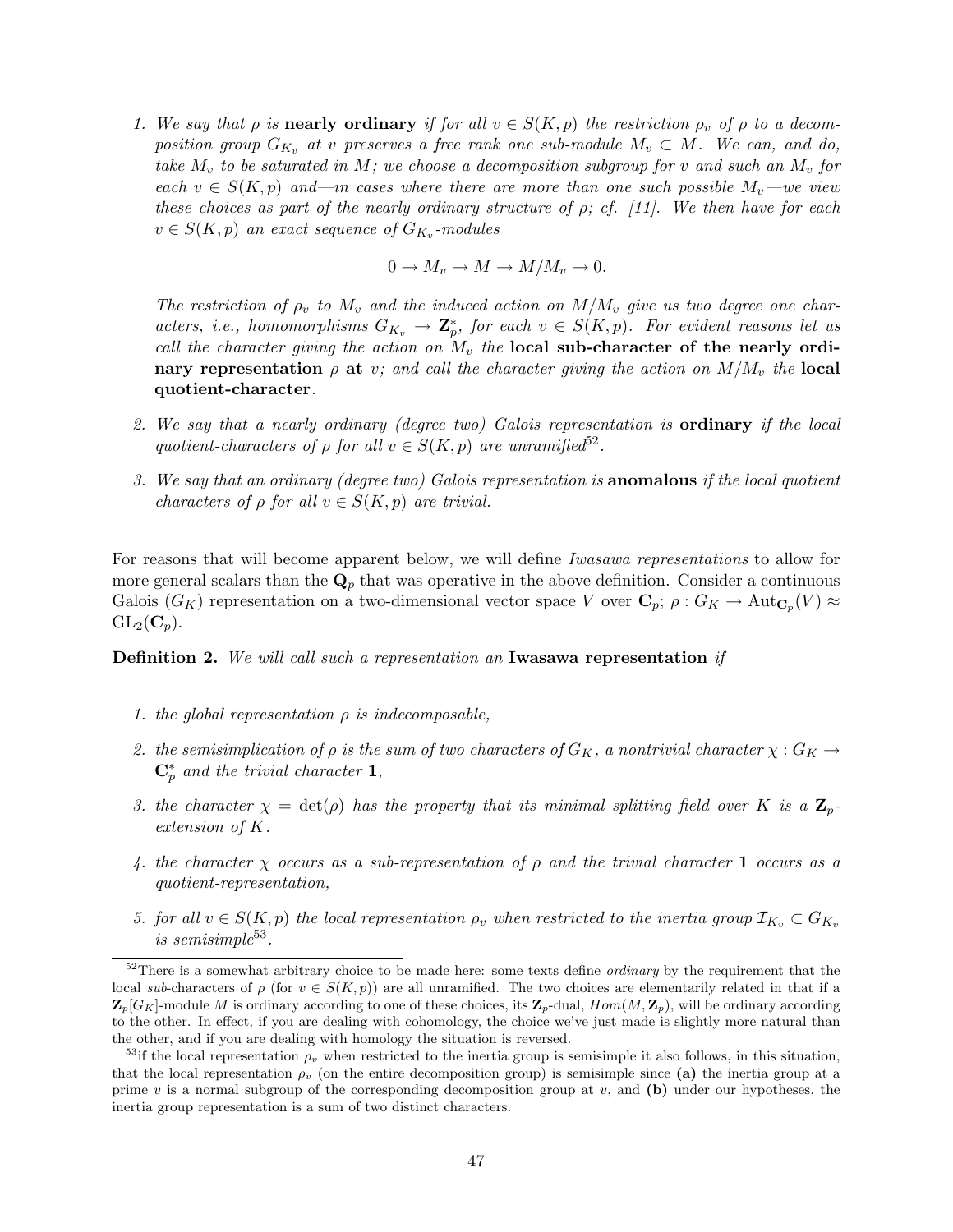We are often—but not always—specifically interested in Iwasawa representations with determinant characters  $\chi$  that cut out the *p-cyclotomic*  $\mathbf{Z}_p$ -extension of K.

Note that if an Iwasawa representation takes its values in  $GL_2(\mathbb{Z}_p)$  we may view it as a nearly ordinary representation, and indeed—for each  $v \in S(K, p)$ — we have our choice as to which of the two local degree one characters we choose to be the sub-character, which the quotient-character. Choosing, consistently, the local quotient-character to be the trivial character as we can do by (5), the Iwasawa representation is then anomalous.

## 21 Parameter spaces of ordinary degree two Galois representations

Let us return to the context of the beginning of Section 15. Suppose you are given a family  $\rho_t$  of degree two *ordinary* p-adic  $G_{\mathbf{Q}}$ -representations parametrized by an open disc in  $\mathbf{Q}_p$ , with parameter variable denoted t.



Suppose that these  $\rho_t$ 's are generically irreducible in the sense described previously, and for the value  $t = t_o$  the representation  $\rho_{t_o}$  is not irreducible—and therefore even though its semisimplification is well defined—as previously discussed—it itself is not well-defined; suppose that it has as its Jordan-Hölder constituents the  $G_{\mathbf{Q}}$ -characters 1 and  $\chi$  where  $\chi$  is ramified at p. We may "fill in" the family in more than one way; we choose  $\rho_{t_o}$  to be indecomposable and such that we have an exact sequence of  $G_{\mathbf{Q}}$ -representations with the following the "ordering of characters":

$$
0 \to \mathbf{1} \to \rho_{t_o} \to \chi \to 0.
$$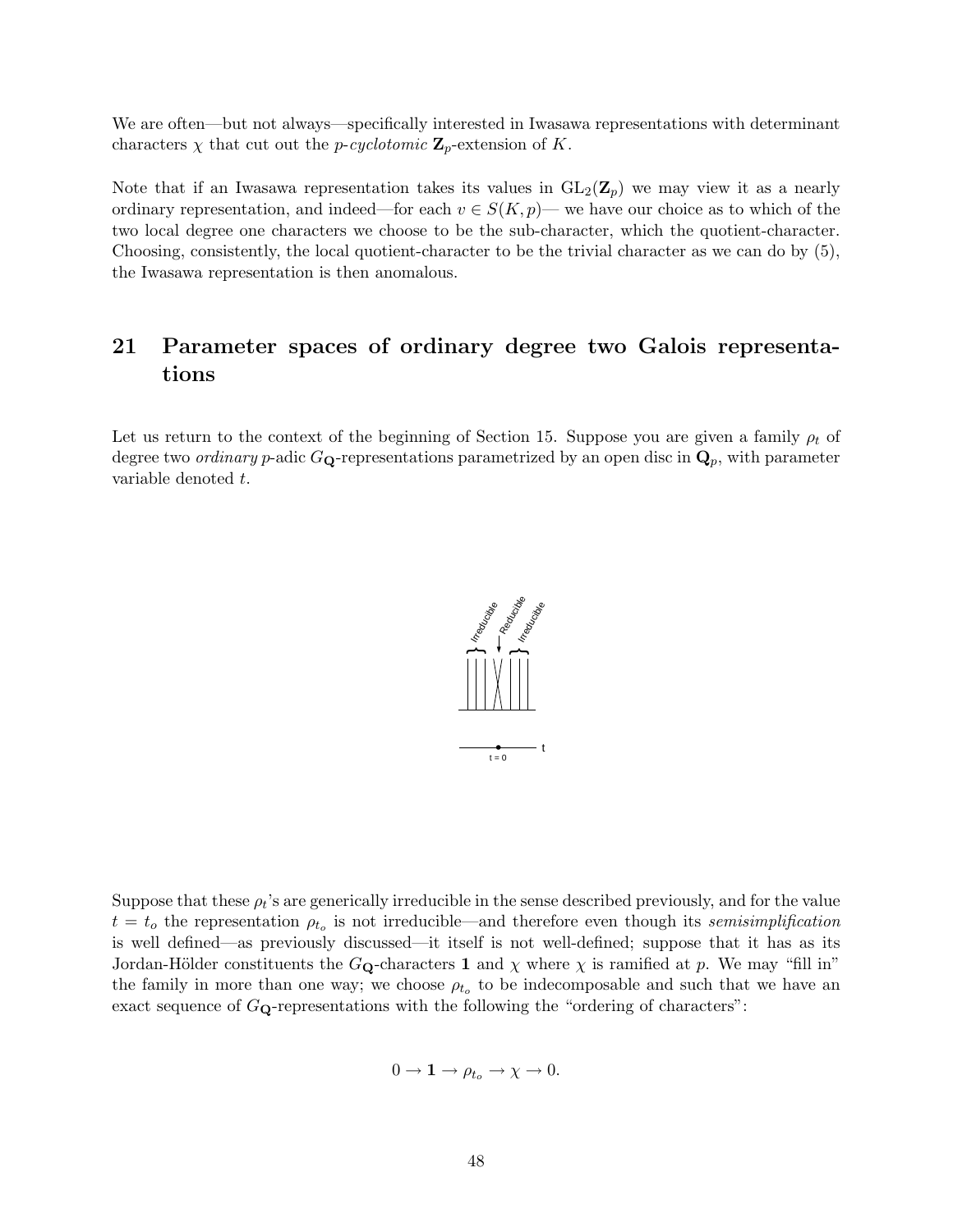Now, since our family is ordinary, and  $\chi$  is ramified at p, the  $D_p$ -representation obtained from  $\rho_{t_o}$ also fits into an exact sequence of  $D_p$ -representations, but with the opposite ordering:

$$
0 \to \chi \to \rho_{t_o} \to \mathbf{1} \to 0.
$$

The same wrench phenomenon applies as in the previous bullet to give us that if  $K$  is the splitting field of  $\chi$  over Q, and L is the splitting field of  $\rho_{t_o}$  over Q, then  $K \subset L$  and  $L/K$  is unramified at p (interpreted appropriately, since these in general will be extension fields of infinite degree over Q).

### 22 Liminality of Iwasawa representations

The proof of the main conjecture  $(42)$  over  $\mathbf Q$ ; and more generally, [76] over totally real fields) tells us something about liminality of Iwasawa representations. Specifically, in the special case over Q, for  $\chi$  a *p*-adic character of  $G_{\mathbf{Q}}$  let  $\chi^* = \epsilon \chi^{-1}$  where  $\epsilon : G_{\mathbf{Q}} \to \mathbf{Z}_p^*$  is the *p*-cyclotomic character.

- 1. The p-adic Leopoldt-Kubota L-function,  $L_p(\xi)$ , vanishes at the p-adic character  $\xi = \chi^*$  if and only if there is an Iwasawa representation of determinant  $\chi$ .
- 2. There is one and only one Iwasawa representation of determinant  $\chi$  if and only if the zero of  $L_p$  is simple at  $\chi^*$  and in this case the Iwasawa representation occurs as an indecomposable representation  $\rho_s$  attached to a point s on a one-parameter p-adic analytic family (technically: a Hida family) of generically irreducible degree two Galois representations.

A consequence is that if the zero of  $L_p$  is simple at  $\chi^*$  then the corresponding Iwasawa representation is indeed liminal in a very strong way: it is a limit of geometric, ordinary, irreducible representations<sup>54</sup>.

Sidenote: There is something baffling happening in the (unlikely) event that the Leopoldt-Kubota L-function has a multiple zero at  $\chi^*$ . For then we have a positive dimensional projective space parametrizing all Iwasawa representations of determinant  $\chi$ , and yet only finitely many of these will lie in Hida components. Which ones? Or are all zeroes of the Leopoldt-Kubota L-function  $simple^{55}$ .

 $^{54}$ If K is a totally real field, (and—for simplicity of discussion—assume that Leopoldt's conjecture holds for K) by the proof of the main conjecture for  $K$  (cf. [76]) one sees that the same statement holds for Iwasawa representations over  $\cal K.$ 

 $55\text{In}$  the improperly irregular case we know that the maximal everywhere unramified p-abelian extension of  $\cup_{n=1}^{\infty} \mathbf{Q}(e^{2\pi i/p^n})$  can be generated by the extraction of p'-th powers of the appropriate subgroup of cyclotomic units  $\ln \mathbf{Q}(e^{2\pi i/p^m})$  (for appropriate exponents  $\nu$ , as m goes to  $\infty$ ). It follows—in the improperly irregular case—that  $if$  the corresponding Iwasawa module is semisimple, then all the zeroes of the Leopoldt-Kubota L-function will be simple.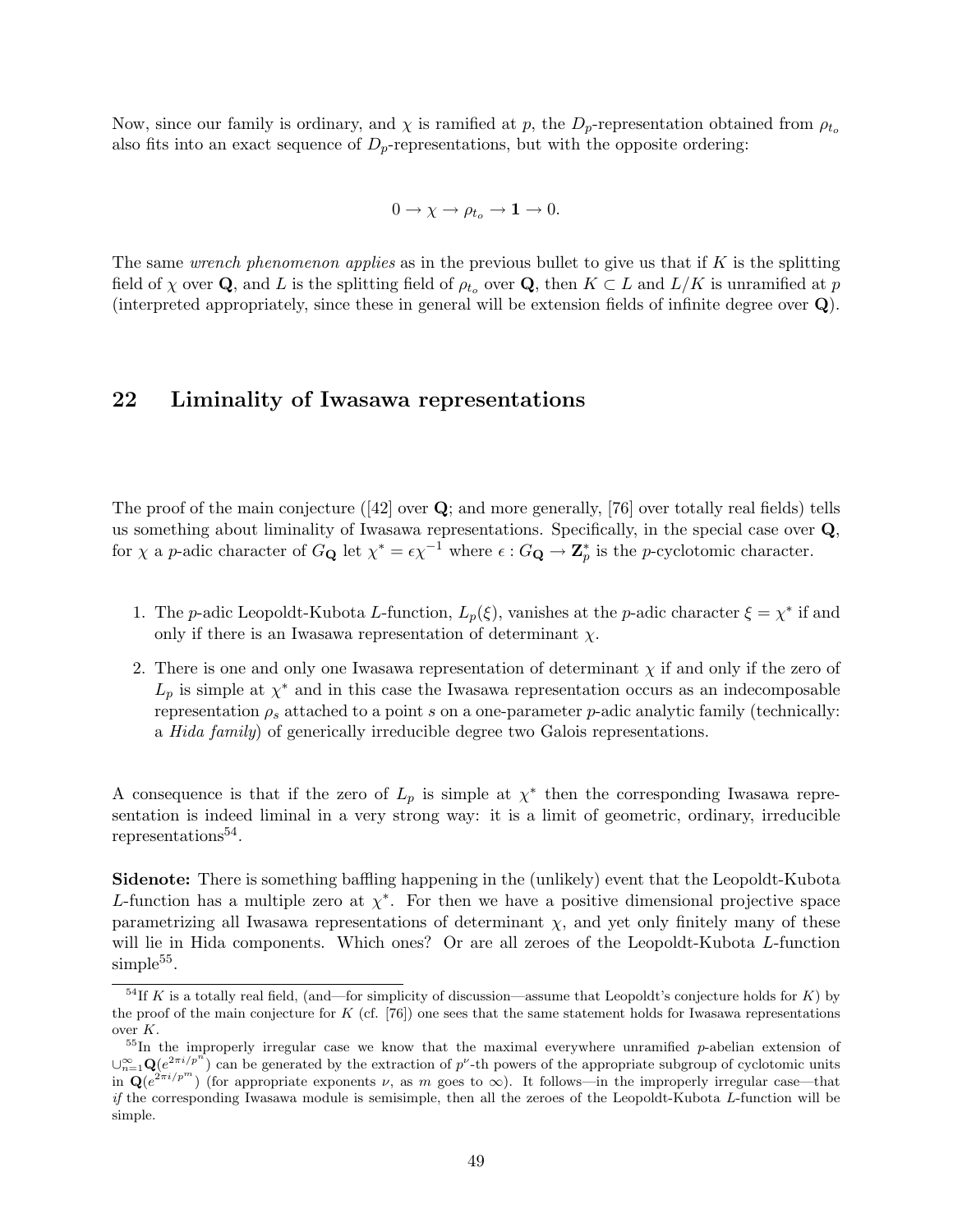### Part IV: Liminality in recent and current work

### 23 The general framework

To succinctly remind ourselves of Ribet's idea—but framing it in the more general context of reductive groups–we may illustrate the procedure by these six steps (allowing for variants, the most evident variant being a congruence version of what we describe below, such as in the format originally used by Ribet himself  $^{56}$ ).

#### 1. The initial equipment:

Let  $p$  be a prime number, and  $K$  a number field.

Let  $H^{(1)}, H^{(2)}, \ldots, H^{(\nu)}$  be a collection of reductive groups over  $\bar{\mathbf{Q}}_p$ . In practice, these groups  $H^{(i)}$  will be either general linear, symplectic, or unitary groups and we will be considering them as subgroups of general linear groups via their standard representations.

More to the point, we often also take the  $H^{(i)}$  as the Langlands dual groups to reductive groups,  $\mathcal{H}^i$ , which are either general linear, or are of symplectic or unitary type over  $\mathbf{Q}$ , or over totally real or CM number fields.

Let

$$
\rho^{(i)}:G_K\to H^{(i)}(\bar{\mathbf{Q}}_p)
$$

 $(i = 1, 2, \ldots, \nu)$  be irreducible Galois representations<sup>57</sup>.

The above Galois representations will, in recent practice again, either be of degree one—i.e., characters—or, more generally, will be obtained from automorphic forms for  $\mathcal{H}^i$ . We will call these  $\rho^{(i)}$  the constituent representations.

2. The encompassing equipment:

We wish to find interesting  $G_K$  representations that are extensions of appropriate pairs of the constituent representations  $\rho^{(i)}$   $(i = 1, 2, \dots, \nu)$ .

To this aim, one seeks

- some well chosen reductive group  $G$  over a number field whose Langlands dual group, G, contains a parabolic subgroup  $P \subset G$  with  $P = H \cdot U$  a Levi decomposition, where  $H = H^{(1)} \times H^{(2)} \times \cdots \times H^{(\nu)}$ , and
- an automorphic form  $\pi_0$  for G that has an associated Galois representation  $\rho_0: G_K \to$  $P(\bar{\mathbf{Q}}_p) \subset G(\bar{\mathbf{Q}}_p)$  and such that composition with the natural projection

$$
G_K \longrightarrow P(\bar{\mathbf{Q}}_p) \longrightarrow H(\bar{\mathbf{Q}}_p) = \prod_{i=1}^{\nu} H^{(i)}(\bar{\mathbf{Q}}_p)
$$

is  $\prod_{i=1}^{\nu} \rho^{(i)}$ . One then picks out appropriate two-stage subquotient representations. We call the reductive group  $G$  "the" encompassing reductive group.

 $^{56}$ Similarly when you are dealing with unitary groups and you have a quadratic extension  $K/k$  in the works.

 $57$  where by *irreducible* all I mean is that the composition of these representations with the standard representation yields an irreducible representation of  $G_K$  into the corresponding general linear group.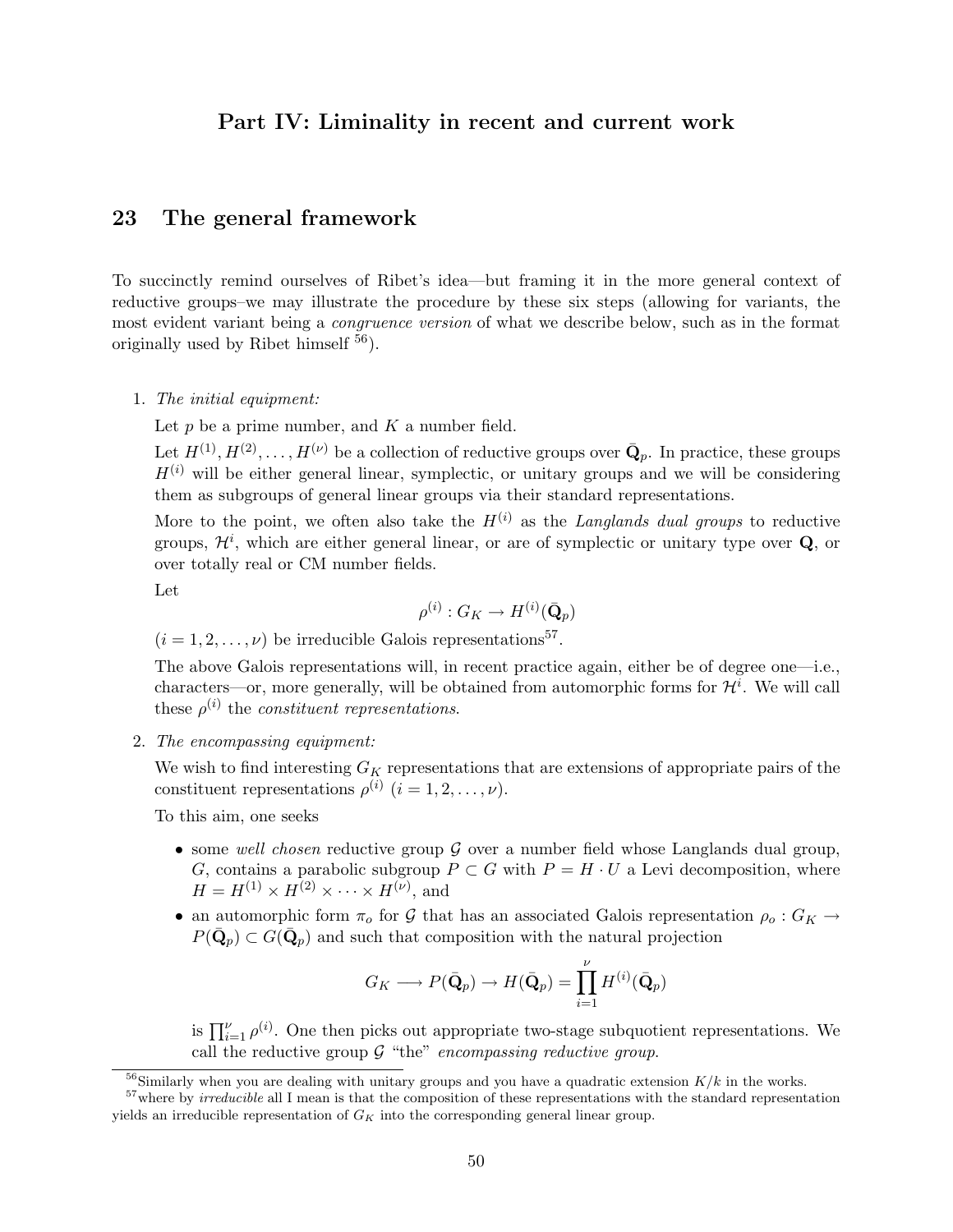In the initial use, and in early applications, the automorphic form  $\pi_o$  was taken to be an appropriate Eisenstein series, but certain other nontempered representations have also been brought into play, and the all-important passage from  $\vert 6 \vert$  to  $\vert 5 \vert$  in Ribet's original method, which bridges—via the convenience of congruences—the divide between *Eisenstein series* and cuspforms, is sometimes replaced by bridging the divide between nontempered and tempered automorphic representations, following a suggestion made many years ago by Harder.

3. The automorphic form is "fit" into a p-adic family: "Fit"  $\pi_o$  into a p-adically interpolable family of automorphic representations of the encompassing reductive group, and prove that there is indeed an associated (rigid analytic) family of Galois representations

$$
\rho_t:G_K\to G(\bar{\mathbf{Q}}_p)
$$

parametrized by an irreducible ("pointed") rigid analytic space  $(T, t_o)$  such that

- for  $t = t_o$ , the semisimplification of  $\rho_{t_o}$  is  $\rho_o^{ss}$ ,
- for  $t \neq t_o$  the  $\rho_t$  are irreducible representations,
- for a Zariski-dense set of values of t, the  $\rho_t$ 's have good properties.
- 4. The wrench is used to get a desired liminal representation: Now use the lemma of Ribet-Bellaïche and the "wrench phenomenon" described earlier to modify, if necessary, the limiting  $\rho_{t_o}$  so as to get an interesting liminal Galois representation—call it  $\rho_o$ . The number field cut out by the *nonsemisimple* representation  $\rho_o$  constructs, for us, Galois extensions of the number field cut out by the original constituent representations—described in the Ribet-Bellaïche lemma.
- 5. Establishing good properties of the action of decomposition group: Finally, use whatever good properties the  $\rho_t$  have when restricted to the decomposition groups at places above p to guarantee good local behavior (at places above p) for  $\rho_o$  and hence for the nontrivial extensions of the constituent representations that you have constructed, thereby showing that certain of these extensions provide sought-for elements in appropriate Selmer groups.

Here are a few examples to give a brief rough idea of the type of work that has been done<sup>58</sup>, and that is being done, along these lines<sup>59</sup>. Below, the symbol  $\chi$  will just mean some Galois character to  $\bar{\mathbf{Q}}_p^* = \bar{\mathrm{GL}}_1(\bar{\mathbf{Q}}_p)$  but, in practice, one may also want to deal with characters to multiplicative groups of extension fields of  $\bar{\mathbf{Q}}_p$ .

1. The above seems not to be too bad a strategy if you want to prove "main conjectures" as in [42] (the main conjecture of Iwasawa theory over Q, and more generally as in [76], the main conjecture of Iwasawa theory over totally real fields). The large difference between the approaches in [42] and [76] is that (although both follow the Ribet wrench philosophy) [42] makes extensive and particular use of the algebraic geometric structure of the jacobian of modular curves (which is not available in a more general setting) while [76] replaces this with the more automorphic format as described above. Here  $\nu = 2$ , the reductive groups  $H^{(1)}$ ,  $H^{(2)}$ 

<sup>58</sup>It is noteworthy—and natural— that many, perhaps all, of the classic results proving modularity of twodimensional representation of Gal( $\bar{Q}/Q$ ) (that satisfy appropriate hypotheses) make use of procedures that touch on Ribet's wrench; to cite one important example, see [63].

<sup>59</sup>I am thankful to Michael Harris for help in preparing this brief summary.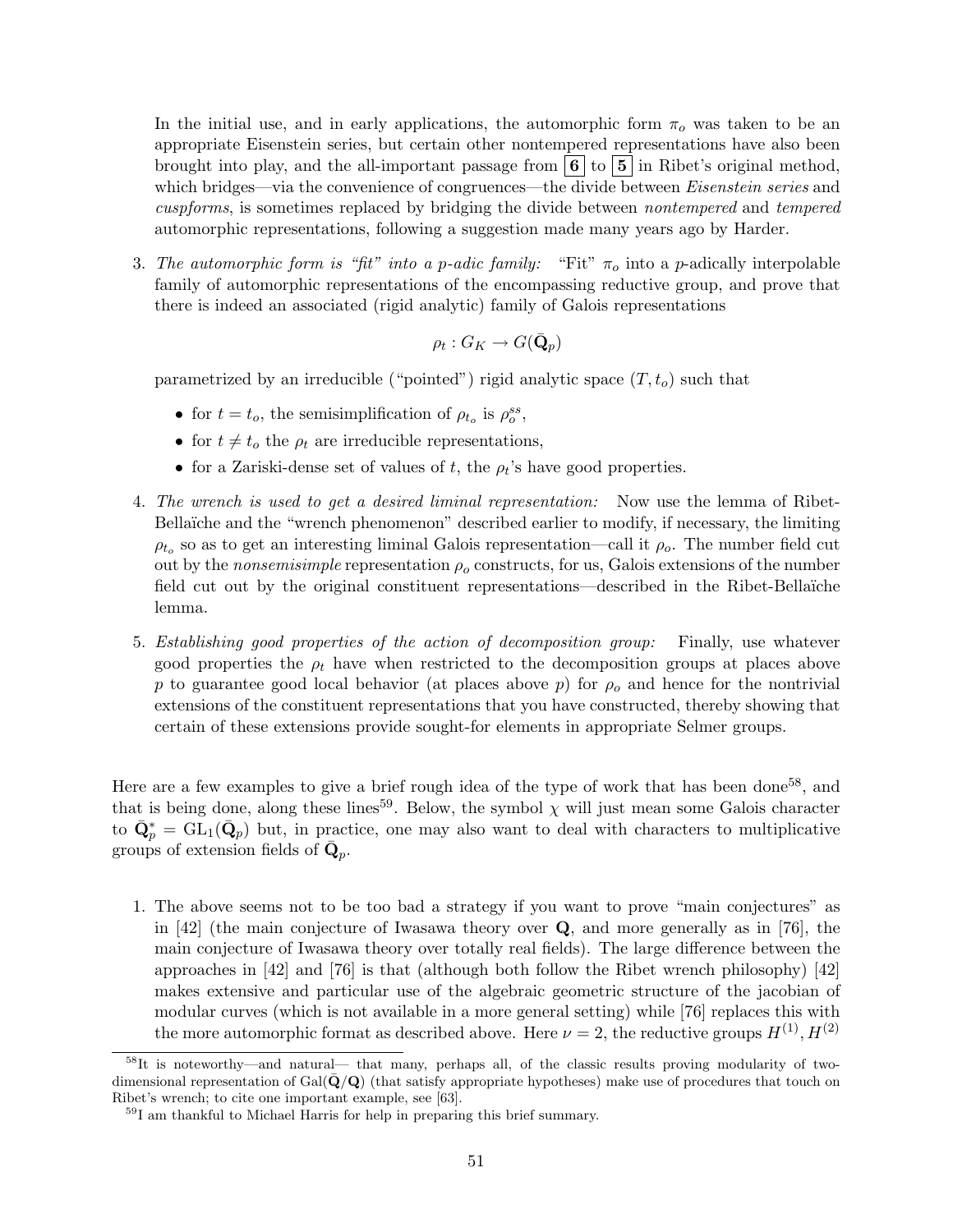are both isomorphic to  $GL_1$ , the constituent representations are two characters, one of them the trivial character. The encompassing reductive group is  $GL_2$  and the parabolic subgroup  $P \subset G$  is the Borel subgroup of upper triangular matrices. We can summarize this by the picture of the  $2 \times 2$ -matrix that we'll think of as a  $(1 + 1) \times (1 + 1)$  matrix:

$$
\left(\begin{array}{cc} 1 & * \\ 0 & \chi \end{array}\right)
$$

the extension constructed (signified by the "∗ in the upper right-hand corner") providing us with elements in the one-dimensional Galois cohomology of the degree one representation  $\chi$ and, thanks to Step 5 above, these elements enjoy good local properties. The congruence version of this is, of course, the strategy initiated by Ribet. An appropriate Hida family gives the *p*-adically varying family of Galois representations " $\rho_t$ ."

2. To construct elements in the Selmer group of an adjoint representation of a Galois representation  $\rho: G_K \to \text{GL}_d(\bar{\mathbf{Q}}_p)$  one might try the above strategy with  $\rho$  and  $\rho^* \otimes \chi$  as constituent characters, with  $G = GSp_{2d}$  where the picture corresponding to the one drawn in (2), just above, is of the  $2d \times 2d$  matrix:

$$
\left(\begin{array}{cc} \rho & * \\ 0 & \rho^* \otimes \chi \end{array}\right)
$$

and the parabolic subgroup  $P \subset G$  is the evident one. This is the format described in 1997 by Haruzo Hida, Jacques Tilouine, and Eric Urban [32] in their strategy for a possible proof of the main conjecture for the adjoint representation  $ad(\phi)$  where  $\phi$  is the GL<sub>2</sub> automorphic representation attached to an elliptic curve over **Q**. Here  $d = 2$ ,  $G = GSp<sub>4</sub>$ , and one then may hope to use *p*-adic rigid analytic families of  $GSp<sub>4</sub>$ -automorphic forms to effect Steps  $(2)$ and (3) of the strategy outlined above, and thereby to produce elements in the Selmer group of twists of the adjoint representation to  $\rho$ . This was formulated as a candidate strategy in [32] and many of the technical hurdles to carry it out were dealt with in that article. As Michael Harris has explained to me, what was principally left yet to be done (given [32]) to obtain this main conjecture was to guarantee non-divisibility by  $p$  of (non-constant) Fourier coefficients of certain Eisenstein series.

One has, in this story of the main conjecture for the adjoint representation  $ad(\phi)$ , three basic objects: the  $p$ -adic  $L$ -function interpolating the critical values of the symmetric square of the modular forms in these families, the characteristic ideal of the associated Selmer group, and a characteristic Eisenstein ideal containing information on the congruences between cuspidal Siegel modular forms of genus 2 and the Klingen-type Eisenstein series. Regarding this, see [72] where, in an appropriate context, the divisibility of the Eisenstein ideal alluded to above by the L-function is shown, and see [71] for the divisibility of the characteristic ideal of the Selmer group by the Eisenstein ideal.

- 3. Finding elements of the Selmer group when the sign of the functional equation would predict that they exist seems to be amenable to the above outlined approach.
	- (a) A "congruence version" of  $(1)$ —i.e., a strategy close to Ribet's original strategy—was carried out by Joël Bellaïche for quadratic imaginary fields in his thesis  $\lbrack 3 \rbrack$  (cf., the recently published  $[2]$ ) where for a set of primes p of positive density, a Ribet-type theorem was proven relating nontriviality of the p-primary group of the Selmer group of algebraic Hecke characters over an imaginary quadratic field if the sign of the corresponding Lfunction is −1. As alluded to above, Harder's suggestion (of replacing the Eisenstein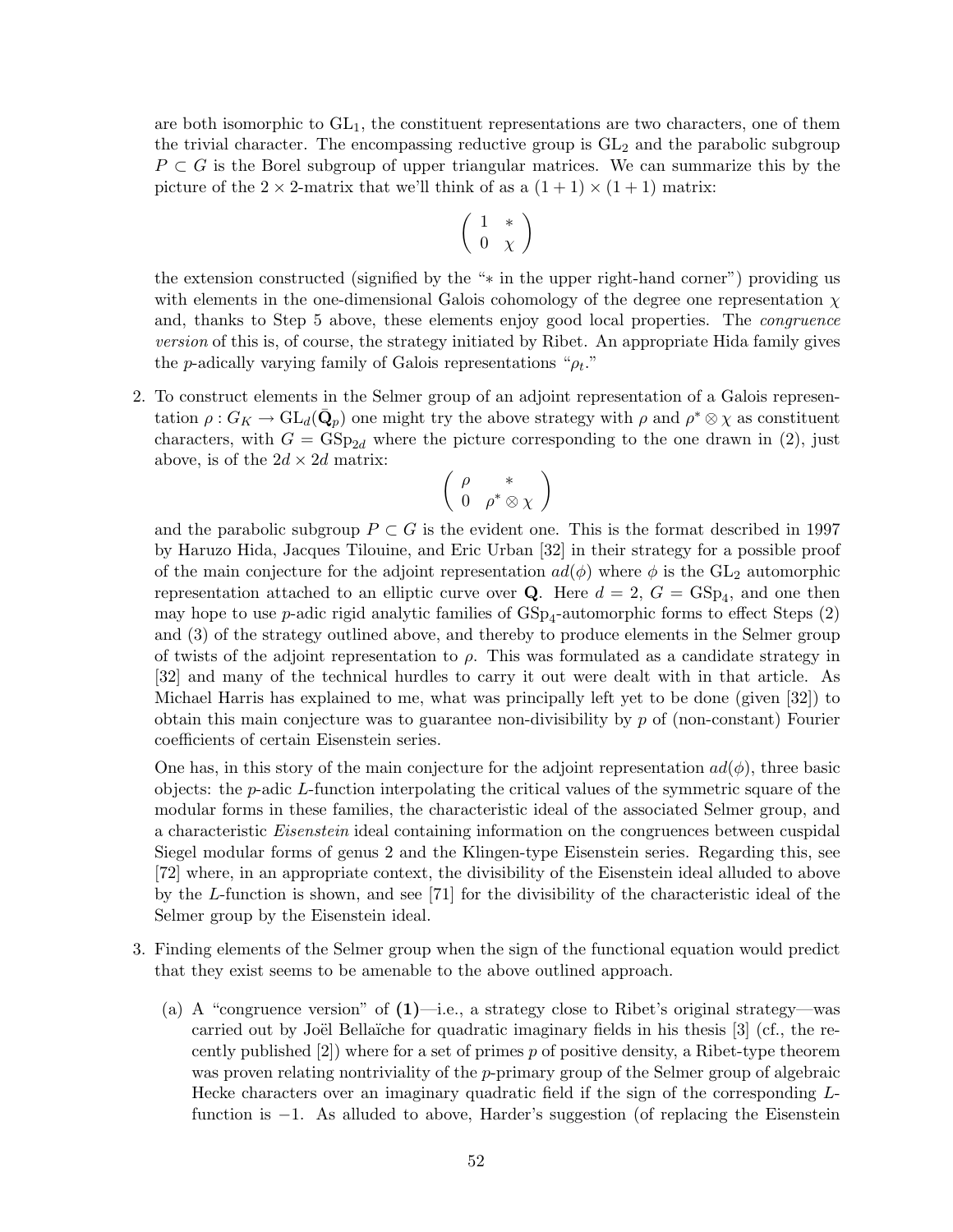series that played the role—in  $\boxed{6}$ —of Ribet's proof by a CAP automorphic form<sup>60</sup> is employed by Bellaïche in his approach, coupled with an idea due to Clozel, Bellaïche's thesis advisor<sup>61</sup>. Here  $\nu = 3$ , the encompassing reductive group is a unitary group in three variables, and if  $\eta$  is the algebraic Hecke character one is studying, the residual representation attached to the " $\rho_o^{ss}$ " of the above method is a sum of three characters with the residual representation attached to  $\eta$  occurring as one of the constituents.

(b) Starting with a self-dual  $G_{\mathbf{Q}}$ -representation representation  $\rho$  into  $GL_2(\bar{\mathbf{Q}}_p)$ , and a character  $\chi$ , and again letting  $\nu = 3$ , consider the triple of constituent  $G_{\mathbf{Q}}$ -representations  $\chi, \rho, \chi^*$  (with values in  $GL_1(\bar{\mathbf{Q}}_p)$ ,  $GL_2(\bar{\mathbf{Q}}_p)$ ,  $GL_1(\bar{\mathbf{Q}}_p)$  respectively) and take  $G = GSp_4$ . Here—if the sign is right—the aim would be to find  $G_{\mathbf{Q}}$ -representations of the shape given by the following picture of this  $(1+2+1) \times (1+2+1)$  matrix:

$$
\left(\begin{array}{ccc} \chi & 0 & * \\ * & \rho & * \\ * & 0 & \chi^* \end{array}\right)
$$

whose most "usable" pieces are the submatrices:

$$
\begin{pmatrix}\n\chi & 0 \\
* & \rho\n\end{pmatrix}
$$
\n
$$
\begin{pmatrix}\n\rho & * \\
0 & \chi^*\n\end{pmatrix}
$$

and

which provide the sought-for extension(s) of Galois representations (these two being equivalent under duality).

This is the format of the article [64] where  $\rho$  is taken to be a  $G_{\mathbf{Q}}$ -representation attached to a newform of (even) weight  $\geq 2$  for  $\Gamma_0(N)$  (some N) where the functional equation for the L-function would predict that the Selmer group associated to  $\rho$  is of odd rank. In this case Skinner and Urban prove that the rank is, at least, positive. As in Bellaïche's thesis, the Eisenstein series (of  $\bf{6}$  of Ribet's proof) is replaced by a CAP form. Here, as above, non-ordinary p-adic deformations are used to obtain the desired element in the Selmer group.

4. A variant of (43) above is to keep to the same  $(1 + d + 1) \times (1 + d + 1)$  matrix picture (for various values of d) but using a unitary group of rank  $d+2$  rather than a (general) symplectic group. Here one would work with initial representations  $\chi, \rho, \chi^*$  in that order, with  $\chi$  some appropriate character and  $\rho$  a Galois representation associated with an automorphic form for a unitary group of rank d. Chenevier's thesis adopts such a format, and—taking  $d = 1$ , E a quadratic imaginary field and a unitary group of rank three, the joint work of Bellaïche and Chenevier [5] employs this to find elements in the Selmer groups of certain algebraic Hecke characters over  $E$  when the functional equation sign would predict that such elements should exist. Here a nontempered  $\pi_o$  is used. The forthcoming volume of Bellaïche and Chenevier [6] deals, as well, with examples where  $d > 1$  in a similar way, achieving interesting results.

 $60$ The notion of CAP automorphic representation is due to Ilya Piatetski-Shapiro (cf [45]). CAP is an acronym, meaning: *cuspidal associated to parabolics*. These are, indeed, cuspidal automorphic representations closely related to automorphic representations that are induced from a parabolic subgroup. Such cuspidal automorphic representations don't exist on  $GL_n$ , but for reductive groups for which they do exist, they may sometimes be used in place of Eisenstein series in the context we are discussing. For a reader-friendly brief discussion of this notion, see the introduction to [24].

 $61$ See the discussion in Section 1 of [3] related to [17].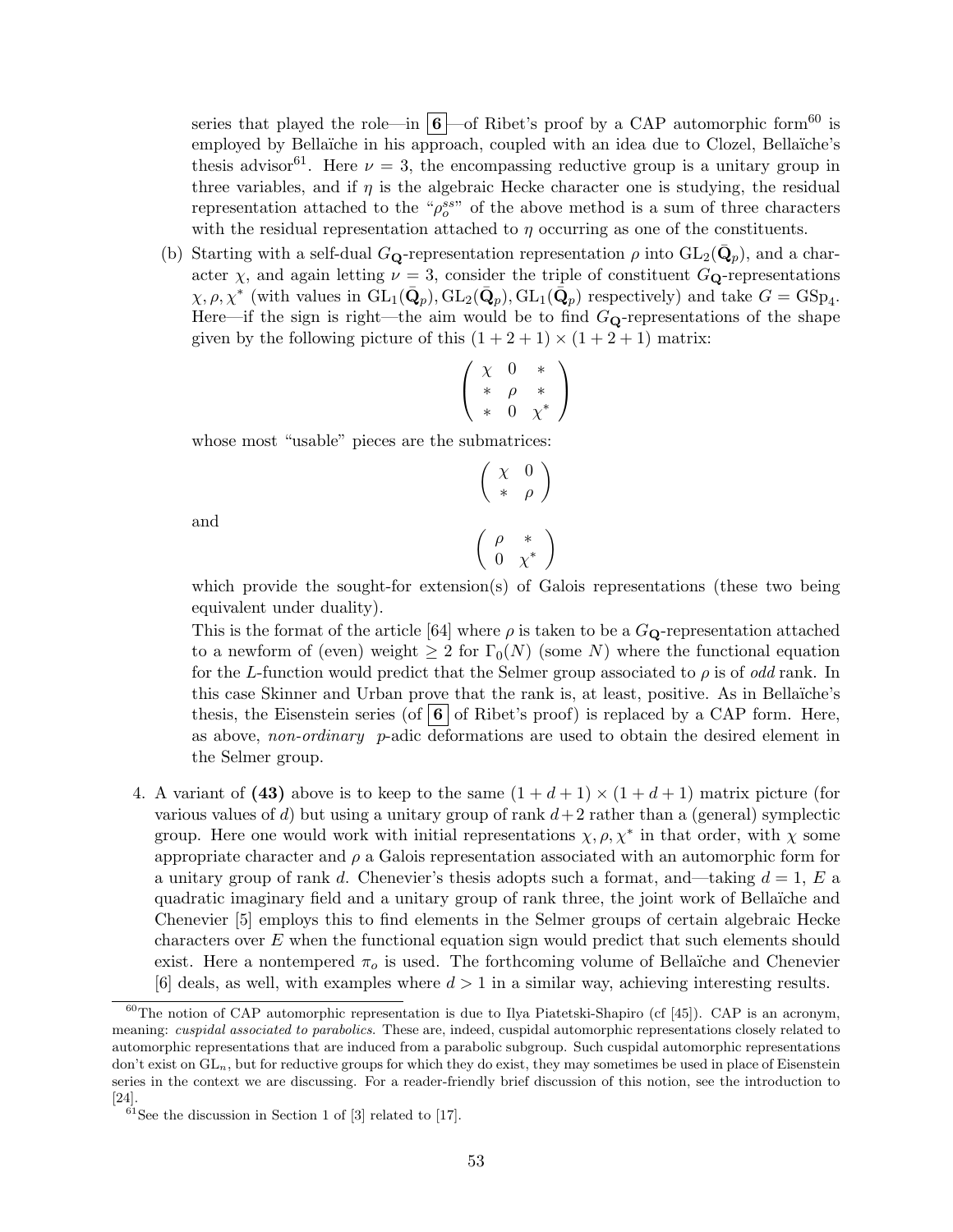5. Articles by Chris Skinner and Eric Urban (See  $[62]$  and  $[66]$ ) establish the (*p*-adic) main conjecture for many elliptic curves (defined over Q). Here the reductive group in question is  $G = \text{GU}(2, 2)$ , i.e., the general unitary group of signature  $(2, 2)$  over a quadratic imaginary field  $K/\mathbf{Q}$ . The parabolic P is a maximal parabolic subgroup of G fixing an isotropic line; its Levi component is  $H = GU(1, 1) \times Res_{K/Q} \mathbf{G}_m$ . The " $\pi_o$ " is an Eisenstein series induced from the base change to  $K$  of a cuspform on  $GL_2$  over  $Q$  times a Hecke character on  $K$ . The padically varying family of Galois representations " $\rho_t$ " is a three-variable family corresponding to a "Hida family" times a two-dimensional space of p-adic (degree one) Galois characters over  $K$ .

In [65] Skinner and Urban deal with the case where one has a *double zero* for  $L(\rho, s)$  at  $s = 0$ (when it is the center of the functional equation) to construct two linearly independent extensions of  $\mathbf{Q}_p(-1)$  by  $\rho$  with appropriate Selmer conditions. See, specifically, loc. cit., Theorem B on page 475. The strategy is to seek generically irreducible deformations of a representation which has (using the terminology of the beginning of this section) five irreducible constituents  $\rho^{(1)} = \rho$ ;  $\rho^{(2)}$  and  $\rho^{(3)}$  trivial;  $\rho^{(4)}$  and  $\rho^{(5)}$  given by  $\mathbf{Q}_p(-1)$ .

## 24 Appendix I: the preferred residual representation mod  $p = 691$ of—e.g.—∆

We will be dealing exclusively with the prime  $p = 691$  in this appendix; for ease of reading though, let p denote the prime 691 below. Let  $\Lambda := \mathbf{Z}_p[[\Gamma]]$  where, as usual,  $\Gamma \subset \mathbf{Z}_p^*$  is the group of 1units. Let T be the finite flat Hida-Hecke Λ-algebra (cf. [27], [28], [29]) that acts naturally on  $S_k(\Gamma_1(p);\omega^{k-12};\mathbf{Z}_p)^o$  for all  $k\geq 2$ , and acts faithfully on the direct sum

$$
\bigoplus_{k\geq 2} S_k(\Gamma_1(p);\omega^{k-12};{\bf Z}_p)^o,
$$

where the superscript  $o$  means the p-ordinary projection. The classical Hecke operators contained in **T** include  $T_\ell$  for all primes  $\ell \neq p$  and the Atkin-Lehner operator  $U_p$ . Let

$$
s_k:\Lambda\to\mathbf{Z}_p
$$

be specialization to weight k, and denote the Λ-module  $\mathbf{Z}_p$  where the Λ-action is given via  $s_k$  by the symbol  $\mathbf{Z}_p\langle k\rangle$ .

**Lemma 5.** 1. The natural ring homomorphism

 $\Lambda \rightarrow T$ 

is an isomorphism.

2. For every k the natural homomorphism of  $\Lambda$ -modules

$$
\mathbf{Z}_{p}\langle k\rangle \longrightarrow \mathbf{T}\otimes_{\Lambda}\mathbf{Z}_{p}\langle k\rangle
$$

is an isomorphism.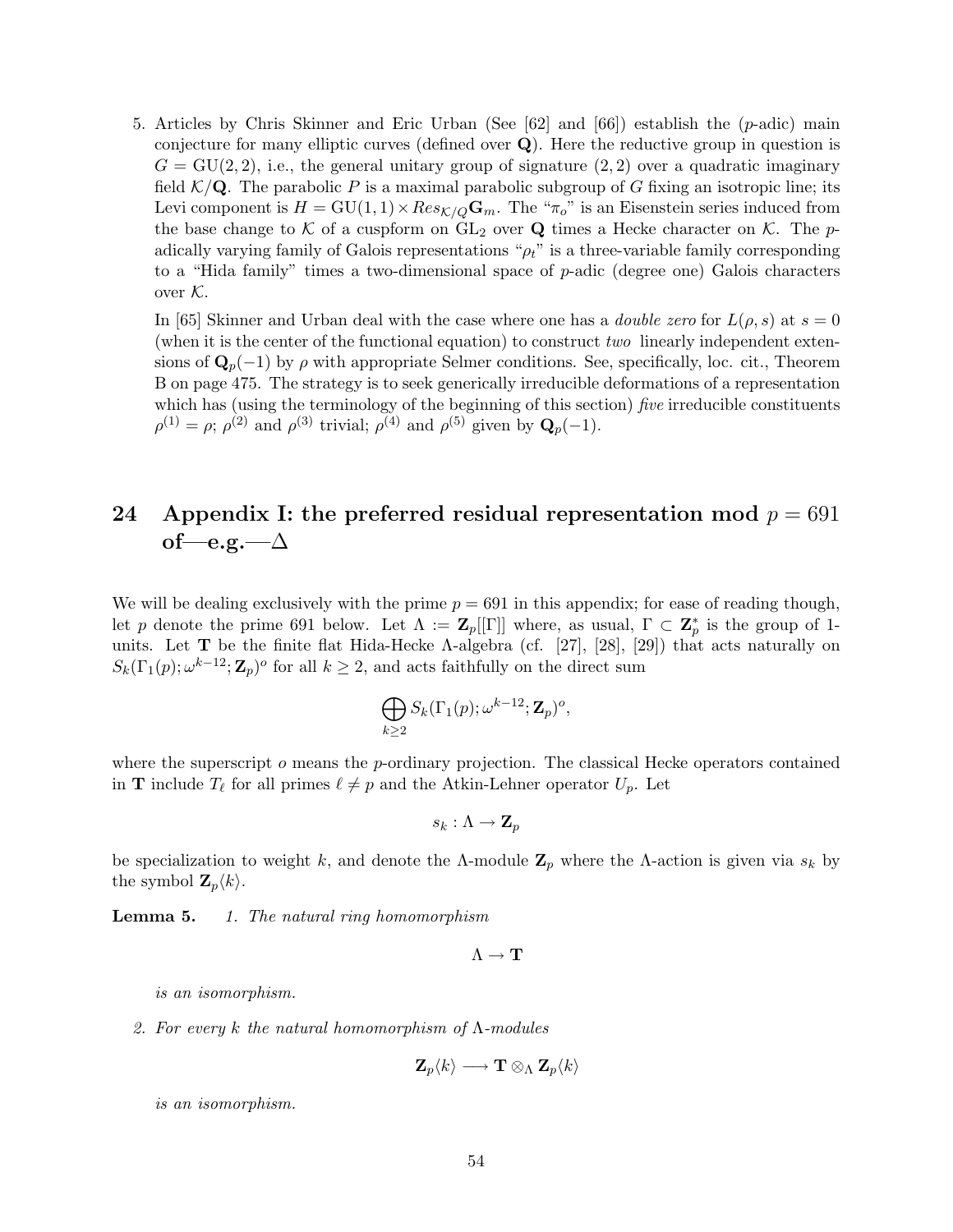**Proof:** Clearly (1) implies (2). Since **T** is a finite flat  $\Lambda$ -algebra (1) follows if (2) holds for some value of k. One computes that the  $\mathbf{Z}_p$ -module  $S_{12}(\Gamma_1(p);\omega^0;\mathbf{Z}_p)^o$  is generated by the ordinary eigenform  $\Delta(z)-p^{11}\Delta(pz)$ . Since  $\mathbf{T}\otimes_{\Lambda}\mathbf{Z}_{p}\langle12\rangle$  acts faithfully on  $S_{12}(\Gamma_1(p);\omega^0;\mathbf{Z}_{p})^o$  as follows from Hida's theory (cf. Thm. 22 of [30]) we see that (2) holds for  $k = 12$ , which is enough to prove the lemma. Independently, computations of Stein and Citro establish (2) for  $k = 2$ .  $\Box$ 

Hida's theory (cf. loc. cit.) gives a degree two pseudo-representation over  $\mathbf{T} = \Lambda$  which associates to the Frobenius element at a prime  $\ell \neq 691$  the Hecke operator  $T_\ell \in \mathbf{T}$ . When specialized to weight two this (pseudo)-representation yields the Galois representation over  $\mathcal{F}_v = \mathbf{Q}_{691}$  associated to  $A_f$ , the abelian variety discussed in Section 6. We can realize the entire pseudo-representation over **T** by an honest Galois representation,  $\rho_{\mathbf{T}} : G_{\mathbf{Q}} \to GL_2(\mathbf{T}) = GL_2(\Lambda)$  using Proposition 1.6.1 of  $[6]$ , since the pseudo-representation is residually multiplicity free and  $\bf{T}$  is a factorial local ring.

The relevant Leopoldt-Kubota L-function  $\mathcal{L} \in \Lambda$  is not divisible by p (which is a general phenomenon thanks to the " $\mu = 0$ " result of [23]) and has a single zero of multiplicity 1 (as had been computed long ago). Equivalently,  $\Lambda/\mathcal{L}\Lambda \simeq \mathbf{Z}_p$ .

The Eisenstein ideal  $I \subset \mathbf{T}$  is the closed ideal in  $\mathbf{T}$  generated by the elements  $T_\ell - 1 - \langle \ell \rangle \ell^{-1}$  (for  $\ell \neq p$ ) and the element  $U_p - 1$ . By [22] (or [41]) we see that under the natural isomorphism  $\Lambda \to \mathbf{T}$ , the element  $\mathcal L$  is sent to a generator of the Eisenstein ideal I. We can, if we wish, view  $\mathcal L$  as a parameter in  $\Lambda = \mathbf{T}$  in the sense that we have natural isomorphisms

$$
\Lambda = \mathbf{T} = \mathbf{Z}_p[[\mathcal{L}]].
$$

Reducing  $\rho_T$  modulo  $\mathcal L$  one gets a representation

$$
\rho_{\textbf{T},\text{mod }\mathcal{L}}: G_{\textbf{Q}} \to \text{GL}_2(\mathbf{Z}_p) \subset \text{GL}_2(\textbf{Q}_p)
$$

and we have (using the above two paragraphs) that the character of this dimension two  $G_Q$ representation over  $\mathbf{Q}_p$  is the sum of two one-dimensional characters: the trivial character and the determinant  $\det(\rho_{\textbf{T},\text{mod }\mathcal{L}})$ . It follows that  $\rho_{\textbf{T},\text{mod }\mathcal{L}}$  is reducible. Choose a basis  $\{\bar{x},\bar{y}\}$  for a  $\rho_{\text{T,mod }\mathcal{L}}$ -stable lattice

$$
\bar{M}\subset \mathbf{Z}_p\oplus \mathbf{Z}_p=\Lambda/(\mathcal{L})\oplus \Lambda/(\mathcal{L})
$$

such that the action of  $G_Q$  is upper-triangular.; lift this basis to obtain a basis  $\{x, y\}$  for the underlying  $\Lambda$ -module of the representation  $G_{\mathbf{Q}} \to GL_2(\Lambda)$  (which we write, in terms of this basis, as  $\Lambda \oplus \Lambda$ ) so that the action of  $G_{\mathbf{Q}}$  is upper-triangular modulo  $\mathcal{L}\Lambda$ .

In particular, the "sublattice"  $M' := \mathcal{L}\Lambda \oplus \Lambda \subset M := \Lambda \oplus \Lambda$  is  $G_{\mathbf{Q}}$ -stable so that we have the option of taking either M or M' as our basic lattice in terms of which we will write the representation  $\rho_T$ . This boils down to considering either the initial representation  $\rho_T$  or its conjugate:

$$
\left(\begin{array}{cc} \mathcal{L} & 0 \\ 0 & 1 \end{array}\right) \cdot \rho_{\mathbf{T}} \cdot \left(\begin{array}{cc} \mathcal{L}^{-1} & 0 \\ 0 & 1 \end{array}\right).
$$

By the residual representations attached to the  $\Lambda$ -lattices M and M' we mean the representations of  $G_{\bf Q}$  on the  ${\bf F}_p$ -vector spaces  $M\otimes_\Lambda {\bf F}_p$  and on  $M'\otimes_\Lambda {\bf F}_p$  obtained by reduction modulo the maximal ideal of Λ.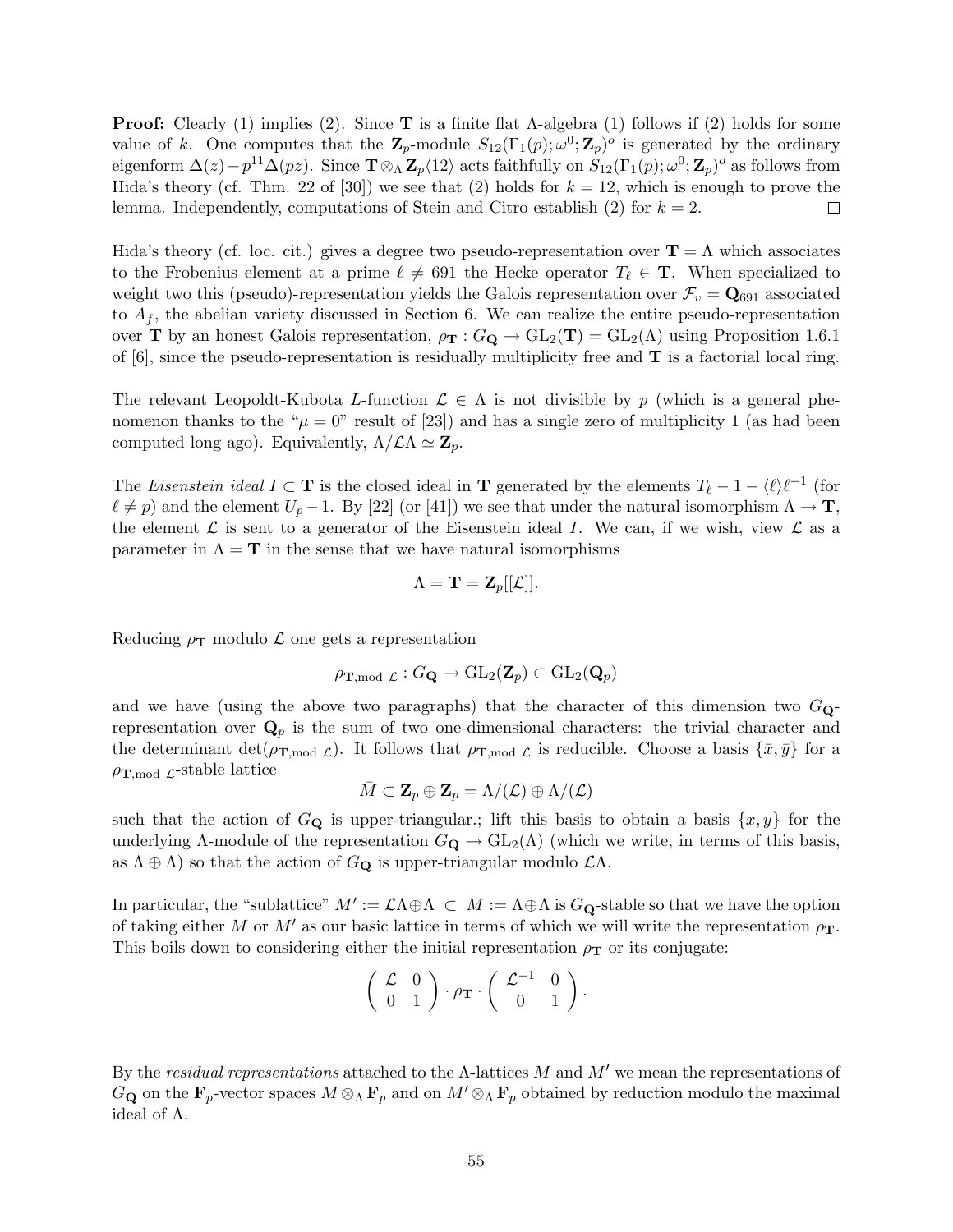#### • Reduction to weight twelve

Reducing the representation  $\rho_T : G_{\mathbf{Q}} \to GL_2(\mathbf{T})$  to weight twelve, i.e., composing with the homomorphism  $GL_2(\mathbf{T}) \to GL_2(\mathbf{Z}_p)$  induced from the ring homomorphism  $s_{12} : \Lambda \to \mathbf{Z}_p$ , we get from either lattice M or M' above, two G<sub>Q</sub>-stable  $\mathbb{Z}_p$ -lattices for the representation  $\rho_{\Delta,691}$ . Call them  $M_{12}$  and  $M'_{12}$ . The residual representations attached to the Λ-lattices M and M' are naturally isomorphic to residual representations attached to the  $\mathbb{Z}_p$ -lattices  $M_{12}$  and  $M'_{12}$  respectively. By Proposition 1 the only residual representations for  $G_{\mathbf{Q}}$ -stable lattices of  $\rho_{\Delta,691}$  are (reducible and) indecomposable, and in their Jordan-Holder decompositions the one-dimensional characters occur in different order. By Corollary 6, one of these when restricted to the inertia group at p is semisimple, and the other not. It follows that the residual representations attached to  $M_{12}$  and  $M'_{12}$ —and consequently also the residual representations attached to the Λ-lattices M and M'—are indecomposable representations  $G_{\mathbf{Q}} \to GL_2(\mathbf{F}_p)$ with characters 1 and  $\omega^{11}$  occurring in the two different possible orderings, one of these when restricted to the inertia group at  $p$  is semisimple, and the other not.

• Reduction to arbitrary weight

Reducing the representation  $\rho_T : G_{\mathbf{Q}} \to GL_2(\mathbf{T})$  to any weight  $w \geq 2$ , for reasons similar to the above we get that the two indecomposable residual representations attached to lattices for  $\rho_{w,691}$  are independent of  $w \geq 2$  and are isomorphic to the residual representations attached to  $\rho_{\mathbf{T},M}$  and  $\rho_{\mathbf{T},M'}$ .

**Definition 3.** Call the indecomposable residual representation for which the character 1 occurs as a quotient representation, rather than a sub-representation of the residual representation the preferred indecomposable residual representation.

In particular, the preferred residual representation of  $\rho_{w,691}$  is independent of the weight w.

• Reduction to weight two

For reasons analogous to those occurring in the first bullet in Section 18, using properties of the abelian variety  $A_f$  (of Section 6) one obtains (as in [49]) a proof, slightly different than the one above, that the *preferred* residual representation attached to  $\rho_{2,691}$  has the property that its inertial action is semisimple<sup>62</sup>.

• Anomalous representations

It may deserve mention that the only anomalous representation in this Hida family is the Iwasawa representation (i.e., the representation into  $GL_2(\mathbb{Z}_{691})$  obtained by reducing modulo  $\mathcal{L}$ ). For by [41] or [22], we have that  $\mathcal{L}$  divides  $U_{691} - 1$  in  $\Lambda = \mathbf{T}$ . Write

$$
U_{691}-1=\mathcal{N}\cdot\mathcal{L}\in\Lambda,
$$

for  $\mathcal{N} \in \Lambda$ . Let the covering symbol *tilde* denote the image in  $\mathbf{Z}_p$  of elements in  $\Lambda$  under the ring-homomorphism  $s_{12} : \Lambda \to \mathbb{Z}_p$ .

<sup>&</sup>lt;sup>62</sup>Note that the representation  $\rho_{2,691}$  is obtained by the action of Galois on cohomology and therefore is dual to the associated representation that occurs within  $V_{691}(A_f)$ , the tensor product over  $\mathbf{Q}_{691}$  of the 691-adic Tate module obtained from  $691^n$ -torsion points of the abelian variety  $A_f$ .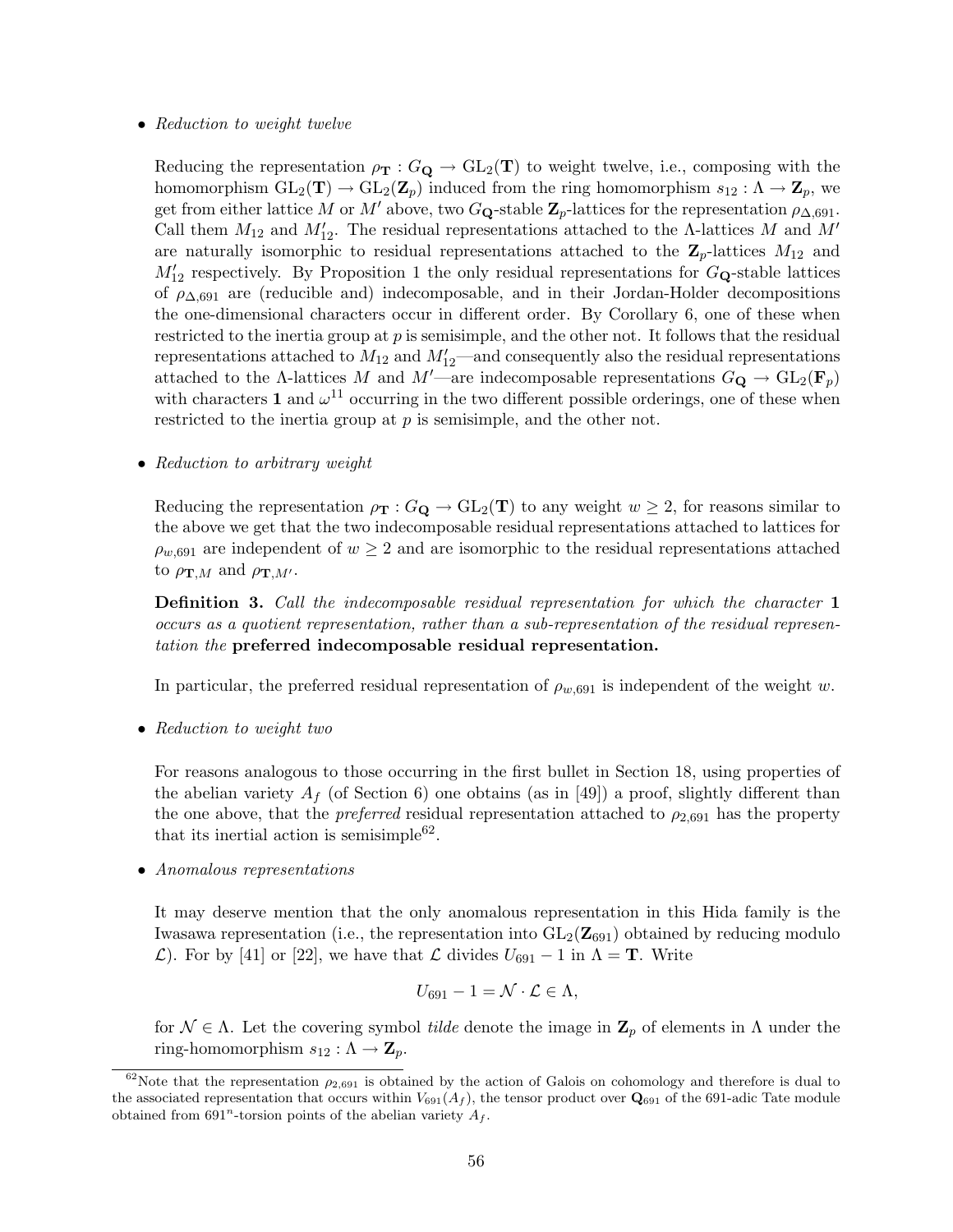The image (under  $s_{12}$ ) of the Hecke operator  $U_{691}$  is congruent to  $\tau$ (691) mod 691<sup>11</sup>. A computation using SAGE<sup>63</sup> tells us that  $\tau$ (691)  $\equiv$  374523 = 1 + 542 · 691 modulo 691<sup>2</sup>, so  $\tilde{U}_{691} - 1$  is divisible by 691 but not by 691<sup>2</sup>. Since  $\tilde{\mathcal{L}} \equiv 0$  mod 691 it follows that  $\tilde{\mathcal{N}}$  is a unit in  $\mathbf{Z}_p$ , and therefore that N is a unit in  $\Lambda$ .

So we have an equality of ideals  $(U_{691}-1) = (\mathcal{L})$  in  $\Lambda$ . But the ideal  $(U_{691}-1)$  is the defining ideal in T of the locus of anomalous quotient representations (derived from  $\rho_T$ ), proving our assertion.  $\Box$ 

### 25 Appendix II: Computations for more irregular pairs

Appendix I above has been a close study of the irregular pair  $(p, 2k) = (691, 12)$  and gives us information about the nature of the package of newforms given in station  $\vert 5 \vert$  in the Herbrand-Ribet theorem (Theorem 1 of Section 6) related to  $(p, 2k) = (691, 12)$ . The modular form in this package of newforms that is of level 1 and of lowest weight (i.e., weight 12) is  $\Delta$  and we have discussed this case somewhat. And we have shown that there is a *unique* newform in our package in each weight  $\geq 2$  that is congruent modulo 691 to the Eisenstein series of that weight. Appendix I concommitantly tells us something about the corresponding Hida family (consisting of 691-ordinary 691-adic modular eigenforms of tame level 1 congruent to the corresponding Eisenstein series "mod 691").

What happens for other irregular pairs?<sup>64</sup>

For many conceptual questions in the arithmetic of cyclotomic fields, it is probably not a good idea to use extensive computation as a trustworthy guide to a conjectured answer to a general question. Consider, for example, Vandiver's Conjecture, which is verified for primes < 163, 000, 000 ([10]). Here is what Joe Buhler and David Harvey say about that computation:

We find that the expected number of counterexamples up to 12 million is about 0.674, and that another 0.074 counterexamples were expected between 12 million and 163 million (though of course we now know that there are none in either case). Many people believe that Vandiver's conjecture is true; it also seems reasonable to believe that the conjecture is false but that the first counterexample is so astronomically large that it may never be known.

Nevertheless, some computations of William Stein for irregular pairs  $(p, 2k)$  with  $p < 10<sup>7</sup>$  and  $2k < 8000$ , give rather striking information about the nature of the package of newforms given in

<sup>63</sup>Computations and theoretical discussion related to this can be found in [69] where it is shown, among other things, that the image of Galois under  $\rho_{12,691}$  in  $GL_2(\mathbb{Z}_{691})$  is as large as it can be, given that the image of its associated residual representation lies in a Borel subgroup of  $GL_2(\mathbf{F}_{691})$ .

<sup>&</sup>lt;sup>64</sup>E.g., here are the first few irregular pairs  $(p, 2k)$  ordered by increasing weight  $w = 2k$ : (691, 12) (3617, 16) (43867, 18) (283, 20) (617, 20) (131, 22) (593, 22) (103, 24) (2294797, 24) (657931, 26) (9349, 28)  $(362903, 28)$   $(1721, 30)$   $(1001259881, 30)$   $(37, 32)$   $(683, 32)$   $(305065927, 32)$   $(151628697551, 34)$ (26315271553053477373, 36)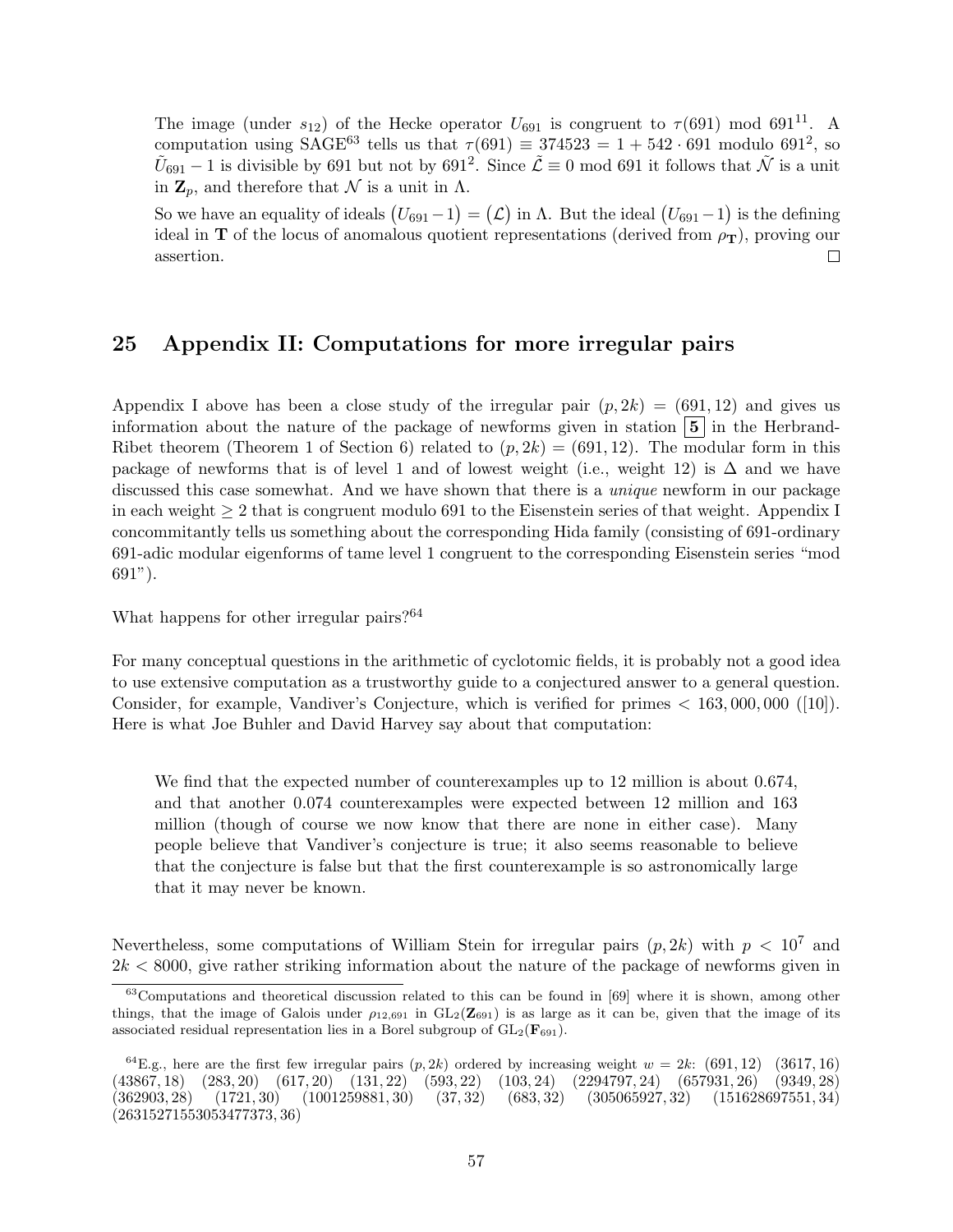station  $\boxed{5}$  in the Herbrand-Ribet theorem (Theorem 1 of Section 6). Here, again, the modular form in this package of newforms that is of level 1 and of lowest weight is of weight  $2k$ .

Specifically, Stein shows that for irregular pairs  $(p, 2k)$  with  $p < 10^7$  and  $2k < 8000$ , with one exception there is a unique eigenform of level 1 in weight  $w = 2k$  for which there is a prime ideal P in the ring O generated by its Fourier coefficients such that  $O/P = \mathbf{F}_p$  and its eigenvalue for the Hecke operator  $T_2$  is congruent mod P to the eigenvalue for the Hecke operator  $T_2$  acting on the Eisenstein series of weight  $k$ , taken mod  $p$ . In particular, in these examples, the eigenvalue of the Hecke operator  $T_2$  mod p alone is enough<sup>65</sup> to "cut out" the eigenform of weight 2k in the package of newforms given in station  $\vert 5 \vert$ .

The exceptional irregular pair is  $(p, 2k) = (547, 486)$ . For this irregular pair, there is a conjugate pair of newforms of weight 486 with the required Eisenstein-congruence condition "mod 547," each  $\sim$ with Fourier coefficients generating the quadratic extension  $\mathbf{Q}_p(\sqrt{-p})$  (and for this case too, the Hecke operator  $T_2$  also cuts out the conjugate pair of newforms of weight 486 out of the space of all newforms of level 1 of that weight).

One can show—following arguments as in Appendix I—that for all cases  $p < 10^7$  and  $2k < 8000$  except for  $(p, 2k) = (547, 486)$ —the corresponding Hida Hecke algebra **T** is isomorphic to the Iwasawa algebra Λ.

When  $(p, 2k) = (547, 486)$  the corresponding Hecke algebra, **T**, is finite flat of rank two over  $\Lambda$ . What is its discriminant ideal? Is  $T$  an integral domain? Is its spectrum geometrically unibranch? (I.e., is  $\bar{\mathbf{Q}}_p \otimes_{\mathbf{Z}_p} \mathbf{T}$  an integral domain?)

To answer this one might be led to computing (special values of) p-adic L-functions associated to the symmetric squares of the relevant classical modular eigenforms.

More generally, to get closer to the numerical phenomena surveyed in this article, it seems to me that a good deal of further numerical experimentation (in various directions) is warranted. For example, in view of the immense amount of computation that has been focused on classical irregular pairs, and on the classical p-adic L-functions  $L_p(s, \omega^{2k})$ , it might be a good idea to extend and round out this data-base to include—as far as is practical—information about the analogous problems posed by p-adic L-functions  $L_p(s, \alpha \cdot \omega^{2k})$  where  $\alpha$  is a finite (Dirichlet) character of prime-to-p conductor.

 ${}^{65}$ There is a companion pair of side-questions to this phenomenon:

<sup>1.</sup> Are there non-ordinary cuspidal eigenforms of level 1 and weight  $2k$  with Fourier coefficients in  $\mathcal{O}$ , the ring of integers in a number field, and is there a prime  $P \subset \mathcal{O}$  of residual characteristic p and degree one, such that the semisimplification of the associated residual representation mod  $P$  is the direct sum of the characters  $1$ and  $\omega^{2k-1}$ ?

<sup>2.</sup> If there are such eigenforms, can one still obtain a construction of the requisite unramified abelian extension of  $\mathbf{Q}(e^{2\pi i/p})$  (using, perhaps, Fontaine's theory) in a manner analogous to the method that works in the *ordinary* case?

Regarding the first question, Stein's computations tell us that there is no such (*nonordinary*) eigenform if  $p < 10^7$ and  $k < 8000$ . The second question is the issue dealt with in [34] (this was also discussed by C. Dalawat, in lectures given at Gauhati).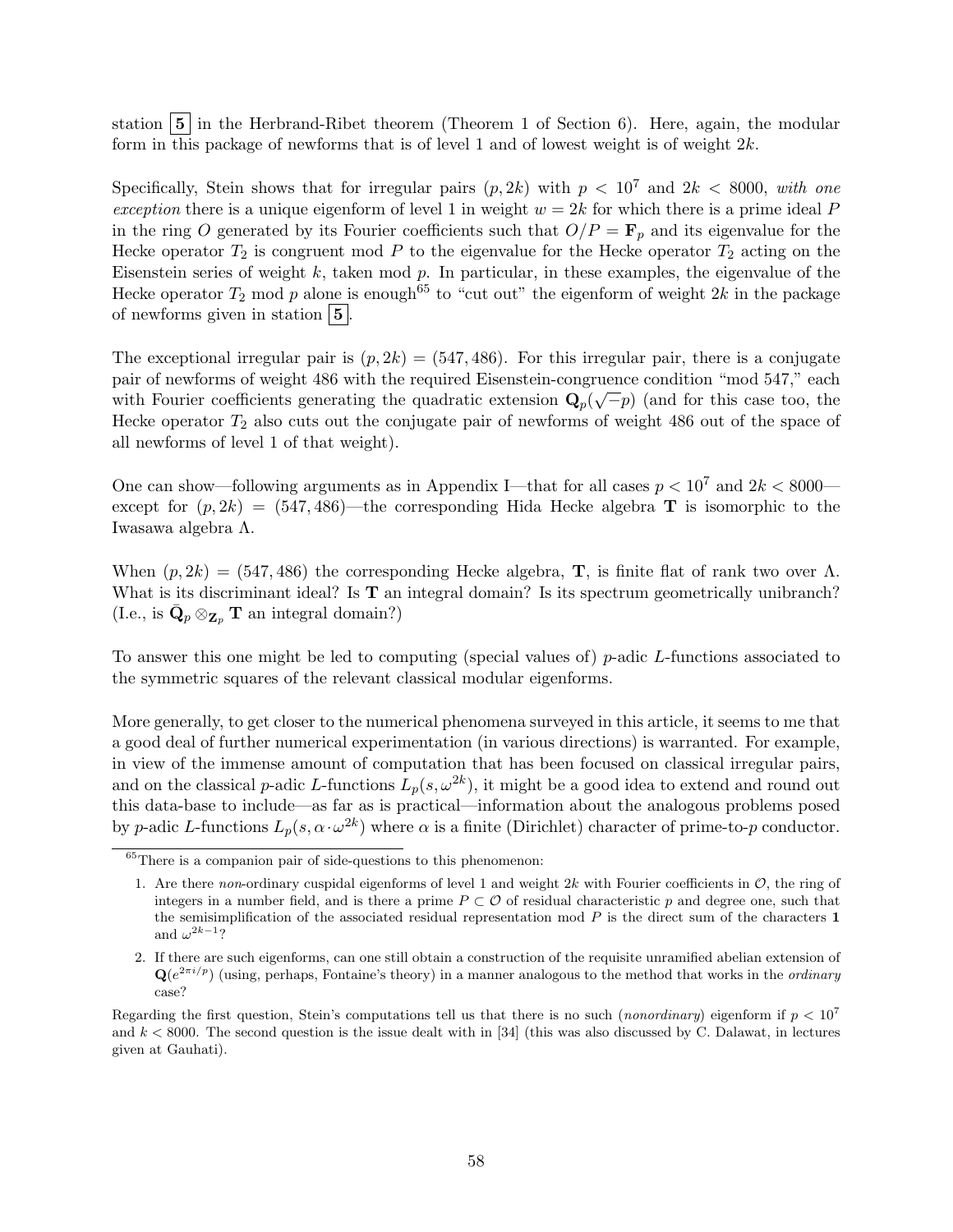## References

- [1] E. Artin, J. Tate, Class Field Theory, Addison-Wesley (1990)
- [2] J. Bella¨ıche, Rel`evement des formes modulaires de Picard, J. London Math. Soc. (2), no. 1, 74 13-25 (2006)
- [3] J. Bellaïche, Congruences endoscopiques et représentations galoisiennes, Thesis, Université Paris-Sud (2002)
- [4] J. Bella¨ıche, A propos d'un lemme de Ribet, Rend. Sem. Univ. Padova 109 45-62 (2003)
- [5] J. Bella¨ıche, G. Chenevier, Formes non temp´er´ees pour U(3) et conjectures de Bloch-Kato, Annales scientifiques de l'E.N.S. 37 no. 4, 611-662 (2004)
- [6] J. Bellaïche, G. Chenevier, Families of Galois representations and Selmer groups, Astérisque 324 (2009)
- [7] J. Bernoulli, The Art of Conjecturing, together with Letter to a Friend on Sets in Court Tennis; English Translation and Commentary by Edith Dudley Sylla, The Johns Hopkins Press (2006)
- [8] R. Brauer, C. Nesbitt, On the modular characters of groups, Ann. of Math. (2) 42 556-590 (1941)
- [9] J. Buhler, R. Crandall, R. Ernval, T. Metsänkylä, M. Amin Shokrollahie, Irregular primes and cyclotomic invariants to 12 million, Journal of Symbolic Computation, 31 89-96 (2001)
- [10] J. Buhler, D. Harvey, Irregular primes to 163 million, arXiv:0912.2121v2 [math.NT] (2009)
- [11] F. Calegari, B. Mazur, Nearly ordinary Galois deformations over arbitrary number fields, Journal of the Institute of Mathematics of Jussieu, 8, Issue 01, 99-177 (2009)
- [12] Algebraic Number Theory (Eds. J. W. S. Cassel, A. Frohlich, Proceedings of an Instructional Conference, London Mathematical Society (1967)
- [13] N. Cebotarev, Bestimmung der Dichtigkeit einer Menge von Primzahlen, welche zu einer gegebenen Substitutionsklasse gehören, Math. Ann. 95 191-228 (1926)
- [14] G. Chenevier, Familles p-adiques de formes automorphes pour  $GL(n)$ , Journal für die reine und angewandte Mathematik 570, 143-217 (2004)
- [15] G. Chenevier, Une correspondance de Jacquet-Langlands p-adique, Duke Math. Journal 126 no. 1, 161-194 (2005)
- [16] G. Chenevier, The p-adic analytic space of pseudo-characters of a profinite group and pseudorepresentations over arbitrary rings, arXiv:0809.0415v1 [math.NT] Sept. 2 (2008)
- [17] L. Clozel, On Ribet's Level-raising Theorem for U(3), American Journal of Math, 122 1265-1287 (2000)
- [18] C. Curtis, I. Reiner, Representation theory of finite groups and associative algebras, Wiley (1962)
- [19] P. Deligne, Formes modulaires et représentations  $\ell$ -adiques, Séminaire Bourbaki, Lect. Notes in Math. 1799 Springer, 139-172 (1971)
- [20] P. Deligne, M. Rapoport, Les schémas de modules de courbes elliptiques, Modular functions of one variable, II (Proc. Internat. Summer School, Univ. Antwerp, Antwerp, 1972), pp. 143-316 in Lecture Notes in Math, 349, Springer (1973)
- [21] P. Deligne, J.-P. Serre, Formes modulaires de poids 1. Annales de l'E.N.S. 74 507- 530 (1974)
- [22] M. Emerton, The Eisenstein ideal in Hida's ordinary Hecke algebra, IMRN 15 793-802 (1999)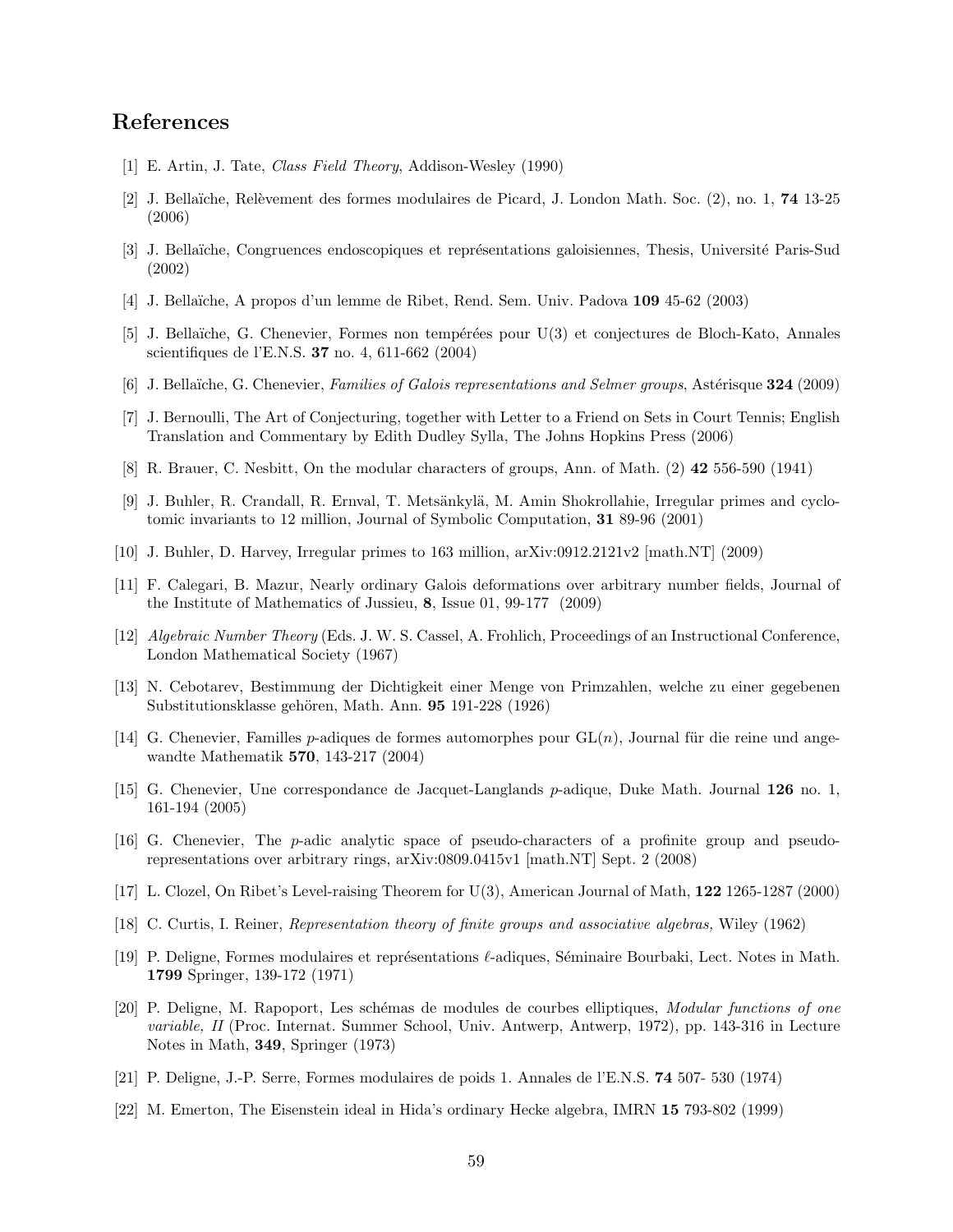- [23] B. Ferrero, L. Washington, The Iwasawa invariant  $\mu_p$  vanishes for abelian number fields, Ann. Math. 109 377-395 (1979)
- [24] W.T. Gan, N. Gurevich, CAP representations of  $G_2$  and the spin L-function of  $PGSp_6$ , Israel J. Math. 170 1-52 (2009)
- [25] L. R. Graham, J.M. Kantor, Naming Infinity, Belknap Press, (2009)
- [26] J. Herbrand, Sur les classes des corps circulaires, J. Math. Pure Appl (9) II 417-441 (1932)
- [27] H. Hida, On p-adic Hecke algebras for GL<sub>2</sub> over totally real fields, Ann. of Math. 128 295-384 (1988)
- [28] H. Hida, On nearly ordinary Hecke algebras for GL(2) over totally real fields, Advanced Studies in Pure Math. 17, 139-169 (1989)
- [29] H. Hida, p-Adic ordinary Hecke algebras for GL(2), Ann. de l'Institut Fourier 44 1289-1322 (1994)
- [30] H. Hida, Control Theorems and Applications, Lectures at Tata institute of fundamental research (Version of 2/15/00) [See http://www.math.ucla.edu/∼hida/]
- [31] H. Hida, Hilbert Modular Forms and Iwasawa Theory, Oxford University Press (2006)
- [32] H. Hida, J. Tilouine and E. Urban, Adjoint modular Galois representations and their Selmer groups, Proc. Natl. Acad. Sci. USA 94, 11121-11124 (1997)
- [33] C. Khare, Serre's modularity conjecture: a survey of the level one case, pp. 270-299 in L-functions and Galois representations, London Math. Soc. Lecture Note Ser., 320, Cambridge Univ. Press (2007)
- [34] C. Khare, Notes on Ribets converse to Herbrand, Cyclotomic fields, Bhaskaracharya Pratishthana, Poona, 273-284 (2000)
- [35] C. Khare, J.-P. Wintenberger, On Serre's conjecture for 2-dimensional mod p representations of  $Gal(\mathbf{Q}/\mathbf{Q})$ , Ann. of Math. (2) 169 no. 1, 229-253 (2009)
- [36] C. Khare, J.-P. Wintenberger, Jean-Pierre Serre's modularity conjecture. I; and II. Invent. Math. 178 485-504; and 505-586 (2009)
- [37] M. Kisin, Overconvergent modular forms and the Fontaine-Mazur conjecture, Invent. Math. 153 (2) 373-454 (2003)
- [38] M. Koike, Congruences between cuspforms of weight one and of weight two and a remark on a theorem of Deligne and Serre (Int. Symposium on Algebraic Number Theory, Kyoto, March 1976)
- [39] S. Lang, Algebraic Number Theory (Second Edition) Springer (1993)
- [40] B.Mazur, Deforming Galois representations, pp. 385-437 in Galois groups over Q, Math. Sci. Res. Inst. Publ., 16, Springer (1989)
- [41] B. Mazur, A. Wiles, Analogies between function fields and number fields, Am. J. Math. 105, 507-521 (1983)
- [42] B. Mazur, A. Wiles, Class fields of abelian extensions of Q, Invent. Math. 76 no.2, 179-330 (1984)
- [43] B. Mazur, A. Wiles, p-adic analytic families of Galois representations, Compositio Math. 59 231-264 (1986)
- [44] I. Piatetski-Shapiro, Two Conjectures on L-functions, pp. 519-522 in Wolf Prize in Mathematics Vol 2. (Eds. S.S. Chern and F. Hirzebruch) World Scientific (2000)
- [45] I. Piatetski-Shapiro, On the Saito-Kurokawa lifting, Invent. Math., 71(2) 309-338 (1983)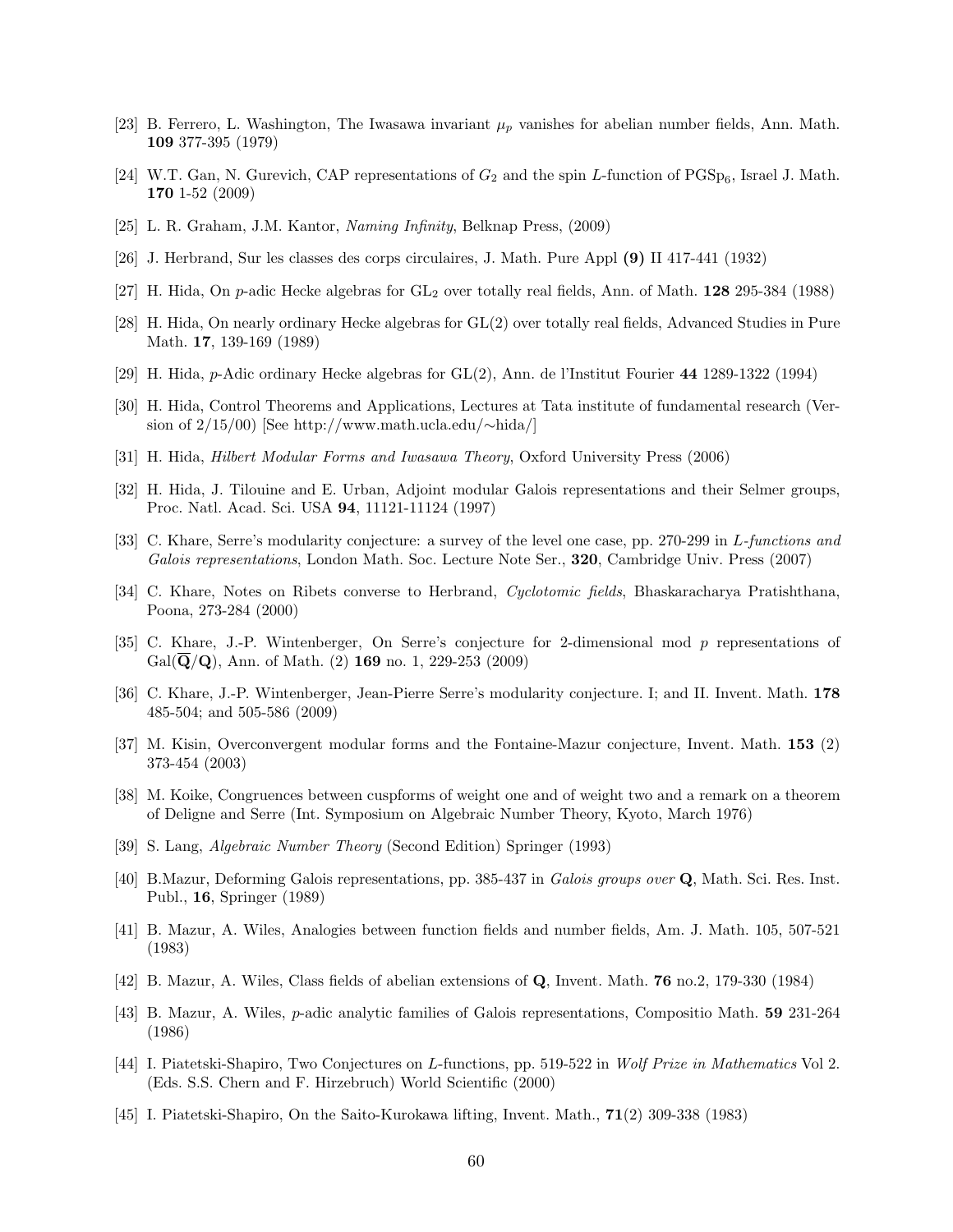- [46] F. Pollaczek, Über dies irregulären Kreiskörper der  $\ell$ -ten und  $\ell^2$ -ten Einsheitwürzeln, Math. Zeit. 21 1-38 (1924)
- [47] Srinivasa Ramanujan, On certain arithmetical functions, Trans. Cambridge Philos. Soc. 22 (9) 159-184 (1916)
- [48] M.Raynaud, Schémas en groupes de type  $(p, p, \ldots, p)$ , Bull. Soc. Math. France. 102 241-280 (1974)
- [49] K. Ribet, A modular construction of unramified p-extensions of  $\mathbf{Q}(\mu_p)$ , Inventiones math. 34 151-162 (1976)
- [50] K. Ribet, Galois representations attached to eigenforms with nebentypus, pp. 18-52 in Modular Functions of one Variable V Lecture Notes in Mathematics, 601 Springer (1977)
- [51] K. Ribet and W. Stein, Lectures on Serres conjectures, pp. 143-232 inArithmetic algebraic geometry (Park City, UT, 1999), IAS/Park City Math. Ser.9, Amer. Math. Soc., Providence, RI (2001)
- [52] D. Rohrlich, Modular Curves, Hecke Correspondences, and L-functions, pp.41-99 in Modular Forms and Fermat's Last Theorem, Springer (1997)
- [53] J.-P. Serre, Zeta and L-functions, Arithmetical Algebraic Geometry, Harper and Row, New York, (1965)
- [54] J.-P. Serre, Abelian  $\ell$ -adic Representations and Elliptic Curves, W.A., Benjamin Inc. (1968)
- [55] J.-P. Serre, Une interprétation des congruences relatives à la fonction  $\tau$  de Ramanujan, pp. 498-511 in Jean-Pierre Serre/ Oeuvres/ Collected Papers Volume II (1960-1971) Springer (1986)
- [56] J.-P. Serre, Modular Forms of weight one and Galois Representations, pp. 292-367 in Jean-Pierre Serre/ Oeuvres/ Collected Papers Volume III (1972-1984) Springer (1986)
- [57] J.-P. Serre, Représentations  $\ell$ -adiques, pp. 384-401 in Jean-Pierre Serre/ Oeuvres/ Collected Papers Volume III (1972-1984) Springer (1986)
- [58] J.-P. Serre, Trees (transl. J. Stilwell) Springer Monographs in Mathematics (2003)
- [59] J.-P. Serre, Sur les représentations modulaires de degré 2 de Gal $(Q/Q)$ , Duke Math. J. 54 179-230 (1987)
- [60] G. Shimura, On the factors of the Jacobian variety of a modular function field, J. Math. Soc. Japan, 25 523-544 (1973)
- [61] G. Shimura, Introduction to Arithmetic Theory of Automorphic Functions Publ. Math. Soc. Japan, 11 Tokyo-Princteon (1971)
- [62] C. Skinner, Elliptic Curves and Main Conjectures, KUWAIT FOUNDATION LECTURE 49 May 24, 2005 http://www.dpmms.cam.ac.uk/Seminars/Kuwait/abstracts/L49.pdf
- [63] C. Skinner, A. Wiles, Residually reducible representations and modular forms, Publications Mathématiques de l'IHES 89, 6-126 (1999)
- [64] C. Skinner, E. Urban, Sur les déformations p-adiques de certaines représentations automorphes. J. Inst. Math. Jussieu 5 no. 4. 629-698 (2006)
- [65] C. Skinner, E. Urban, Vanishing of L-functions and ranks of Selmer groups, pp. 473-500 in Proceedings of the International Congress of Mathematicians. Vol. II, Eur. Math. Soc., Zurich (2006); See also: http://www.math.columbia.edu/∼urban/EURP08.html
- [66] C. Skinner, E. Urban, The main conjecture for GL2; See: http://www.math.columbia.edu/∼urban/EURP08.html